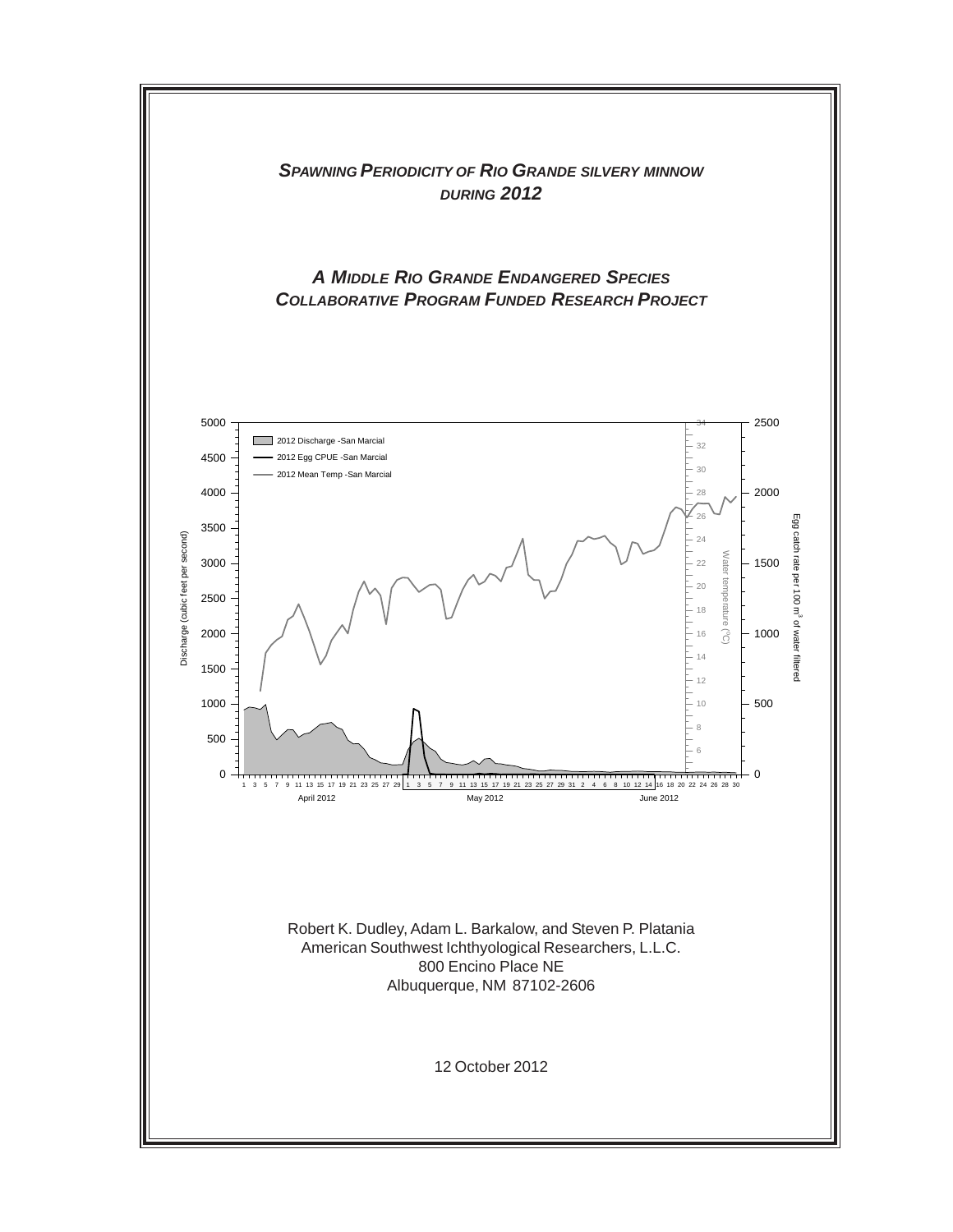# *SPAWNING PERIODICITY OF RIO GRANDE SILVERY MINNOW DURING 2012*

prepared for:

## *MIDDLE RIO GRANDE ENDANGERED SPECIES COLLABORATIVE PROGRAM*

under USBR contract:

Number R10PS40031 U. S. Bureau of Reclamation Upper Colorado Regional Office 125 South State Street, Room 6107 Salt Lake City, UT 84138-1102

prepared by:

Robert K. Dudley, Adam L. Barkalow, and Steven P. Platania American Southwest Ichthyological Researchers, L.L.C. 800 Encino Place NE Albuquerque, NM 87102-2606

submitted to:

U. S. Bureau of Reclamation 555 Broadway NE, Suite 100 Albuquerque, NM 87102-2352

12 October 2012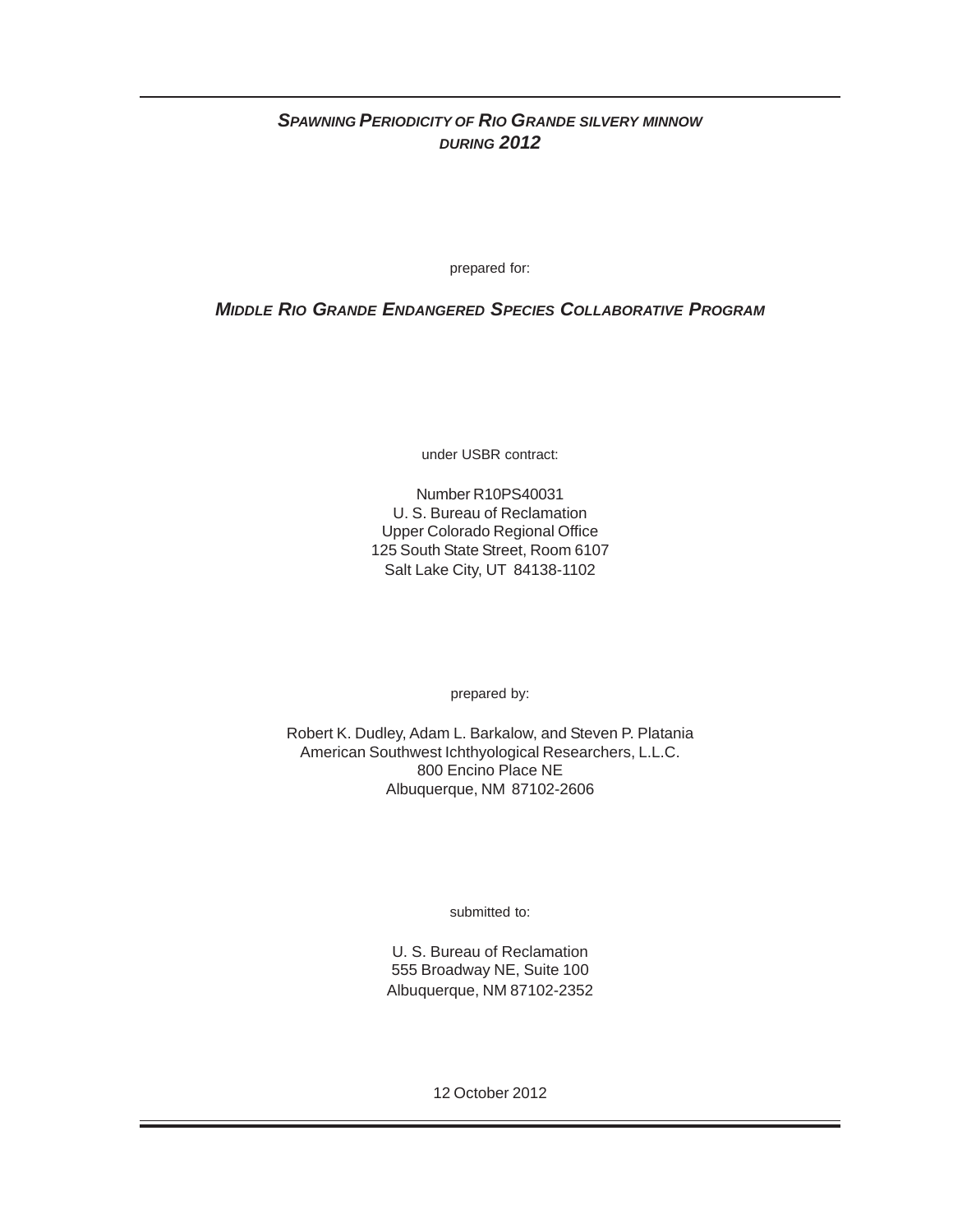# **TABLE OF CONTENTS**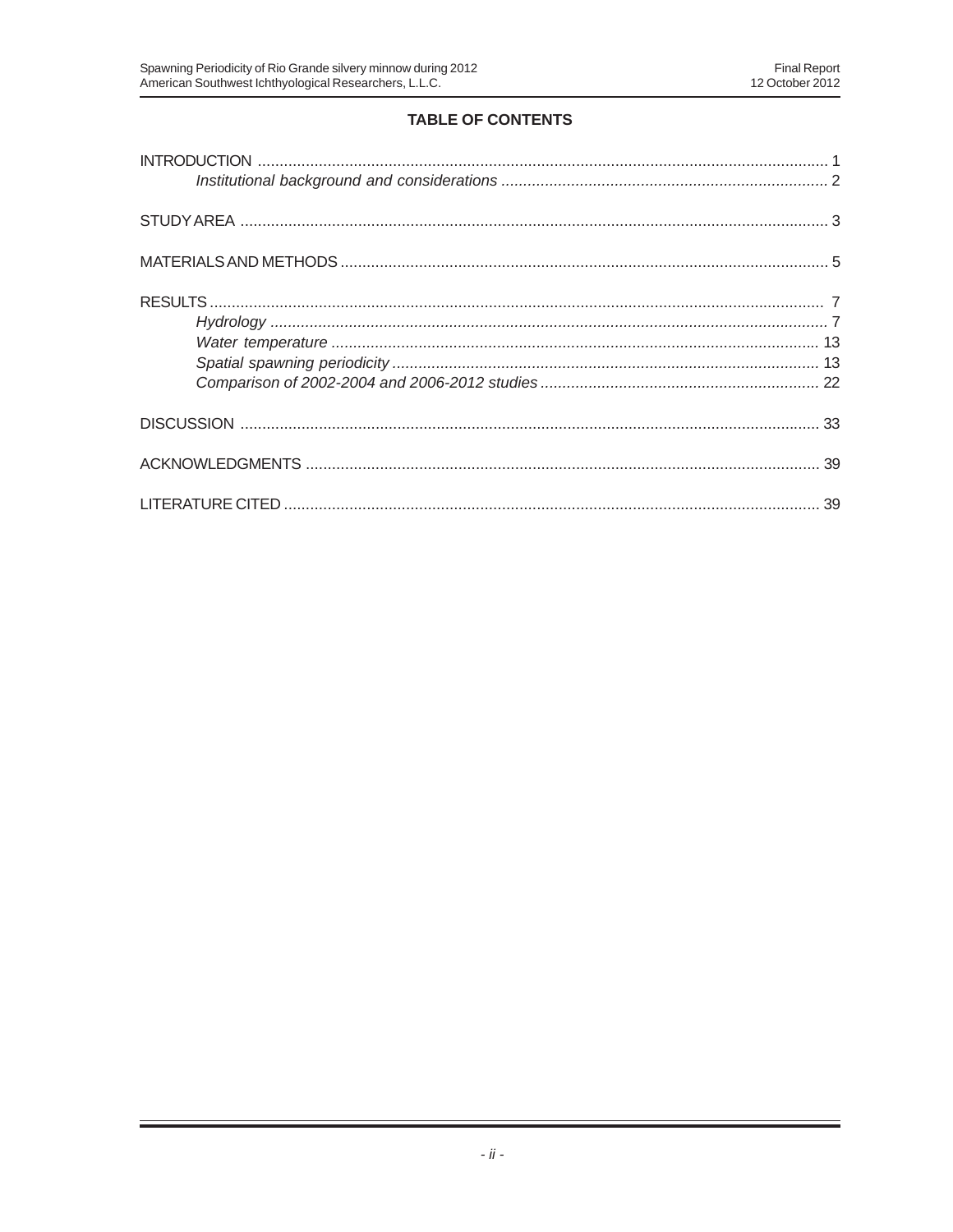# **LIST OF TABLES**

| Table 1. | Summary of 2012 sampling effort for Rio Grande silvery minnow eggs  19                                                                                                                                                                            |
|----------|---------------------------------------------------------------------------------------------------------------------------------------------------------------------------------------------------------------------------------------------------|
| Table 2. |                                                                                                                                                                                                                                                   |
| Table 3. | Volume of water sampled (4 hours), volume of water available (4 hours), and number<br>of Rio Grande silvery minnow eggs estimated to be transported downstream of                                                                                 |
| Table 4. | Catch rates of Rio Grande silvery minnow eggs by year, site, and category (mean                                                                                                                                                                   |
| Table 5. | Summary of annual regression analyses of log-transformed egg densities<br>(standardized for discharge) and percentage change in mean daily discharge from<br>two days to one day prior to egg collection at the San Marcial Site during May<br>31 |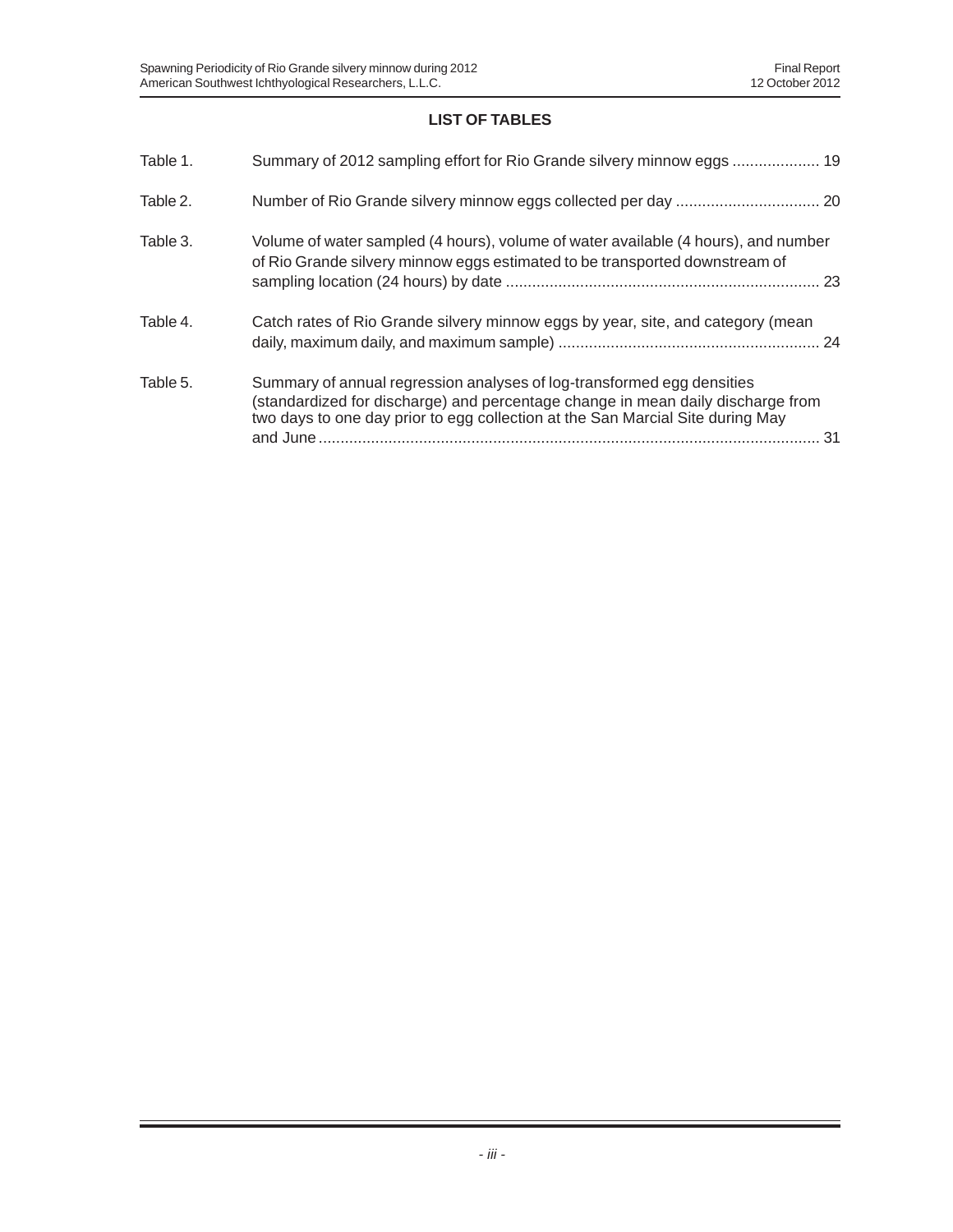# **LIST OF FIGURES**

| Figure 1.  | Map of the Middle Rio Grande, New Mexico, and the 2012 study site location  4                                                                                        |
|------------|----------------------------------------------------------------------------------------------------------------------------------------------------------------------|
| Figure 2.  | Hydrograph of the Rio Grande, New Mexico, at the San Marcial Gauging Station                                                                                         |
| Figure 3.  | Annual hydrographs of the Rio Grande, New Mexico, at the San Marcial Gauging<br>Station before, during, and after the 2001-2003 Rio Grande silvery minnow            |
| Figure 4.  | Annual hydrographs of the Rio Grande, New Mexico, at the San Marcial Gauging<br>Station before, during, and after the 2004 and 2006 Rio Grande silvery minnow        |
| Figure 5.  | Annual hydrographs of the Rio Grande, New Mexico, at the San Marcial Gauging<br>Station before, during, and after the 2007-2009 Rio Grande silvery minnow            |
| Figure 6.  | Annual hydrographs of the Rio Grande, New Mexico, at the San Marcial Gauging<br>Station before, during, and after the 2010-2012 Rio Grande silvery minnow spawning   |
| Figure 7.  | Rio Grande discharge from March through August 2011 and March through June                                                                                           |
| Figure 8.  | April-June 2012 hydrograph of the Rio Grande, New Mexico, at the San Marcial                                                                                         |
| Figure 9.  | Daily water temperatures (mean, minimum, and maximum) at the San Marcial                                                                                             |
| Figure 10. | Annual minimum, maximum, and mean daily water temperatures at the San Marcial<br>Site during the 2001-2004 Rio Grande silvery minnow spawning periodicity study      |
| Figure 11. | Annual minimum, maximum, and mean daily water temperatures at the San Marcial<br>Site during the 2006-2009 Rio Grande silvery minnow spawning periodicity study      |
| Figure 12. | Annual minimum, maximum, and mean daily water temperatures at the San Marcial<br>Site during the 2010-2012 Rio Grande silvery minnow spawning periodicity study      |
| Figure 13. | Mean daily discharge, mean daily egg catch rate, and mean daily water temperature<br>during the 2012 Rio Grande silvery minnow spawning periodicity study period  21 |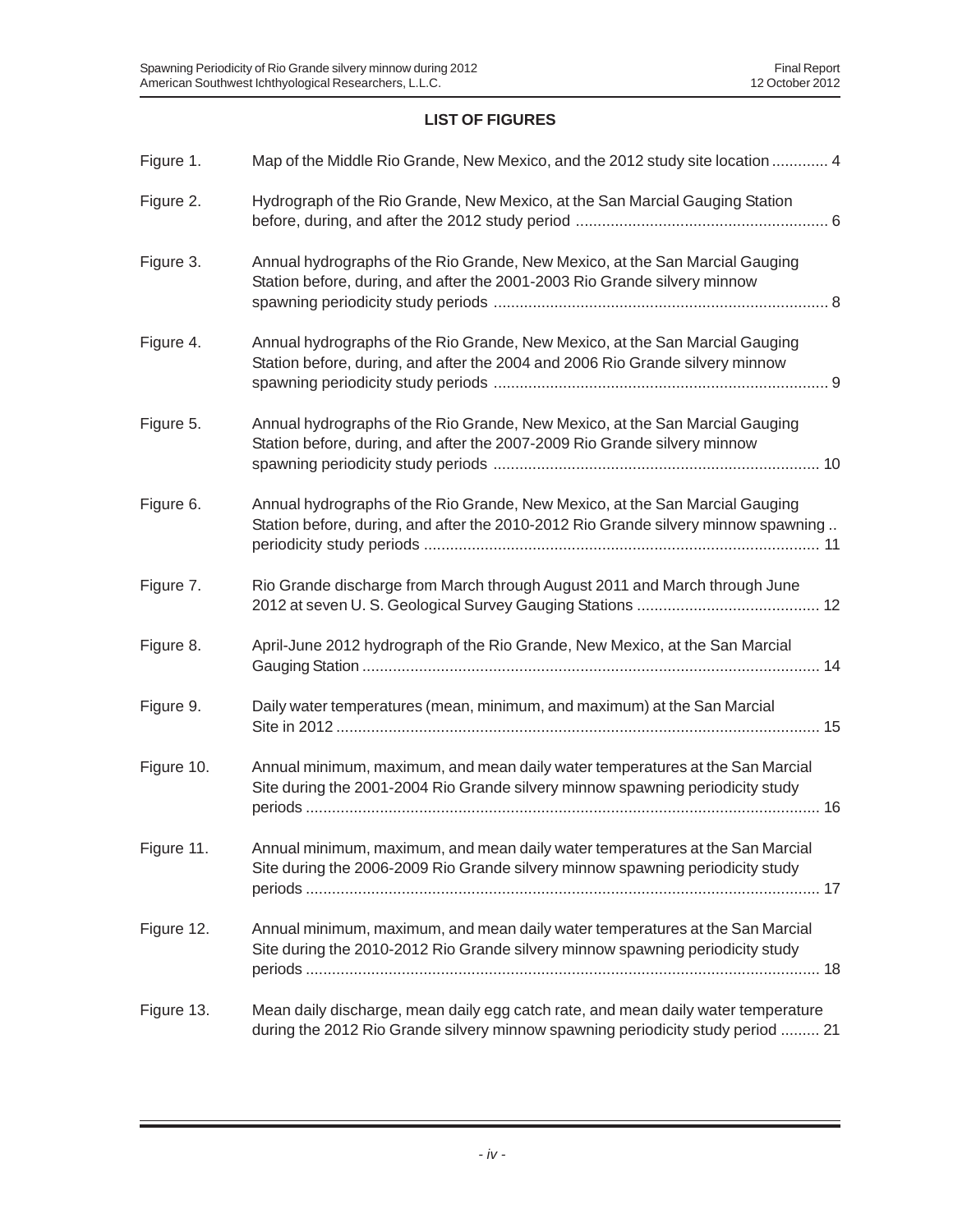# **LIST OF FIGURES (continued)**

| Figure 14. | Mean daily discharge, mean daily egg catch rate, and mean daily water temperature<br>during the 2001-2003 Rio Grande silvery minnow spawning periodicity study                                                                                               |
|------------|--------------------------------------------------------------------------------------------------------------------------------------------------------------------------------------------------------------------------------------------------------------|
| Figure 15. | Mean daily discharge, mean daily egg catch rate, and mean daily water temperature<br>during the 2004 and 2006 Rio Grande silvery minnow spawning periodicity study                                                                                           |
| Figure 16. | Mean daily discharge, mean daily egg catch rate, and mean daily water temperature<br>during the 2007-2009 Rio Grande silvery minnow spawning periodicity study periods                                                                                       |
| Figure 17. | Mean daily discharge, mean daily egg catch rate, and mean daily water temperature<br>during the 2010-2012 Rio Grande silvery minnow spawning periodicity study periods                                                                                       |
| Figure 18. | Log-transformed egg densities (standardized for discharge) at the San Marcial                                                                                                                                                                                |
| Figure 19. | Regression analysis of mean values of log-transformed July and October CPUE<br>(#/100 m <sup>2</sup> ) of Rio Grande silvery minnow in the San Acacia Reach and<br>log-transformed egg densities (standardized for discharge) at the San Marcial             |
| Figure 20. | Regression analysis of log-transformed egg densities (standardized for discharge)<br>and percentage change in mean daily discharge one day and two days prior to egg<br>collection at the San Marcial Site during May and June over the period of record  32 |
| Figure 21. | Contour plot of discharge, water temperature, and log-transformed egg densities<br>(standardized for discharge) at the San Marcial Site over the period of record  34                                                                                        |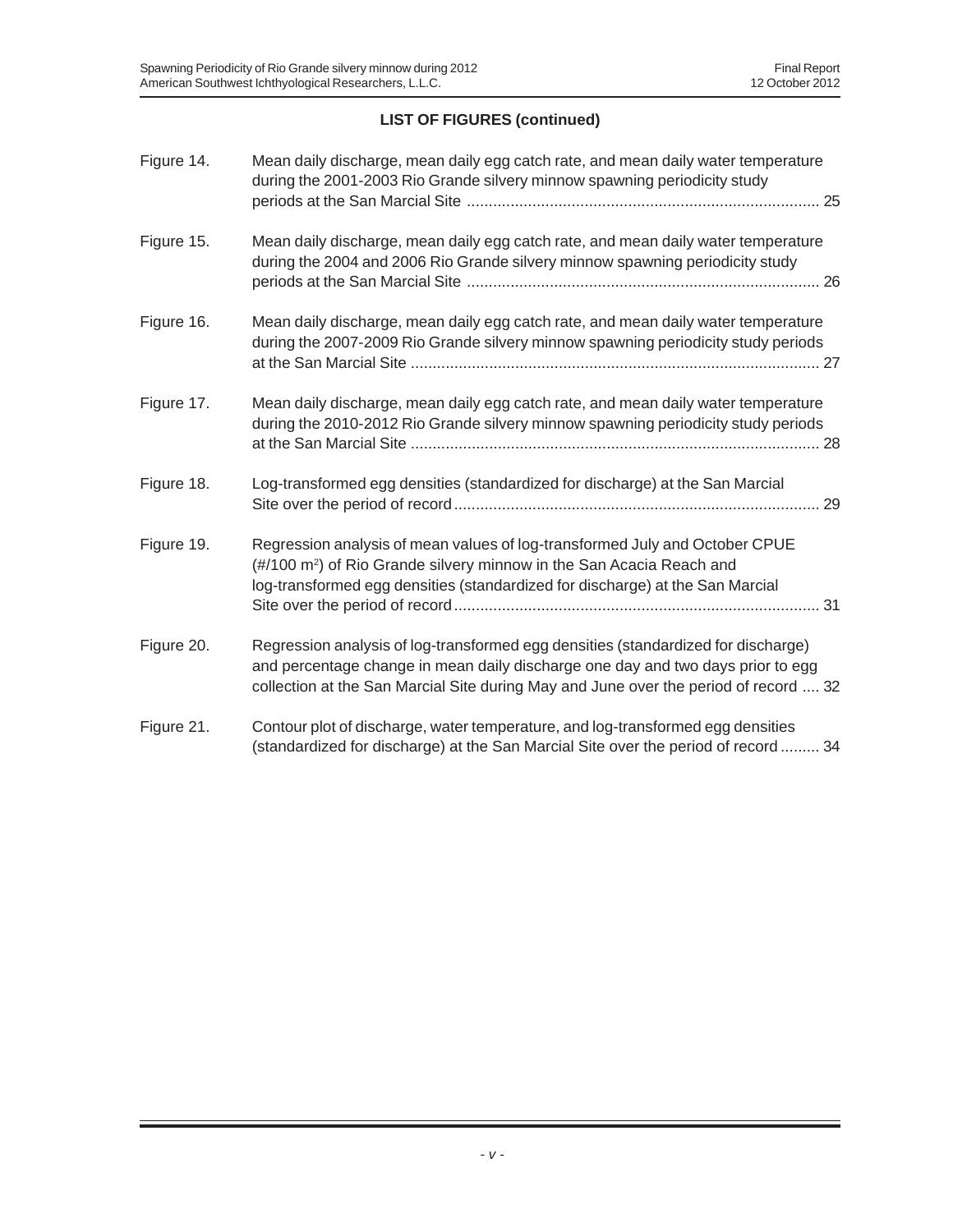#### **EXECUTIVE SUMMARY**

Systematic monitoring of the reproductive output of Rio Grande silvery minnow at multiple sites in the Middle Rio Grande was first conducted in 1999 and has continued annually (except 2005) since 2001. Previous studies demonstrated May and June as the primary period of spawning activity. The 2012 study was structured to monitor the temporal reproductive output of Rio Grande silvery minnow in the downstream-most river reach (San Acacia), where the majority of the population currently persists.

Sampling at the San Marcial Site was conducted from 30 April through 15 June (47 days). The cumulative volume of water at the San Marcial Site was 45,719  $\mathrm{m}^3$ . A total of 12,398 Rio Grande silvery minnow eggs was collected from 1 May to 26 May during 2012. Daily egg catch rates ranged between 0.17 and 466.71 eggs per 100  $\text{m}^3$  of water sampled (n = 1 and n = 6,691 respectively). During the study, the overall egg catch rate at the San Marcial Site was 27.12 eggs per 100 m<sup>3</sup> of water sampled. The number of eggs estimated to be transported downstream over the duration of the study was 12,471,939. The highest number of eggs estimated to be transported downstream in a single day was 5,619,124 (3 May 2012).

Analysis of reproductive output revealed a significant difference (*F* = 8.70; *p* < 0.0001) among mean values of catch rate (#/100 m<sup>3</sup>) over the period of record (2002 to 2004 and 2006 to 2012). The following pair-wise comparisons were significant (*p* < 0.05) over the period of record (2002 vs. 2006; 2006 vs. 2007; 2007 vs. 2010). The natural log-transformed mean egg catch rate (standardized for discharge) was highest in 2002 (5.86), followed by 2007 (4.77), 2011 (4.10), 2008 (3.22), 2003 (2.89), 2012 (2.79), 2009 (2.57), 2010 (2.24), 2006 (1.44), and 2004 (0.96).

A comparison between log-transformed egg catch rate (standardized for discharge) and the percentage increase in mean daily discharge two days prior to egg collection yielded a highly significant ( $F = 38.17$ ;  $p < 0.0001$ ) relationship. The significant San Marcial Site regression model (*y*  $= 3.19 + (2.69 \times 10^{-2})(x)$  was derived from 157 observations and yielded a modest value for the coefficient of determination  $(R<sup>2</sup> = 0.20)$ . Subsequent annual regression analyses of this relationship revealed elevated  $R^2$  values (range = 0.35 to 0.65), with significant p-values, in years with lower flows  $(i.e., 2003, 2006, 2001, and 2012)$ . In contrast, years with adequate observations  $(N > 5)$  and higher flows (i.e., 2007, 2009, and 2010) yielded very low  $R^{\rm z}$  values (range = 0.00 to 0.03) along with nonsignificant *p*-values.

While some spawning events occurred at cool water temperatures  $(< 15^{\circ}C)$ , these only occurred during low flows. At warmer water temperatures (ca. 19 to 26°C), there was a gradual decline in the flow at which spawning was observed (i.e., generally coinciding with low June discharge). There was a mottled pattern of spawning intensity across the range of dischargetemperature combinations. The highest densities of eggs were collected at the San Marcial Site between about 19 to 23°C, coinciding with either low flows (ca. 200 to 1,000 cfs) or high flows (ca. 1,700 to 2,300 cfs).

These results suggest that spawning intensity may be related to some combination of discharge and water temperature conditions. Large increases in flow over a relatively short period (from two days to one day prior to egg collection) seemed particularly related to increased spawning activity in Rio Grande silvery minnow. This relationship was especially robust during years when flows in May and June were relatively low, which led to more dramatic increases in flow following spring runoff. Increased flow leads to a series of changes to the physical dynamics of the river (e.g., increased water velocities/depths in some areas and augmented or new "flooded" low velocity habitats in other areas) and changing water chemistry conditions (e.g., increased turbidity and salinity levels) that could be important spawning cues associated with rising flows. While increases in discharge appear to be the primary cue for spawning, water temperature seems to be an important factor as well. Spawning appears to occur over a wide range of mean daily water temperatures (ca. 13 to 26°C) but with the majority occurring over a narrower range of temperatures (ca. 17 to 23°C).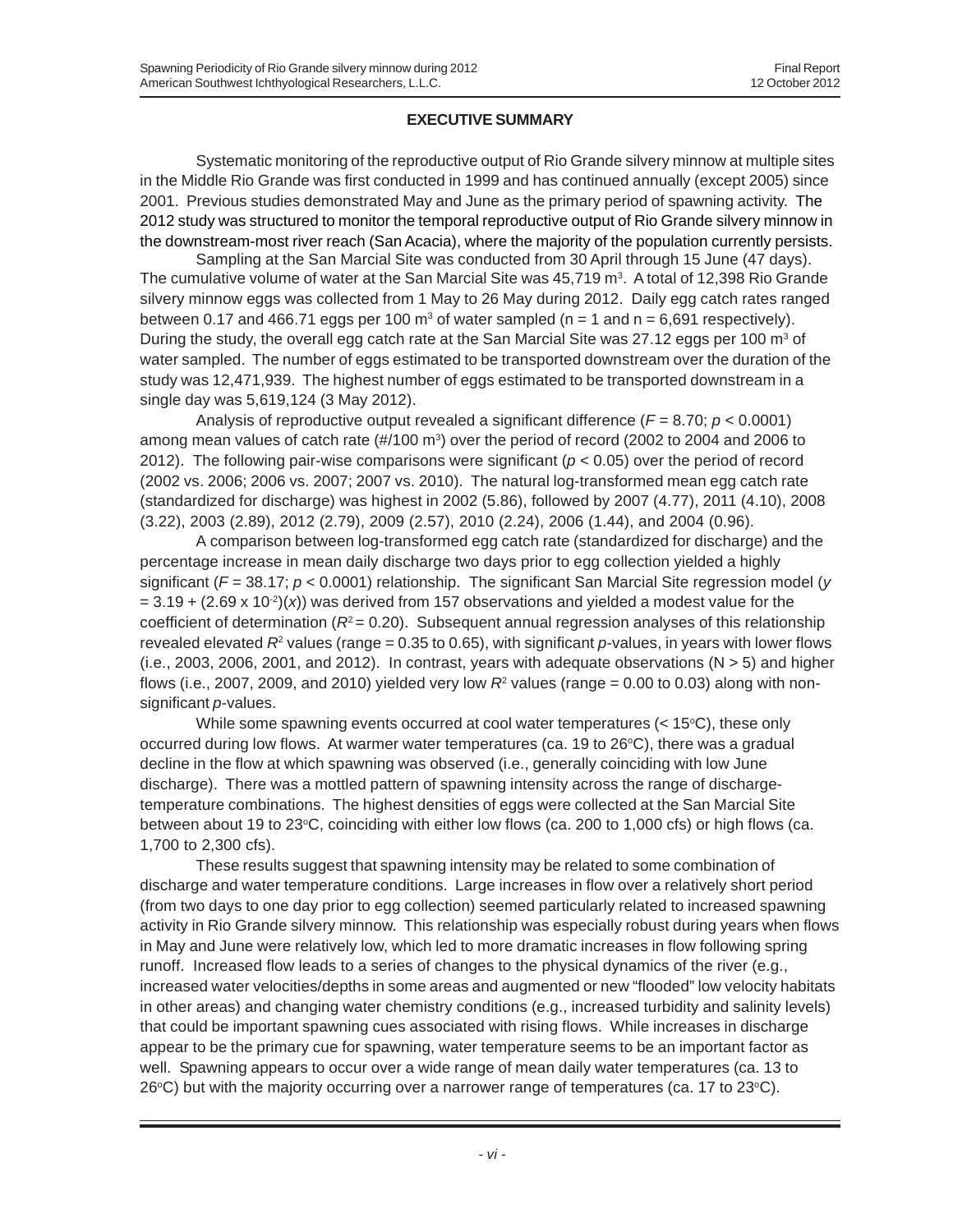Population trends lend support to the observation that substantial numbers of eggs, and presumably larvae, are being transported downstream every year. In support of these observations, the highest densities of juvenile Rio Grande silvery minnow are most frequently found in the southern reaches of the Middle Rio Grande. The few exceptions to this trend (i.e., higher densities of juveniles found in upstream reaches) have almost always occurred following years when flows were very low in the San Acacia Reach, resulting in moderate to substantial river drying and loss of fish in that area.

Despite the seemingly large number of Rio Grande silvery minnow propagules transported downstream every year, some portion do remain upstream. It is likely that the proportion of individuals retained and successfully recruited upstream is related to the complexity of instream habitat conditions and the long-term availability of nursery habitat. Years with elevated and extended spring runoff conditions appear to create the favorable habitat conditions required for the successful recruitment of early life stages of Rio Grande silvery minnow.

The potential association between Rio Grande silvery minnow CPUE, from the Population Monitoring Program (see Dudley and Platania, 2012), and the spring spawning magnitude was examined over the appropriate period of record (2002-2004 and 2006-2012). However, both the July and October CPUE values for Rio Grande silvery minnow in the San Acacia Reach yielded nonsignificant relationships (*p* > 0.6) with the spring spawning magnitude as measured at the San Marcial Site. The number of eggs collected at a particular sampling site is likely a result of the complex interrelationships among spring runoff conditions (e.g., extended periods with elevated flows vs. low flows accompanied by river drying), the spatial distribution of upstream population concentrations, egg development time (i.e., faster at higher water temperatures), and local egg transport efficiencies (e.g., decreased habitat complexity may result in increased egg transport). As it is unlikely that eggs collected near the downstream terminus of the range of Rio Grande silvery minnow would correlate to population trends in upstream areas, additional upstream sampling sites that minimally include coverage in all three reaches would provide the needed resolution to adequately investigate these potential relationships. Additional years of data will hopefully further elucidate these subtle relationships and lend insight to the causal mechanisms resulting in the successful recruitment of Rio Grande silvery minnow.

The timing, magnitude, and duration of spring flows all seem to be influencing the patterns of spawning periodicity of Rio Grande silvery minnow. Early spring flows (e.g., late March/early April) don't appear to result in successful spawning/recruitment of Rio Grande silvery minnow (based on subsequent collections of larval fish in population monitoring efforts) but spawning appears to peak during May in most years. While a single magnified spawning event often occurs during low flow years, spawning appears to be more protracted during years with higher and extended flows. These later conditions also consistently result in higher October CPUE values, indicating that a more proactive management of spring flows could be essential to successfully recovering this species.

Increased flows in May apparently resulted in an elevated spawning effort during the 2012 study period. Rio Grande silvery minnow appear to have had a modest year for spawning but it is possible that poor recruitment in 2012 (apparently as a result of a truncated spring runoff followed by persistently low summer flows) could translate into decreased numbers of reproductively capable females available to spawn in the spring of 2013. Populations of Rio Grande silvery minnow appear to have declined since 2009 and the lack of an adequately high spring runoff (high magnitude over an extended duration) combined with summer drying in 2012 could result in further population declines. The loss of individuals from downstream reaches during river drying events is particularly problematic as these are the areas that most frequently and consistently support the highest densities of Rio Grande silvery minnow. The future conservation status of Rio Grande silvery minnow appears dependent on ensuring appropriate flow and habitat conditions during the spawning and early recruitment phases of this species, while also allowing upstream recolonization by individuals transported downstream.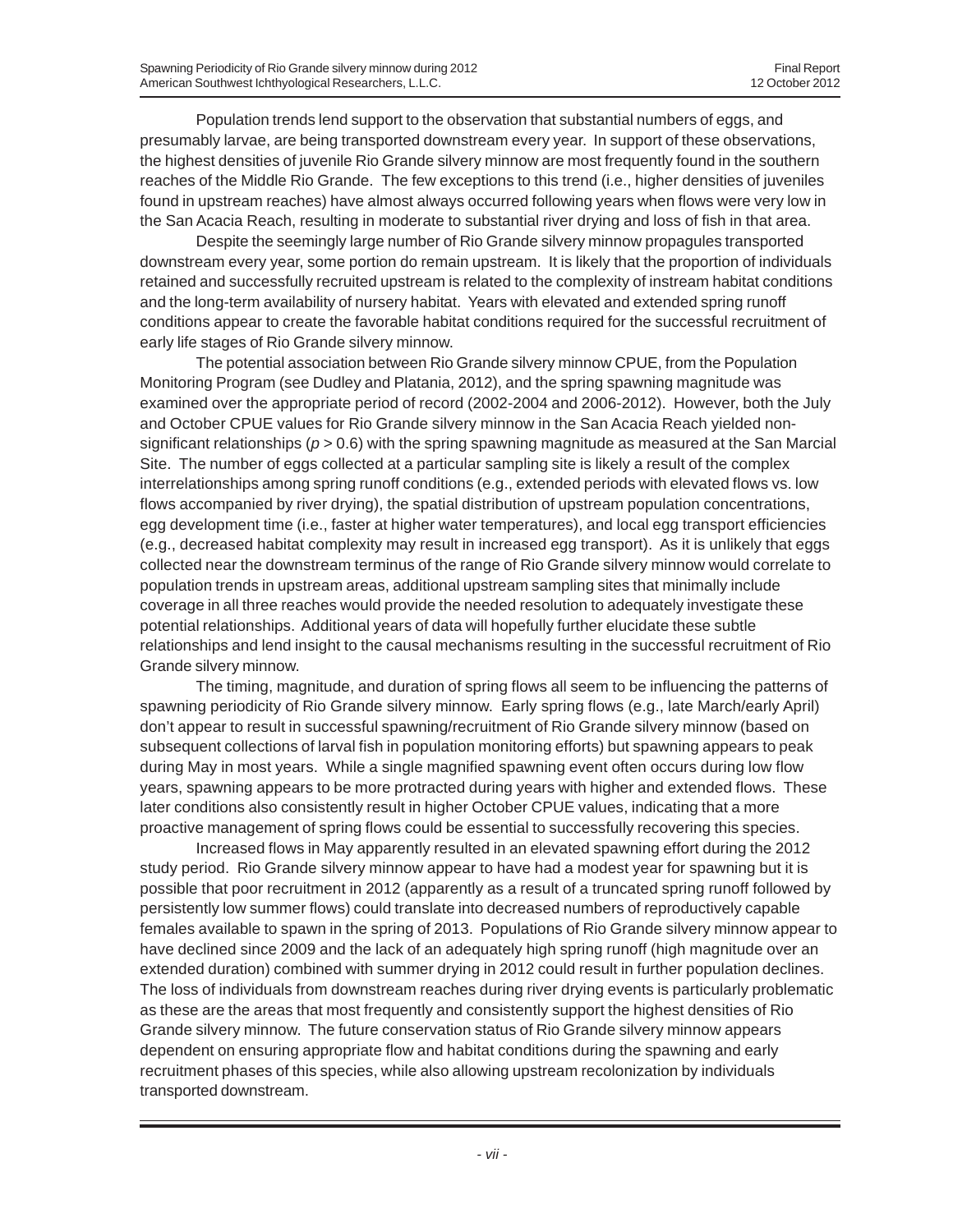## **INTRODUCTION**

The reach of the Rio Grande between Cochiti Dam and Elephant Butte Reservoir (Middle Rio Grande) has been greatly modified over the last 50 years; this has alternatively led to aggradation, degradation, armoring, and narrowing of the river channel in different portions of the reach (Lagasse, 1985). This section of the river flows through the massive Rio Grande rift and historically resulted in a wide floodplain within the sparsely vegetated Rio Grande valley. Extensive braiding of the river through the relatively linear Rio Grande rift valley was common as it flowed over shifting sand and alluvium substrata; flow in the Middle Rio Grande was generally perennial except during times of severe or extended drought (Scurlock, 1998).

The Middle Rio Grande was relatively shallow throughout most of the year because of regionally low precipitation levels (Gold and Dennis, 1985) but was subjected to periods of high discharge. Flows were generally highest during the annual spring snow melt runoff (April-June). However, intense localized rainstorms (monsoonal events that generally occur in July and August) often caused severe flooding and were important in maintaining perennial flow throughout the summer. The cyclic pattern of drought and flooding over mobile substrata likely helped to promote the active interaction between the river and its floodplain. Historically, the Middle Rio Grande in many ways possessed all of the characteristics distinctive of a dynamic semi-arid river ecosystem.

The reduced species diversity typical of semi-arid ecosystems was also reflected in the depauperate ichthyofaunal composition of the Middle Rio Grande. Despite the reduced overall species richness of the Rio Grande, the river supported numerous native cyprinids that were endemic to this drainage (Platania and Altenbach, 1998). However, many of the endemic pelagic-spawning cyprinids that historically occupied the Rio Grande basin have been extirpated (speckled chub, *Macrhybopsis aestivalis*, Rio Grande shiner, *Notropis jemezanus*, and Rio Grande bluntnose shiner, *Notropis simus simus*) or have become extinct (phantom shiner, *Notropis orca*) over the past century (Bestgen and Platania, 1990). Rio Grande silvery minnow, *Hybognathus amarus*, is the only extant pelagic-spawning cyprinid in the Middle Rio Grande (Bestgen and Platania, 1991; Platania, 1991).

This group of pelagic-spawning cyprinids shared several life-history characteristics. All were small (generally <90 mm SL), short-lived (ca. 2-5 years), fishes that occupied mainstem habitats. In addition to these shared traits, all five species were members of a reproductive guild of fishes that spawn semibuoyant eggs (Platania and Altenbach, 1998). Reproduction in this guild of fishes is characterized by the production of non-adhesive eggs that, upon expulsion from the female, swell rapidly with water and become nearly neutrally buoyant. Spawning is generally associated with increases in discharge, such as spring run-off or summer rainstorms. The eggs are about 1.6 mm in diameter shortly after spawning but quickly expand (ca. 3.0 mm) and are passively transported downstream during development. Egg hatching time is temperature dependent, but usually occurs in 24-48 hours (Platania, 2000). Recently hatched larval fish are potentially subject to additional passive downstream transport for several days (ca. 3 to 5 days) until development of the gas bladder. This physiological development corresponds with a shift in swimming behavior as larvae are able to actively avoid higher velocity habitats to some extent.

The 4-7 days necessary for propagules to attain the developmental stage necessary to control their horizontal movements allows for potentially considerable downstream transport of eggs and larvae in the Middle Rio Grande. As has been well documented for other aquatic organisms, it is necessary for at least some portion of the drifting propagules to settle in appropriate nearby lowvelocity habitats or move upstream to maintain viable populations (Speirs and Gurney, 2001). Downstream transport distance of the progeny of Rio Grande silvery minnow is dependent on a variety of factors including flow magnitude and duration, water temperature, and channel morphology (Dudley and Platania, 2007). Historically, there were no permanent barriers to upstream dispersal of fishes in the Middle Rio Grande. There are currently three instream diversion structures between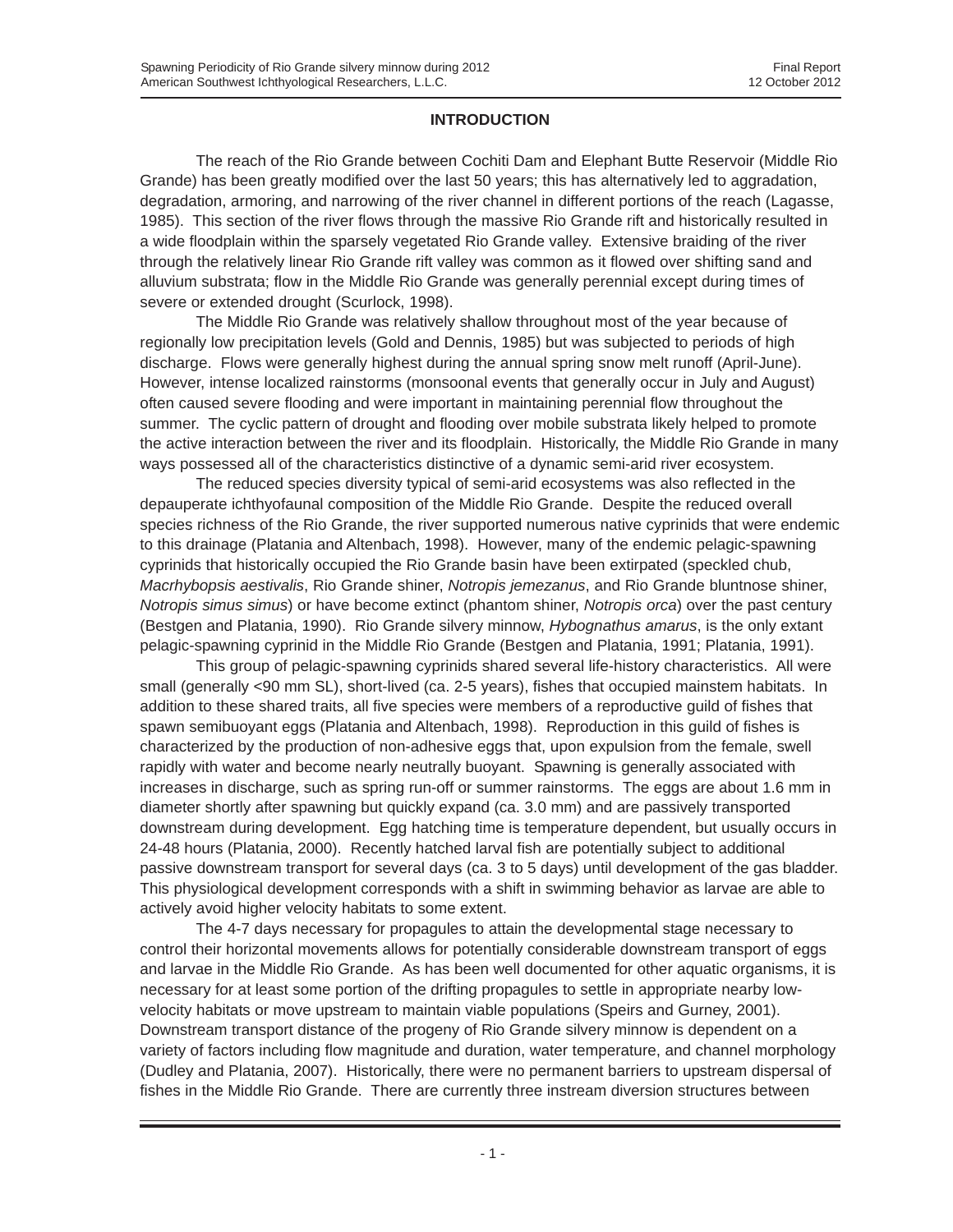Cochiti Dam and Elephant Butte Reservoir that act as barriers to upstream movement of fishes and fragment the once continuous range of the Rio Grande silvery minnow.

Population monitoring efforts over the past decade have documented vast changes (i.e., order of magnitude increases and decreases) in the abundance of Rio Grande silvery minnow within the fragmented reaches of the Middle Rio Grande (Dudley and Platania, 2012). Recent monitoring efforts (Dudley and Platania, 2012) show that the October density of Rio Grande silvery minnow was significantly lower (*p*<0.05) in 2011 than in recent years (e.g., 2007, 2008, and 2009) but not significantly higher ( $p > 0.05$ ) than in 2002 and 2003 (years with the lowest densities ever recorded). In October 2011, the San Acacia Reach yielded the highest density of Rio Grande silvery minnow and the lowest density of this species was observed in the Angostura Reach.

Systematic monitoring of the reproductive output of Rio Grande silvery minnow at several sites in the Middle Rio Grande was first conducted in 1999 (Platania and Dudley, 2000). The 1999 monitoring effort involved collecting and quantifying catch rate of Rio Grande silvery minnow eggs at several Middle Rio Grande sites during the relatively short spawning period of this species. Limited Rio Grande silvery minnow egg collecting efforts were also conducted at selected sites in the Middle Rio Grande (Platania and Hoagstrom, 1996) and in the Low Flow Conveyance Channel (Smith, 1998, 1999) from 1996 to 1999. These latter samples provide information on the magnitude of reproduction during certain times and for specific sites. However, consistent monitoring throughout the spawning season produces the most reliable measure of the duration and magnitude of Rio Grande silvery minnow reproductive output. The first site-specific sampling effort to document the magnitude of the reproductive effort of Rio Grande silvery minnow occurred daily throughout May and June 2001 (Platania and Dudley, 2002) at a location near the southern end of the San Acacia Reach of the Middle Rio Grande (River Mile 58.8). Monitoring of the reproductive effort of Rio Grande silvery minnow also occurred daily at this site in May and June 2002 (Platania and Dudley, 2003), 2003 (Platania and Dudley, 2004), and 2004 (Platania and Dudley, 2005). More intensive monitoring efforts were conducted from 2006 to 2008 (Platania and Dudley, 2006, 2007, 2008) and resulted in the sampling of the Angostura, Isleta, and San Acacia reaches of the Middle Rio Grande. While monitoring of the Rio Grande silvery minnow reproductive effort occurred annually in the Isleta and San Acacia reaches from 2009-2011, only the San Acacia Reach was monitored in 2012.

The spatial spawning periodicity study conducted herein is a continuation of the long-term (2001-2004 and 2006-2012) systematic Rio Grande silvery minnow reproductive monitoring research activity. The primary objective of this study is to provide data that will enable characterization of the timing, duration, and magnitude of Rio Grande silvery minnow reproduction in the San Acacia Reach of the Middle Rio Grande. Additional objectives include assessing differences in Rio Grande silvery minnow spawning magnitude among sampling years; examining the relationships among discharge, water temperature, and spawning magnitude; and determining the potential association between spawning magnitude and Rio Grande silvery minnow CPUE from the Population Monitoring Program. Long-term monitoring of the reproductive effort of Rio Grande silvery minnow provides insight to potential factors affecting annual reproductive output, remains necessary for ongoing recovery efforts, and helps facilitate effective management decisions in the Middle Rio Grande.

### *Institutional background and considerations*

Monitoring the reproductive effort of Rio Grande silvery minnow was identified as a requirement of the 29 June 2001 Programmatic Biological Opinion of the Effects of Actions Associated with the U. S. Bureau of Reclamation's, U. S. Army Corps of Engineers', and Non-Federal Entities Discretionary Actions related to Water Management on the Middle Rio Grande, New Mexico as authored by the U. S. Fish and Wildlife Service. This work was part of an ongoing effort to document changes in the distribution and abundance of the federally endangered Rio Grande silvery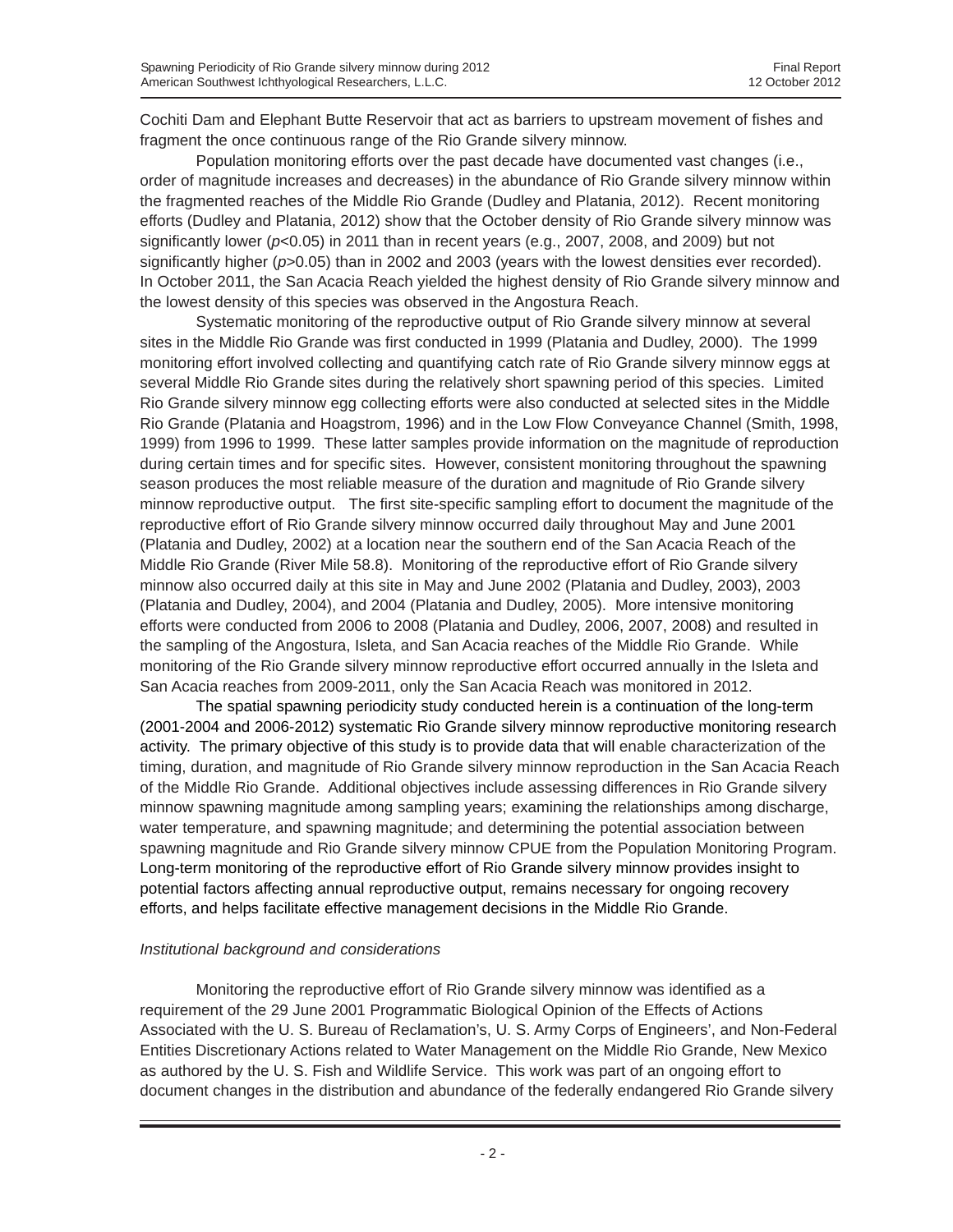minnow. This research effort provided an assessment of the reproductive output (eggs) for Rio Grande silvery minnow within the Middle Rio Grande and specifically addressed the task: "Evaluate the status and trend of the Rio Grande silvery minnow" as identified by the MRGESACP.

The Rio Grande silvery minnow Recovery Plan (U. S. Fish and Wildlife Service, 2010) also outlined a key research objective (1.1.1 Improve understanding of the relationship between environmental factors and spawning by the Rio Grande silvery minnow) that was addressed through this research. This investigation provided an assessment of the relative magnitude of Rio Grande silvery minnow spawning effort. This project was also a central component of the Rio Grande silvery minnow propagation and genetics research efforts, both requirements of the 29 June 2001 Programmatic Biological Opinion (see "Project Objectives" 2 and 3).

In 2002-2003, MRGESACP members met and discussed Rio Grande low flow issues and impacts of the hydrological conditions on Rio Grande silvery minnow. The dismal 2002-2003 snow pack in the Rio Grande headwaters meant there would not be a natural spring flow spike in 2003 in the Middle Rio Grande. Personnel from the MRGESACP decided to create an artificial flow spike during mid-May 2002, using reservoir storage, to initiate a spawn by Rio Grande silvery minnow. As 2003 climatic conditions were similar to those experienced in 2002, an artificial flow spike was also created in the Rio Grande in 2003. Snow pack runoff and ambient flow conditions in 2004 were sufficient enough that, for the first time in two years, an artificial flow spike was not deemed necessary. However, the timing and magnitude of flows have been modified to some degree in most years since 2004 with the intent of inundating within-channel and floodplain habitats to the maximum extent possible.

#### **STUDY AREA**

The principal area of interest in the Middle Rio Grande is the reach between the outflow of Cochiti Reservoir and inflow to Elephant Butte Reservoir; this area encompasses the known range of Rio Grande silvery minnow in the Middle Rio Grande (Figure 1). Five upstream reservoirs and numerous irrigation diversion dams regulate flow in the Middle Rio Grande. Cochiti Reservoir has been operational since 1973, is located 76 km upstream of Albuquerque, and is the primary flood control reservoir that regulates flow in the Middle Rio Grande. Reach names are taken from the diversion structure at the upstream boundary of that reach of river. In the Cochiti Reach (between Cochiti Dam and Angostura Diversion Dam), the Rio Grande flows through Cochiti, Santo Domingo, and San Felipe pueblos, respectively.

The reproductive effort of Rio Grande silvery minnow has, in the past, been sporadically determined at selected collecting localities in the Middle Rio Grande. From 2001 to 2004 and in 2012, sampling efforts were restricted to a single San Acacia Reach collection location. The San Acacia Reach of the Middle Rio Grande is about 56 miles (91 km) long, extending from the apron of San Acacia Diversion Dam to the head of Elephant Butte Reservoir. Sections of this reach are characterized by a wide and braided river channel, sand substrate, high suspended sediment load, and a broad variety of aquatic mesohabitats. Conversely, some segments in this reach are relatively narrow and result in increased water velocity and decreased habitat heterogeneity. The 12 mile (19 km) reach of the Rio Grande downstream of San Marcial Railroad bridge crossing is confined to a channel that is about 50 m wide. Substrate in this segment of the river is predominately sand and braiding of the channel is uncommon except under conditions of relatively low flow.

Given the downstream drift of the eggs, the original location of the collecting activities was selected so as to maximize the number of eggs collected and potentially rescue eggs destined to drift into Elephant Butte Reservoir where, if hatched, larvae would be subjected to a wide array of nonnative predators. This site was located near the downstream-most portion of the San Acacia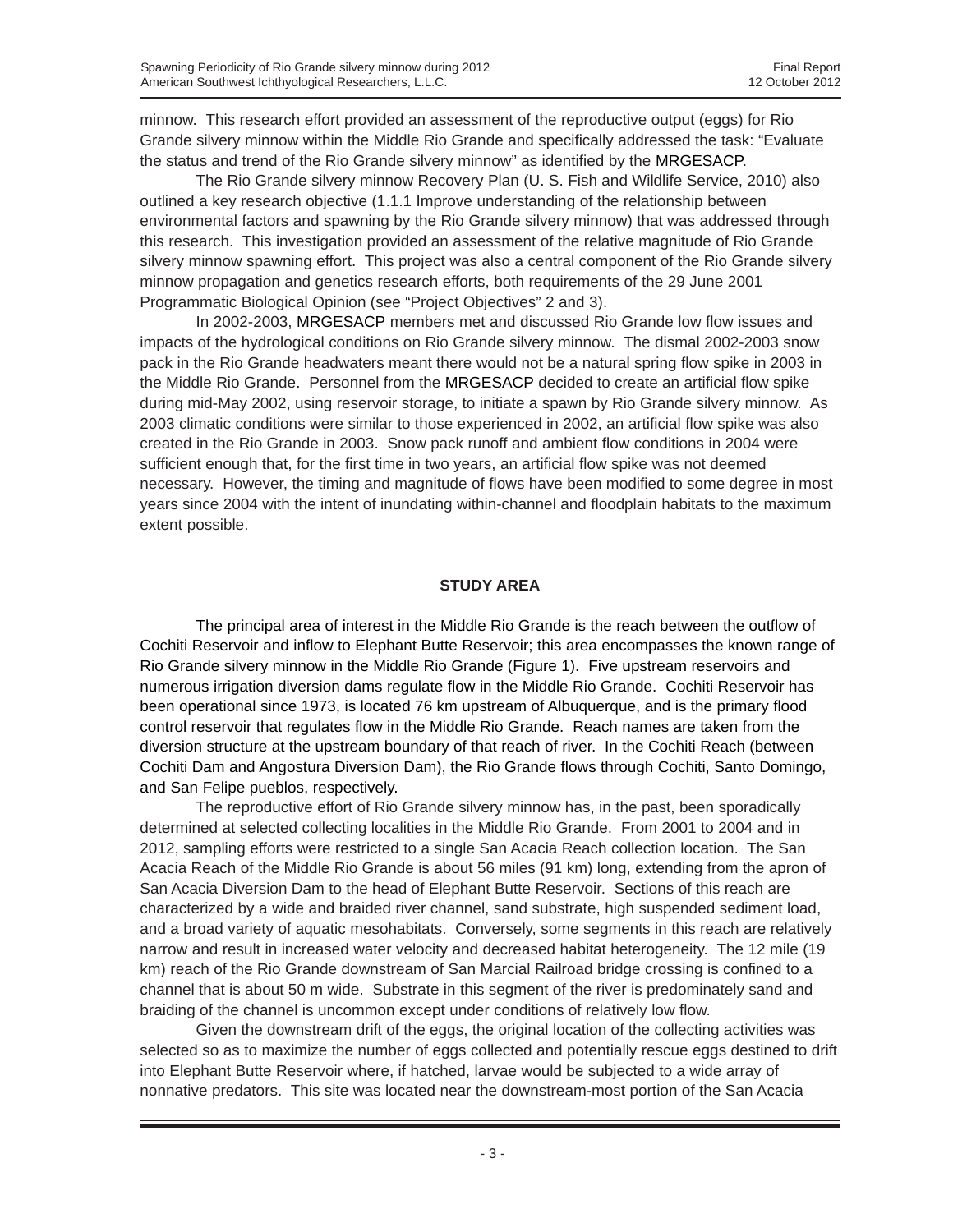

Figure 1. Map of the Middle Rio Grande, New Mexico, and the 2012 study site location.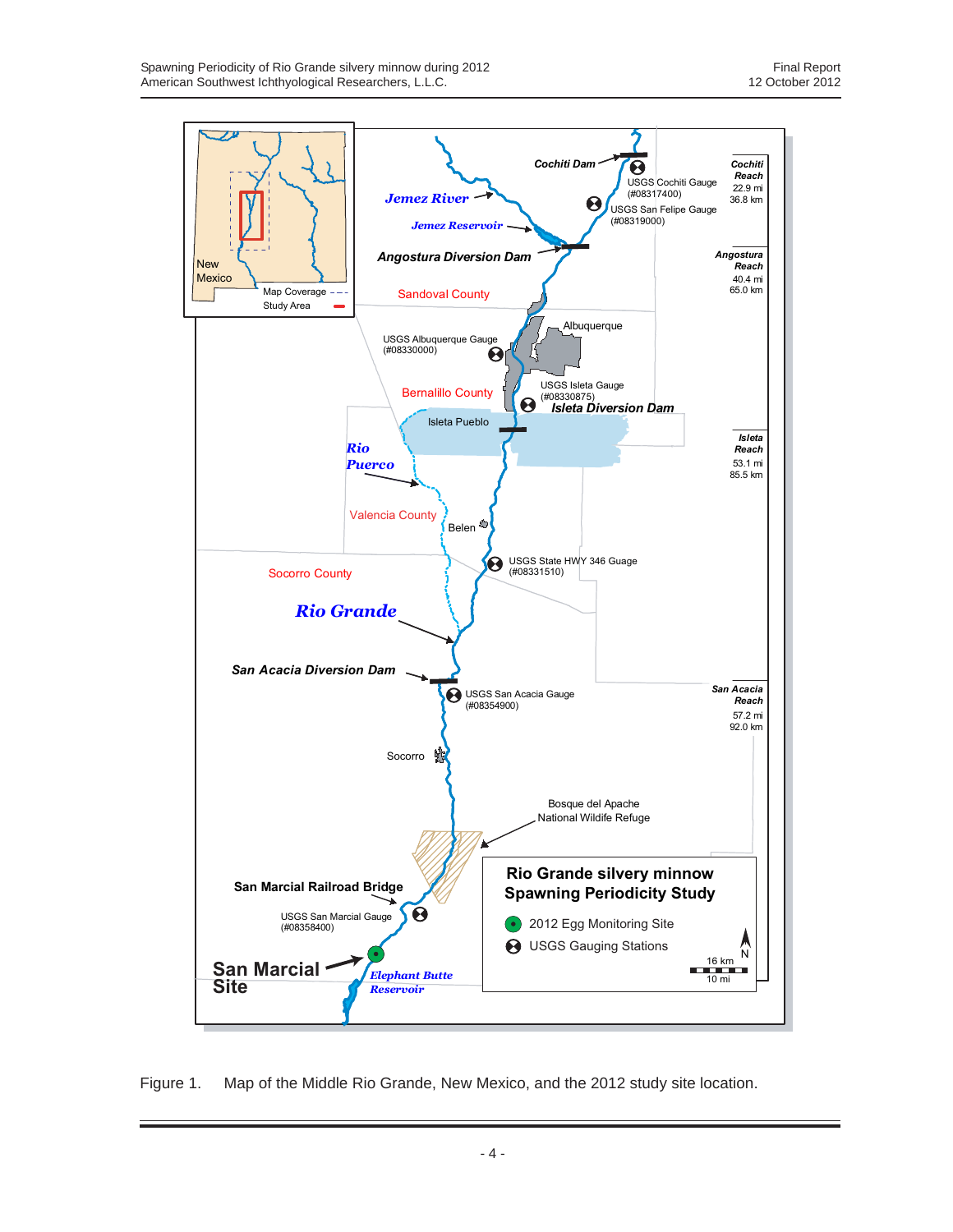Reach (River Mile 55.0). The sampling site is downstream of a U. S. Geological Survey stream gauging station located near San Marcial, New Mexico (# 08358400), which is the nearest upstream San Acacia Reach gauge. Discharge in the San Acacia Reach was highly variable during 2012 (Figure 2). In addition to easy accessibility and favorable river conditions (i.e., wide river channel, current being carried through a single river channel, gently sloped banks, moderate gradient), the only means of vehicle access to this site was gated and could be secured. This area has been sampled annually from 2001-2004 and from 2006-2012.

## **MATERIALS AND METHODS**

The egg collecting device, developed specifically for the collection of large numbers of live and undamaged semibuoyant fish eggs (Moore Egg Collector; MEC), was the only sampling apparatus used in this project (Altenbach et al., 2000). Numerous modifications have been made to the collecting gear, since the original publication detailing the construction and operation of the MEC (Altenbach et al., 2000), that have resulted in increased effectiveness and efficiency of the MEC (i.e., greater catch rate per sampling period). Catch rate of Rio Grande silvery minnow eggs in the Middle Rio Grande was determined following the sampling protocol described in Altenbach et al. (2000). A mechanical flow-meter was attached to the MEC so that volume of water filtered could be calculated and catch rate per unit of water determined. The catch-per-unit-effort (CPUE) of drifting eggs was calculated as the total number of eggs collected  $\cdot$  volume of water sampled $\cdot$   $\cdot$  100 (i.e., N [eggs]  $\cdot$  100  $m<sup>3</sup>$  water<sup>-1</sup>). The total number of eggs passing a sampling site in a 24 hour period was estimated by using egg sampling data from the site (over a 4 hour period) and flow data from the nearest upstream USGS gauging station (i.e., (number of eggs collected / (volume of water sampled / volume of water  $available)$ )  $\cdot$  6).

Previous studies demonstrated May and June as the primary period of Rio Grande silvery minnow reproductive activity (Dudley and Platania, 2011). The normal sampling regime in 2012 was composed of an intensive four-hour daily sampling effort. Eggs were not staged (i.e., determining approximate time from spawning) as this would require substantial laboratory work outside of the current core objectives of this study. Staging eggs would give a general idea of drift time but extrapolating to drift distance would be subject to a series of simplifying assumptions. Also, determining drift distance is a complex modeling exercise of which eggs are only a component (i.e., eggs can be present in the drift for about one day but larvae can be present in the drift for about another three days post-hatching). Two MEC's were operated so as to increase the volume of water sampled per unit of time. Research personnel worked daily at the San Marcial Site from 30 April through 15 June 2012.

Volumetric determination of the number of Rio Grande silvery minnow eggs collected, as employed in 2001, lacked the rigor necessary for effective evaluation of the relative level of spawning by this species. Changes initiated in the 2002 sampling protocol were instituted to increase the amount and utility of the information acquired from this research activity. One result was that the sampling protocols incorporated in 2002 included direct counts of all eggs collected. The aforementioned differences in egg catch rate determination between 2001 and post-2001 studies preclude use of 2001 data for quantitative or statistical comparison with data from subsequent years. There have not been changes in the sampling methodology for quantitative determination of egg catch rates since 2002.

Rio Grande silvery minnow egg CPUE values are (in part) dependent on flow conditions thereby precluding unadjusted comparison of inter-annual catch rates (e.g., higher flow volume will result in lower CPUE since the number of eggs in the water column remains constant). Catch rate was standardized (CPUE\_S) based on mean daily discharge (Q) to account for these differences,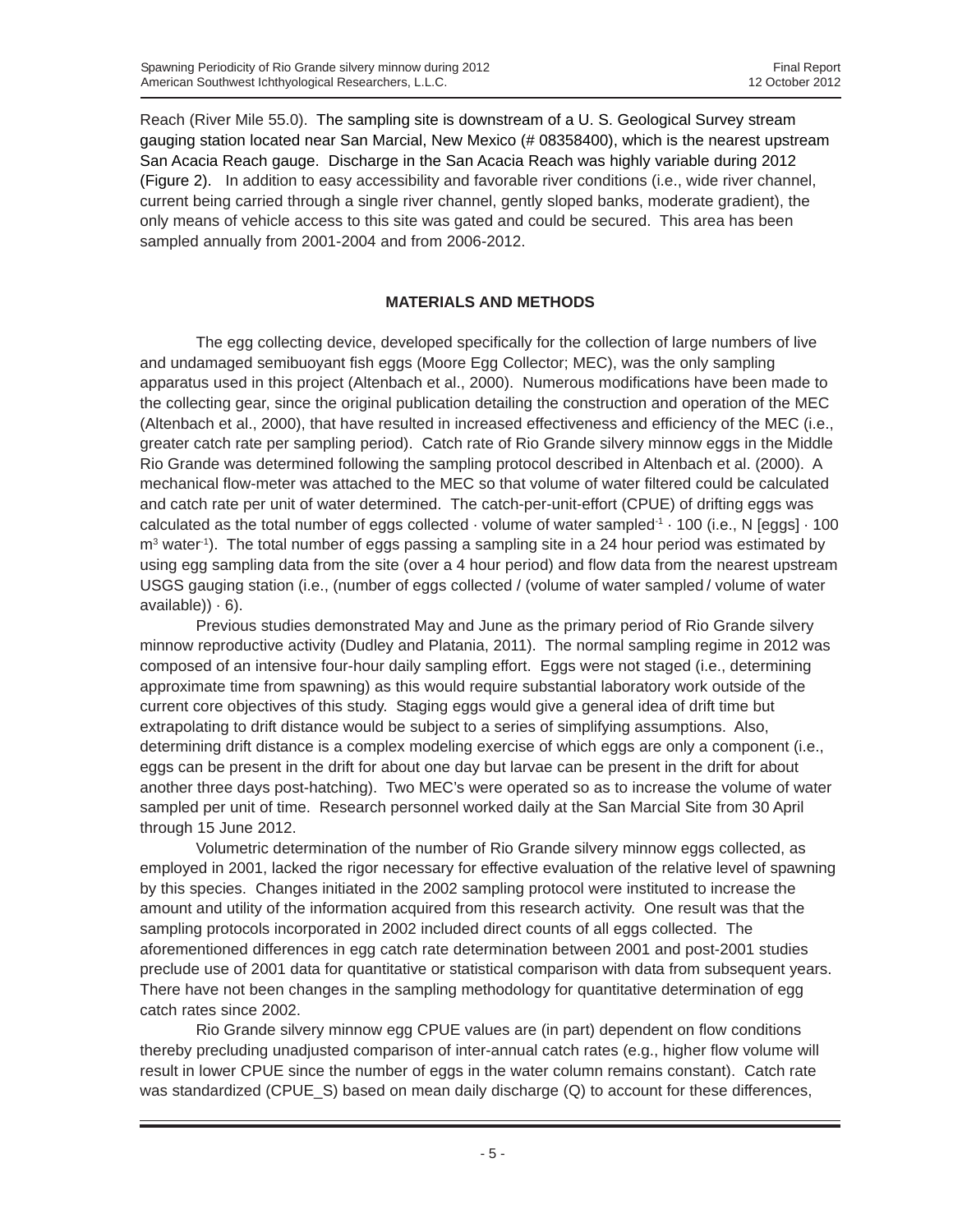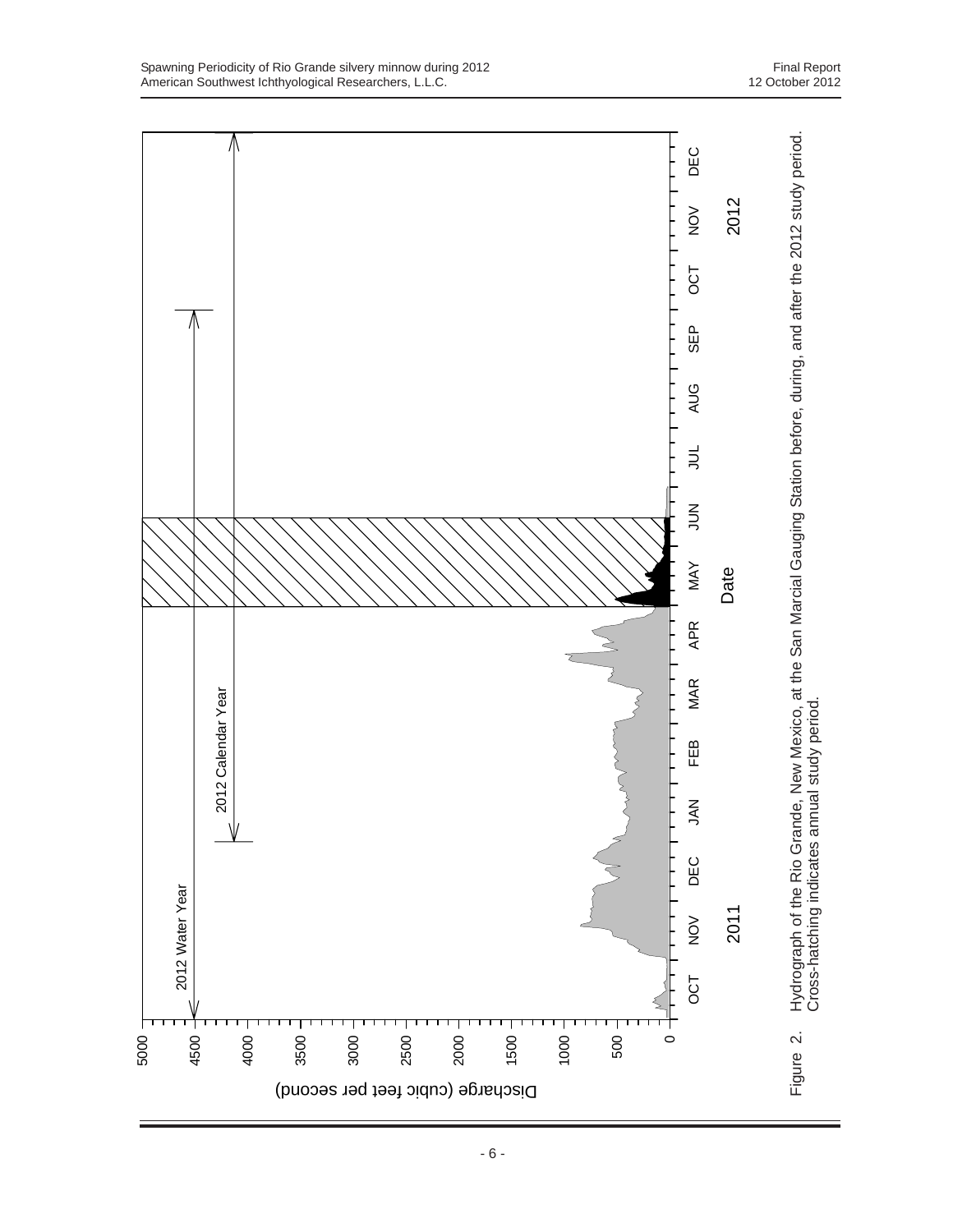using the formula:  $CPUE\_S = CPUE \cdot Q$ . All USGS discharge data presented graphically or analyzed statistically in this report are provisional and subject to change.

Assumptions of normality in annual Rio Grande silvery minnow egg catch rates were evaluated using the Shapiro-Wilk test. Critical values of *W* were calculated and significant differences were assessed using a goodness-of-fit procedure. The 2002-2004 and 2006-2012 egg catch rate time-series distributions were compared with a normal distribution using the Shapiro-Wilk test. To meet normality assumptions, all data were log-transformed  $(X' = \ln(X + 1))$ . Normal quantile plots of data were also examined for notable departures from Lilliefor's confidence bounds.

The log-transformed CPUE\_S values were compared among years to determine general differences in spawning magnitude. Differences among independent samples were tested using ANOVA (or Welch's ANOVA when variances were heteroscedastic) to detect differences in values of CPUE\_S among years. Differences among sample means were evaluated based on the critical value of *F* for the particular sample size. Multiple pair-wise comparisons were made using the Tukey-Kramer HSD procedure.

Linear regression modeling was used to determine the strength of the relationships among log-transformed CPUE\_S values and percentage change in mean daily discharge (*MD<sub>dav</sub>*) at one day and two days prior to egg collection. For example, if eggs were collected on day 15, the one day formula would be  $(MD_{15}-MD_{14})/MD_{14}$ <sup>+</sup>100 and the two day formula would be  $(MD_{14}-MD_{13})/$  $MD_{13}$ <sup>\*</sup>100. Regression models were developed for the San Marcial Site using data from May and June over the period of record. A negative or positive trend in spawning effort was defined as occurring when the slope of the regression was significantly different ( $p < 0.05$ ) from zero. A similar approach was employed to determine the relationship among log-transformed CPUE\_S values and mean values of log-transformed July and October CPUE (#/100 m<sup>2</sup>) of Rio Grande silvery minnow in the San Acacia Reach (Dudley and Platania, 2012).

A modified filtering screen to separate drifting debris from Rio Grande silvery minnow eggs was developed and tested for the MEC in 2009. The screen was designed to allow the passage of much of the very fine particulate debris while preventing the passage of drifting eggs. Experimental tests revealed that the modified screen was consistently more efficient at sampling a larger volume of water than was the old screen over the same time period (Platania and Dudley, 2009). All MEC's were fitted with the modified screen for sampling conducted in 2012.

Water temperature was recorded by a temperature logging device deployed close to the study site and programmed to record hourly water temperature. Hourly water temperature data from the primary temperature logger were presented in this report as mean, minimum, and maximum daily water temperatures. Data from past spawning periodicity studies were also included for comparative purposes.

#### **RESULTS**

### *Hydrology*

Flows in the Middle Rio Grande have fluctuated dramatically among years since the beginning of this study in 2001 (Figures 3 to 7). A drought that enveloped the study region in 2000 was somewhat interrupted in 2004 by a moderate snow pack and a wetter than normal April. These precipitation events helped but did not replenish the already diminished water reserves in upstream reservoirs. Despite the presence of a more normal spring runoff in 2004, elevated flows persisted for only few weeks in May and had declined notably by the beginning of June. Snow pack runoff in 2005 was larger (greater magnitude and duration) than any of the previous four study years (egg sampling was not conducted in 2005). Conversely, flow in the Rio Grande during 2006 (prior to 27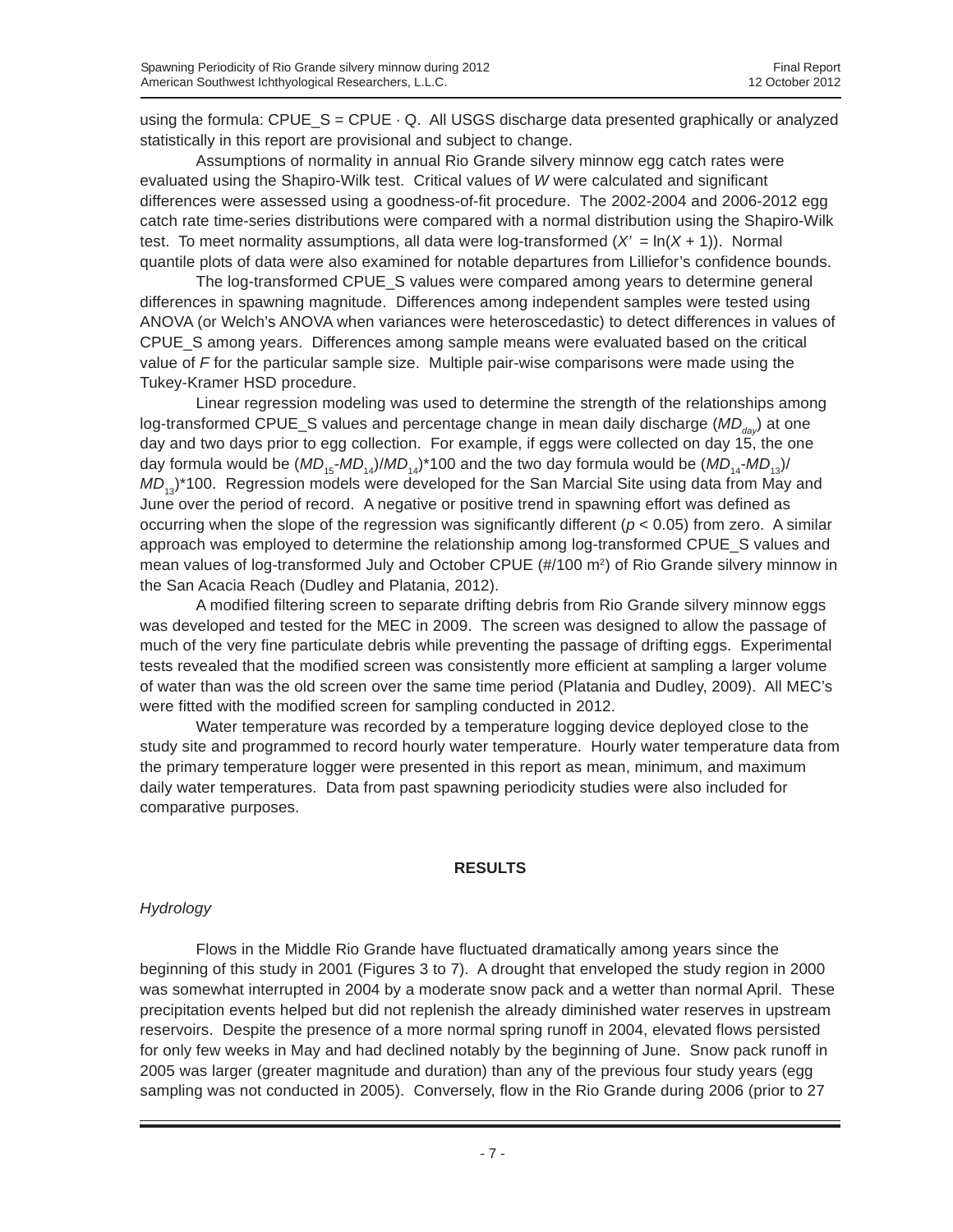

Figure 3. Annual hydrographs of the Rio Grande, New Mexico, at the San Marcial Gauging Station before, during, and after the 2001-2003 Rio Grande silvery minnow spawning periodicity study periods. Cross-hatching indicates annual study periods.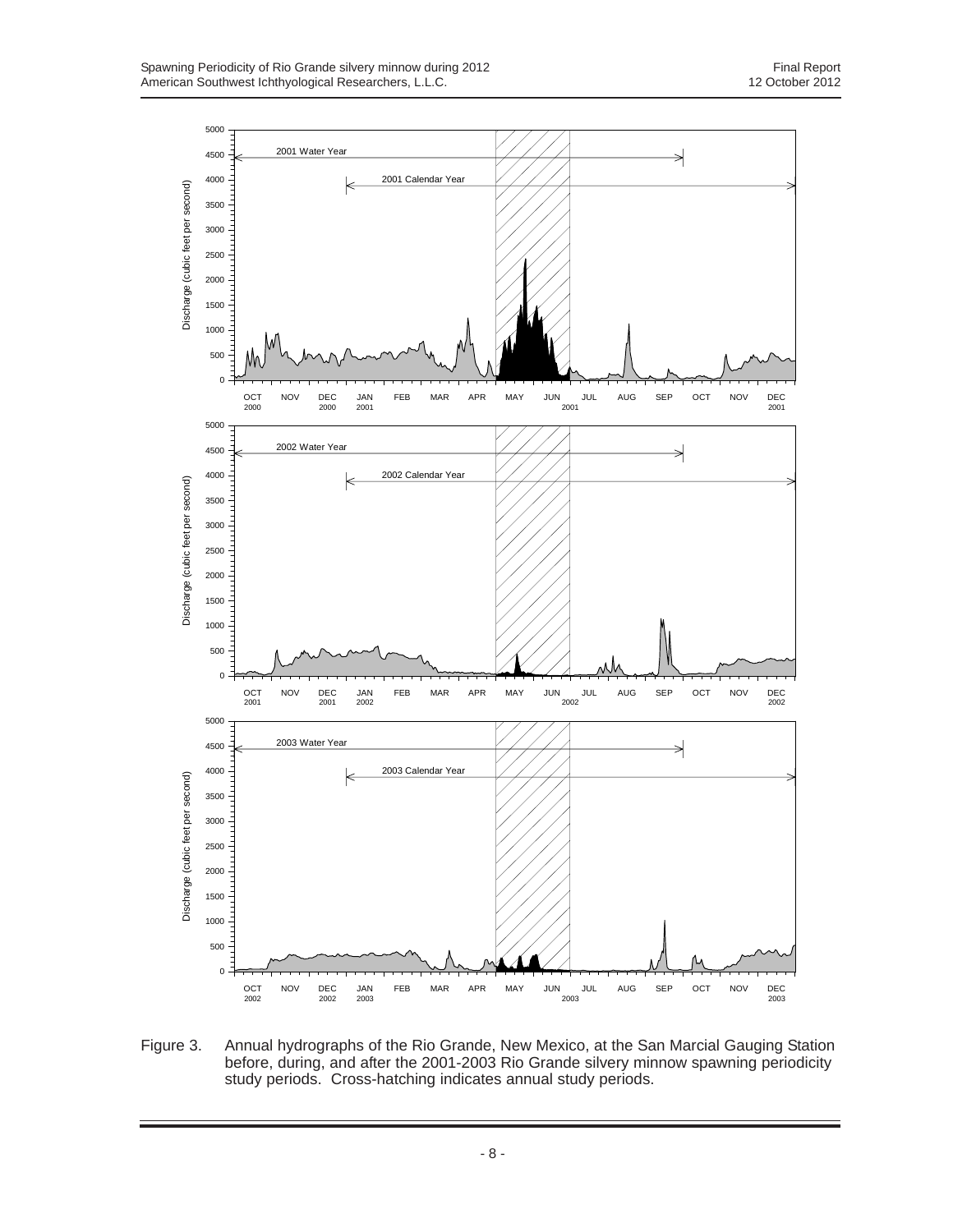

Figure 4. Annual hydrographs of the Rio Grande, New Mexico, at the San Marcial Gauging Station before, during, and after the 2004 and 2006 Rio Grande silvery minnow spawning periodicity study periods. Cross-hatching indicates annual study periods. Sampling was not conducted in 2005.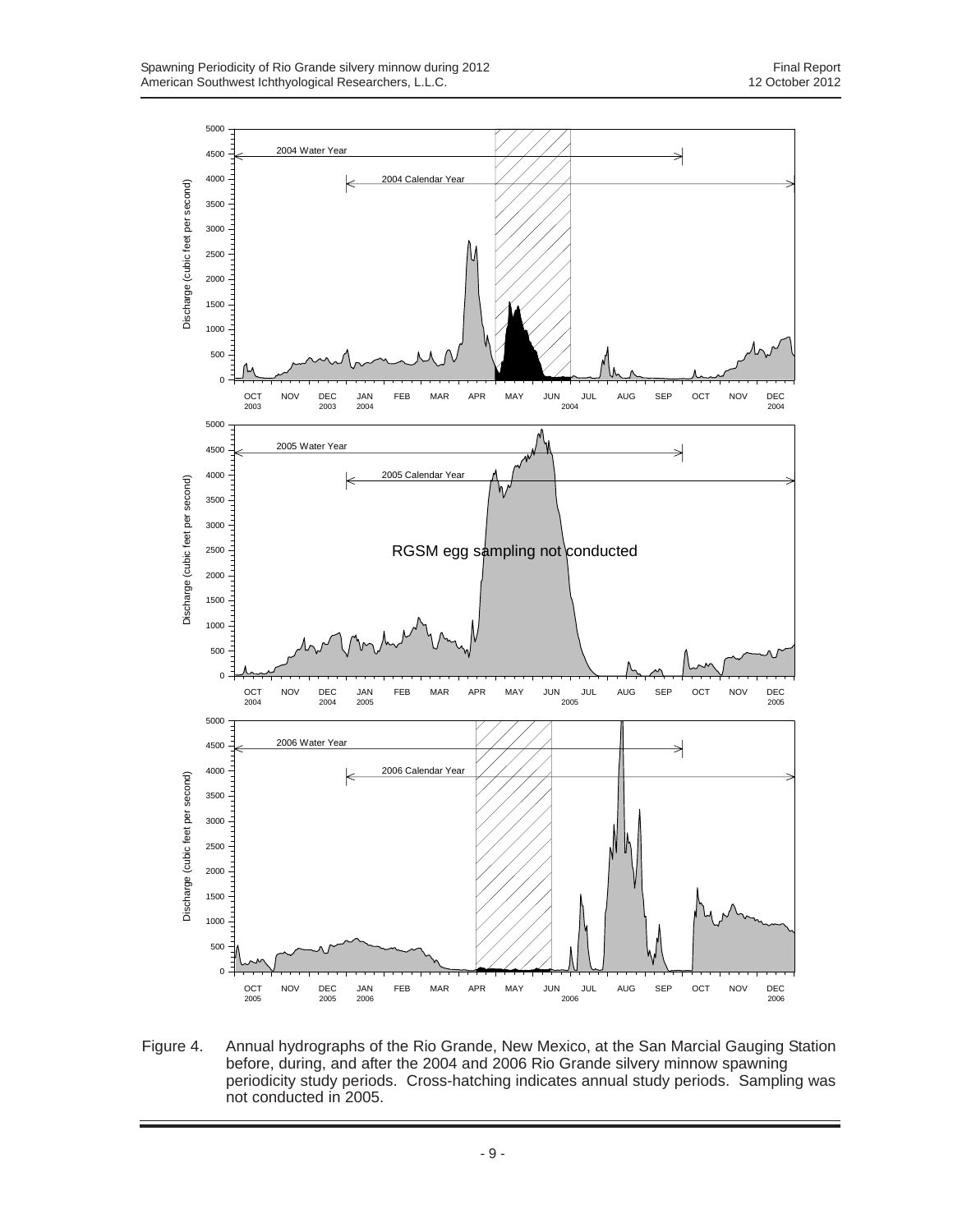

Figure 5. Annual hydrographs of the Rio Grande, New Mexico, at the San Marcial Gauging Station before, during, and after the 2007-2009 Rio Grande silvery minnow spawning periodicity study periods. Cross-hatching indicates annual study periods.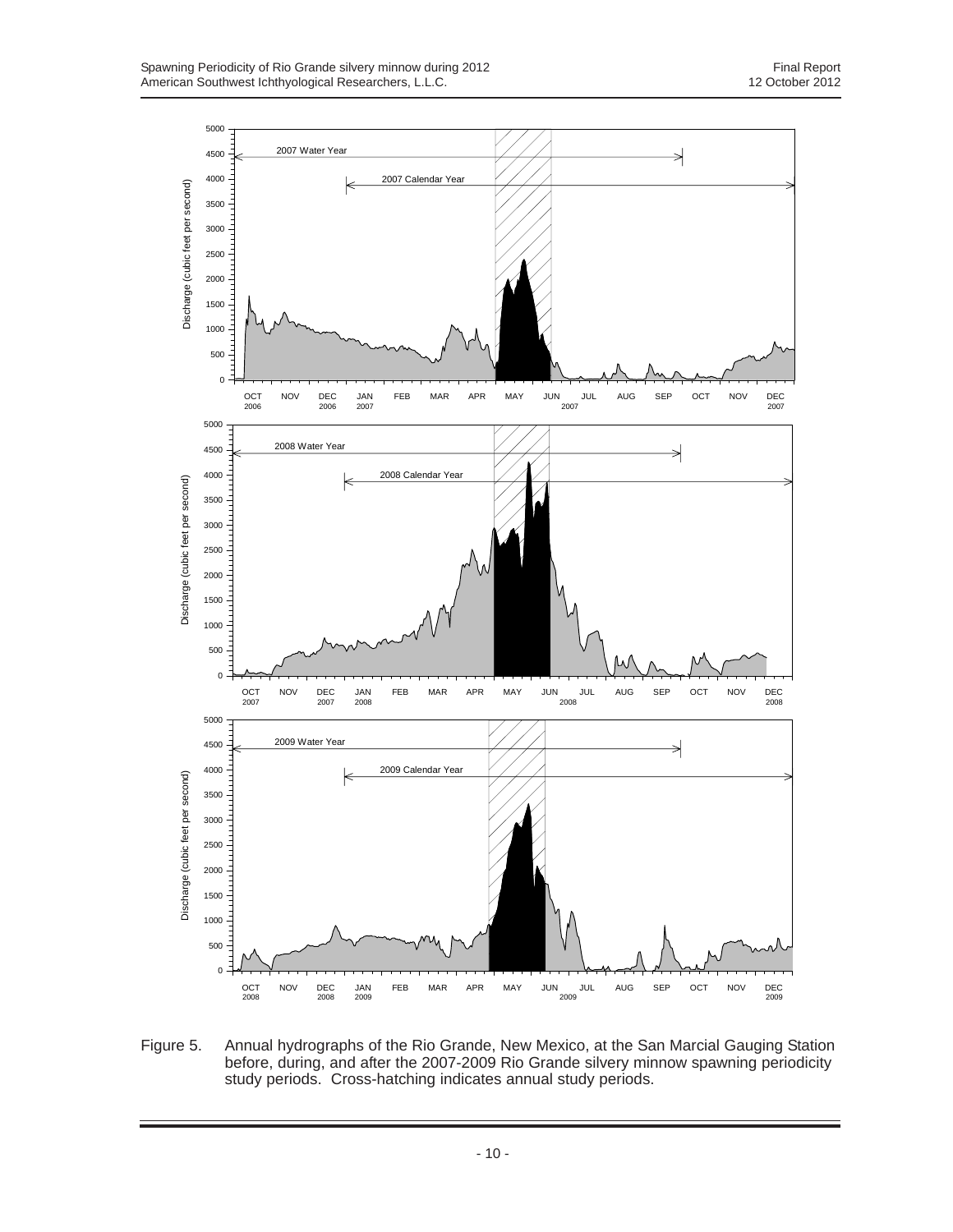

Figure 6. Annual hydrographs of the Rio Grande, New Mexico, at the San Marcial Gauging Station before, during, and after the 2010-2012 Rio Grande silvery minnow spawning periodicity study periods. Cross-hatching indicates annual study period.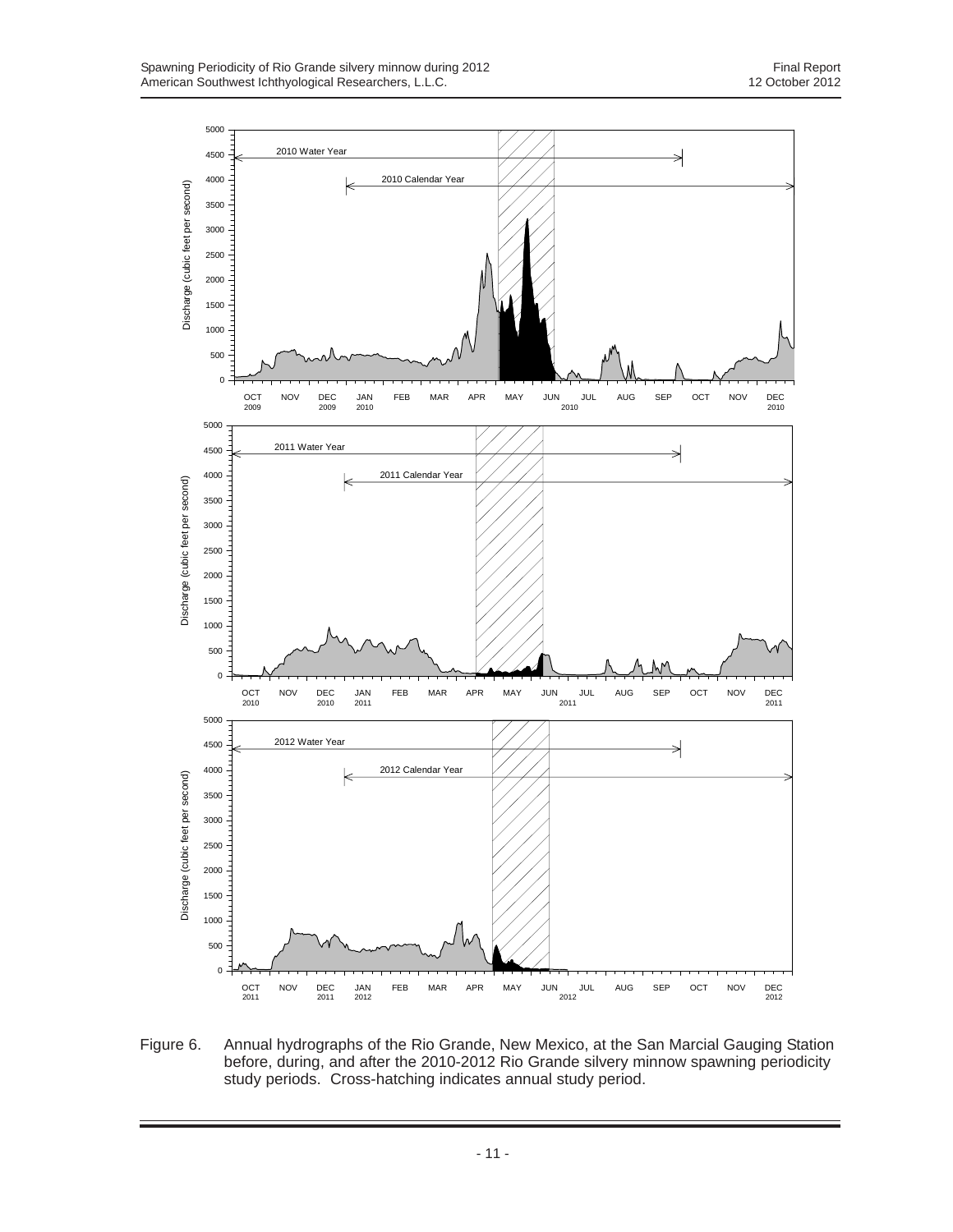

Figure 7. Rio Grande discharge from March through August 2011 and March through June 2012 at seven U. S. Geological Survey Gauging Stations (see Figure 1). The Otowi Bridge gauge is not shown in Figure 1 but is provided for reference. Gray rectangles indicate peak months for Rio Grande silvery minnow spawning activity.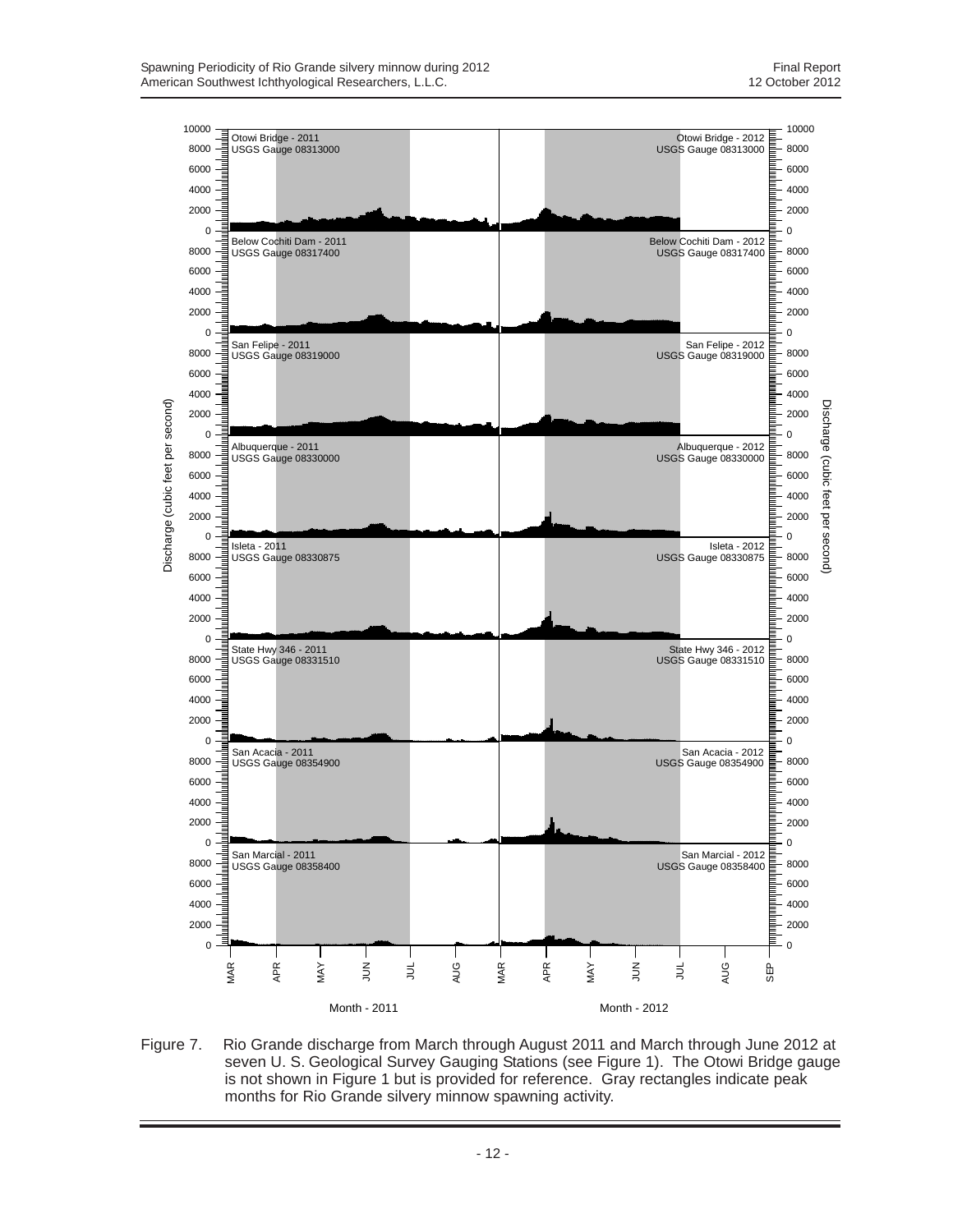June) was extremely low because of minimal spring snowmelt runoff. Spring flows were markedly higher from 2007 to 2010 as compared with 2006, but returned to very low conditions during the 2011 and 2012 study periods.

Discharge in the Rio Grande at the San Marcial Railroad Bridge Crossing (USGS Gauge 08358400) during the 2012 water year closely mirrored nearly all of the upstream guages (except at a reduced magnitude). From 01 April to 30 June 2012, daily discharge in the Rio Grande at the San Marcial Gauge ranged from 22 to 995 cfs (mean  $= 252.8$  cfs,  $SE = 28.7$ ). Flows peaked on 5 April (995 cfs) and then declined steadily throughout April. May began with a small increase in flow, from 141 cfs on 30 April to a peak of 514 cfs on 3 May. The remainder of the 2012 spawning season was marked by very low flow conditions and reached the minimum flow of 22 cfs on 30 June 2012 (Figure 8).

### *Water temperature*

Mean daily water temperature at the San Marcial Site fluctuated from about 20°C to 25°C in May but then steadily rose to nearly 28°C by late June (Figure 9). Temperature extremes (minimums and maximums) followed different trajectories over the course of the study. In general, there was less diurnal fluctuation during May and more diurnal fluctuation during June. This pattern seemed to be mostly reflective of the extremely low flows recorded during June. Maximum daily water temperature exceeded  $30^{\circ}$ C on 3 June and nearly reached  $36^{\circ}$ C by the end of June. Minimum daily water temperature ranged from about 15°C to 20°C from May until mid-June but began to exceed 20°C on a more regular basis by the end of June. During the entire study period (30 April to 15 June), water temperature ranged from a low of 13.8°C (28 May) to a high of 31.9°C (6 June) at the San Marcial Site.

Comparison of 2001 to 2011 water temperatures at the San Marcial Site during May and June demonstrated only modest differences in mean daily water temperature trends across this period (Figures 10 to 12). However, there were notable day-to-day differences in mean water temperatures among years (e.g., 13.8°C [3 May 2011] vs. 21.7°C [3 May 2007]). The minimum daily water temperatures were consistently the lowest in low flow years (e.g., 2002, 2003, 2006, 2011, and 2012). Maximum water temperatures were also consistently the highest during these same years (2002, 2003, 2006, 2011, and 2012) as compared with other years of the study. The general trend for minimum temperatures was a slow steady increase through May and June. In contrast, maximum temperatures generally rose slowly in May and then rose rapidly at some point during June (i.e., coinciding with the reduction in flow following spring runoff). There were sometimes notable differences in the day-to-day maximum water temperatures among years (e.g., 18.2 $\degree$ C [19 May 2008] vs. 30.5°C [19 May 2006]) but the difference in day-to-day minimum water temperatures were not as pronounced. The principal reason for these patterns, besides ambient temperature, was the volume of water in the river channel during the respective study periods. The relatively high flows present in 2001, 2004, and 2007 to 2010 (May to mid-June) served to ameliorate water temperatures and minimize diel variation. Conversely, the very low flow conditions present throughout most of the spawning period in 2002, 2003, 2006, 2011, and 2012 typically resulted in large daily temperature fluctuations.

### *Spatial spawning periodicity*

Sampling at the San Marcial Site was conducted from 30 April through 15 June (47 days). The cumulative volume of water at the San Marcial Site was  $45,719$  m<sup>3</sup> (Table 1). A total of 12,398 Rio Grande silvery minnow eggs was collected from 1 May to 26 May during 2012 (Table 2). Daily egg catch rates ranged between 0.17 and 466.71 eggs per 100 m<sup>3</sup> of water sampled (n = 1 and n =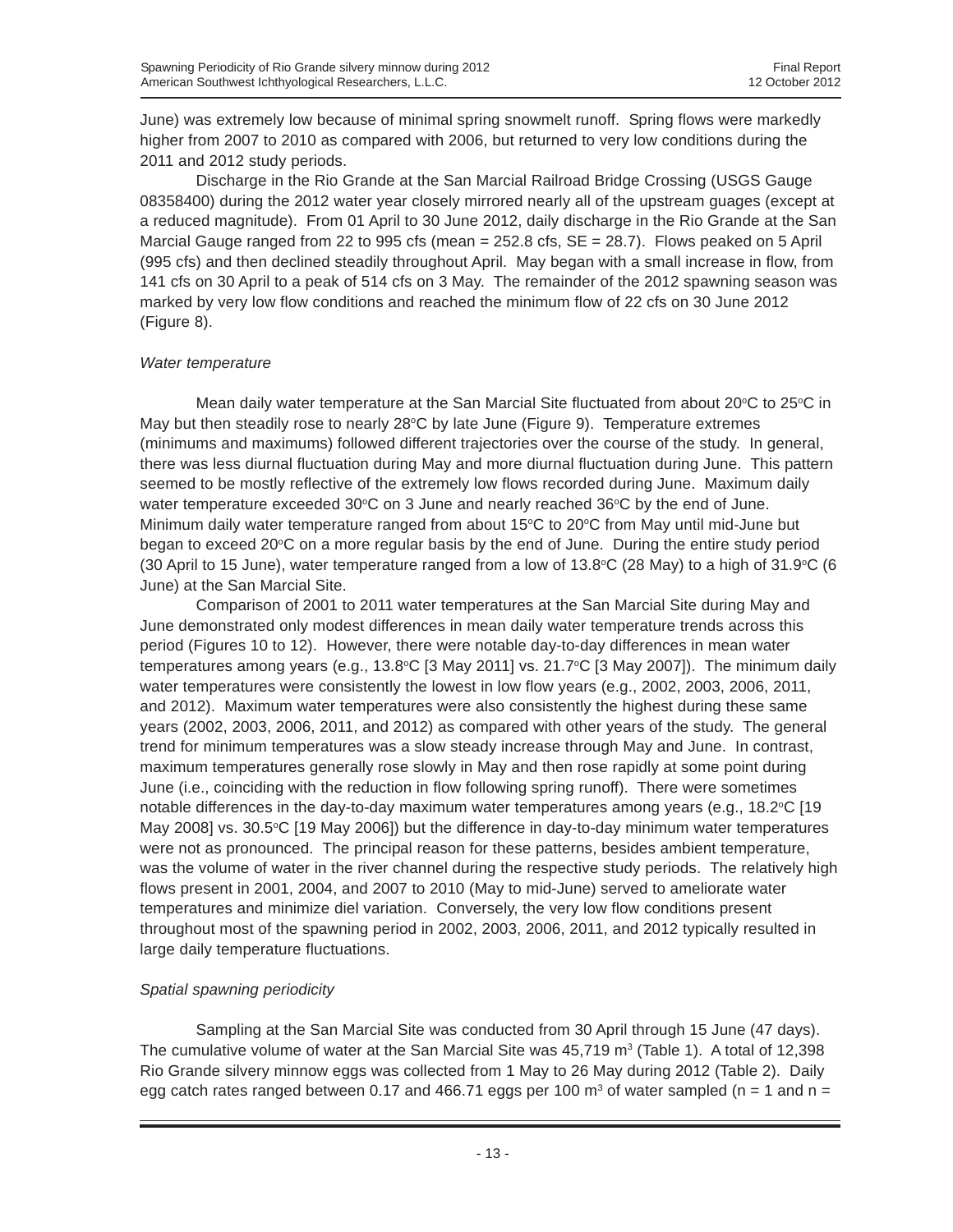

Figure 8. April-June 2012 hydrograph (dark gray) of the Rio Grande, New Mexico, at the San Marcial Gauging Station. Cross-hatching indicates annual study period.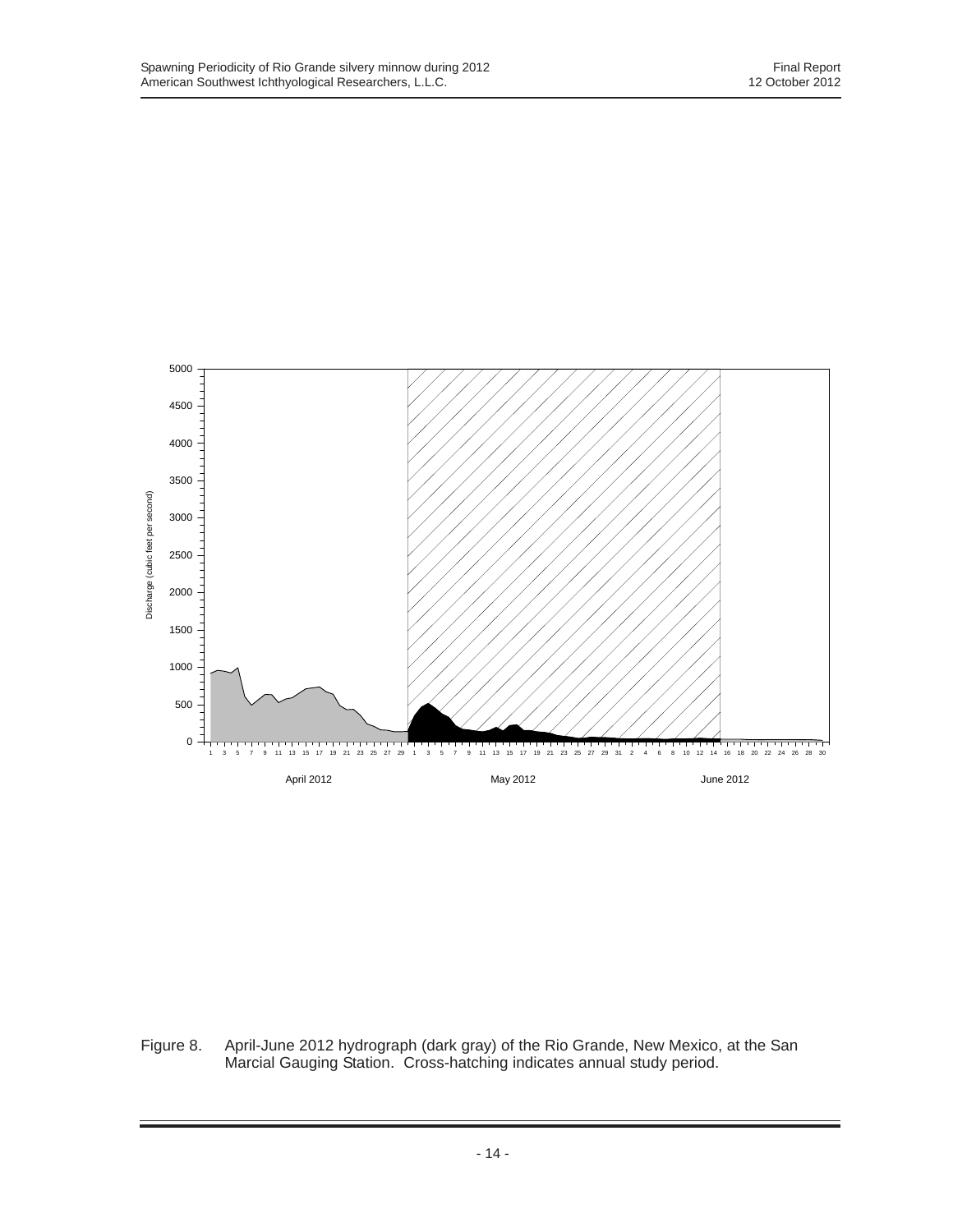

Figure 9. Daily water temperatures (mean, minimum, and maximum) at the San Marcial Site in 2012. Mean daily discharge at the San Marcial Gauging Station is shown in light gray.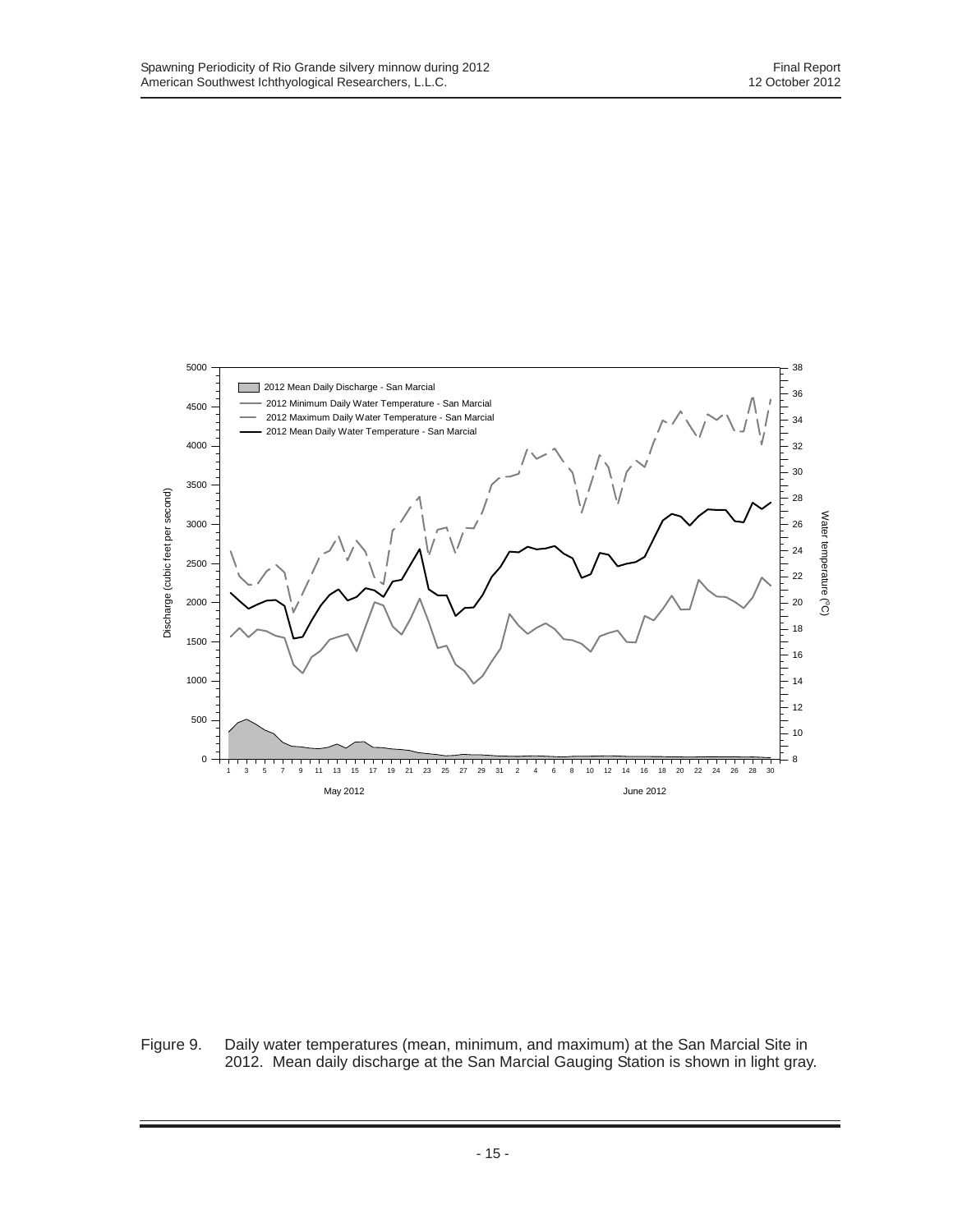

Figure 10. Annual minimum, maximum, and mean daily water temperatures at the San Marcial Site during the 2001-2004 Rio Grande silvery minnow spawning periodicity study periods.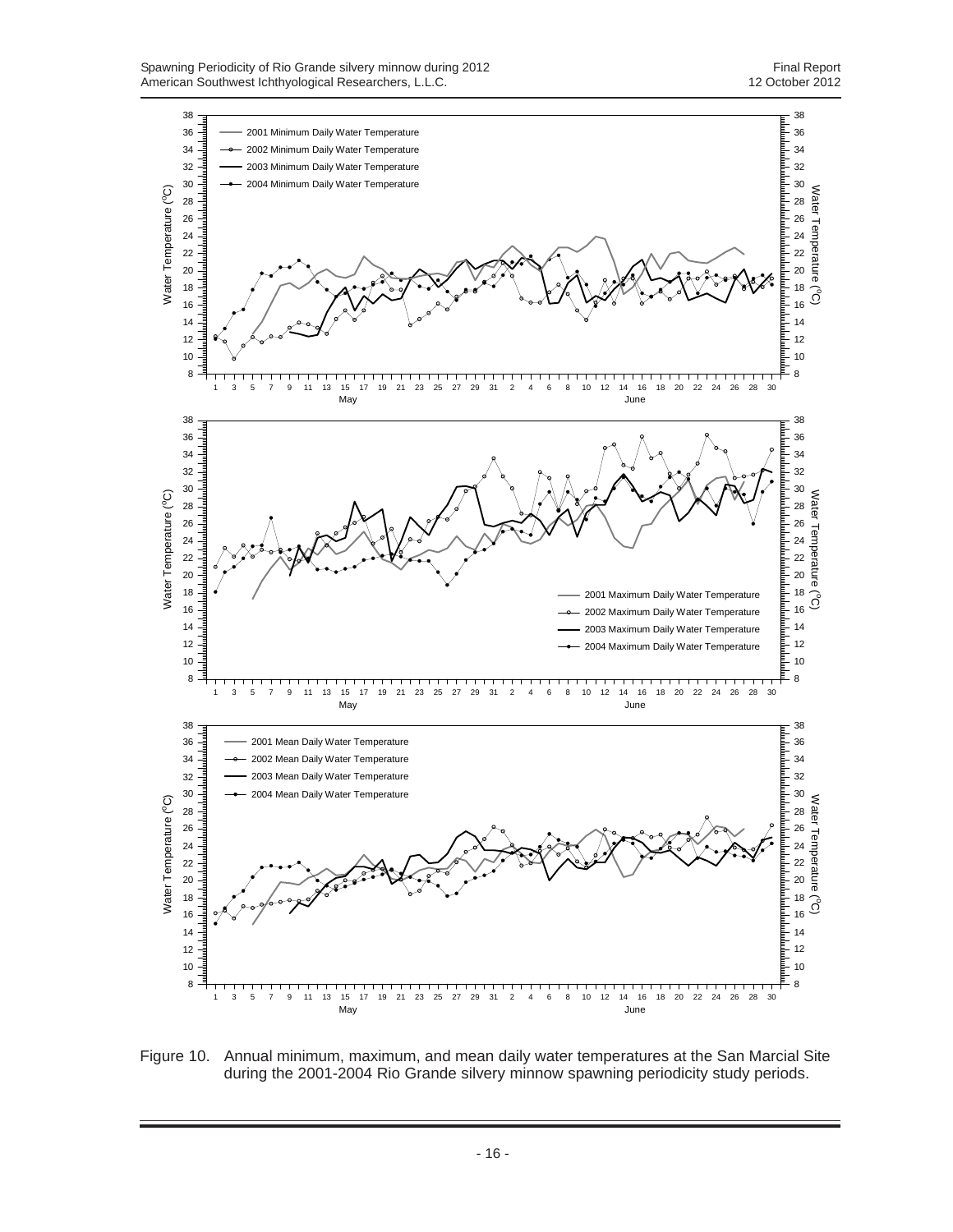

Figure 11. Annual minimum, maximum, and mean daily water temperatures at the San Marcial Site during the 2006-2009 Rio Grande silvery minnow spawning periodicity study periods.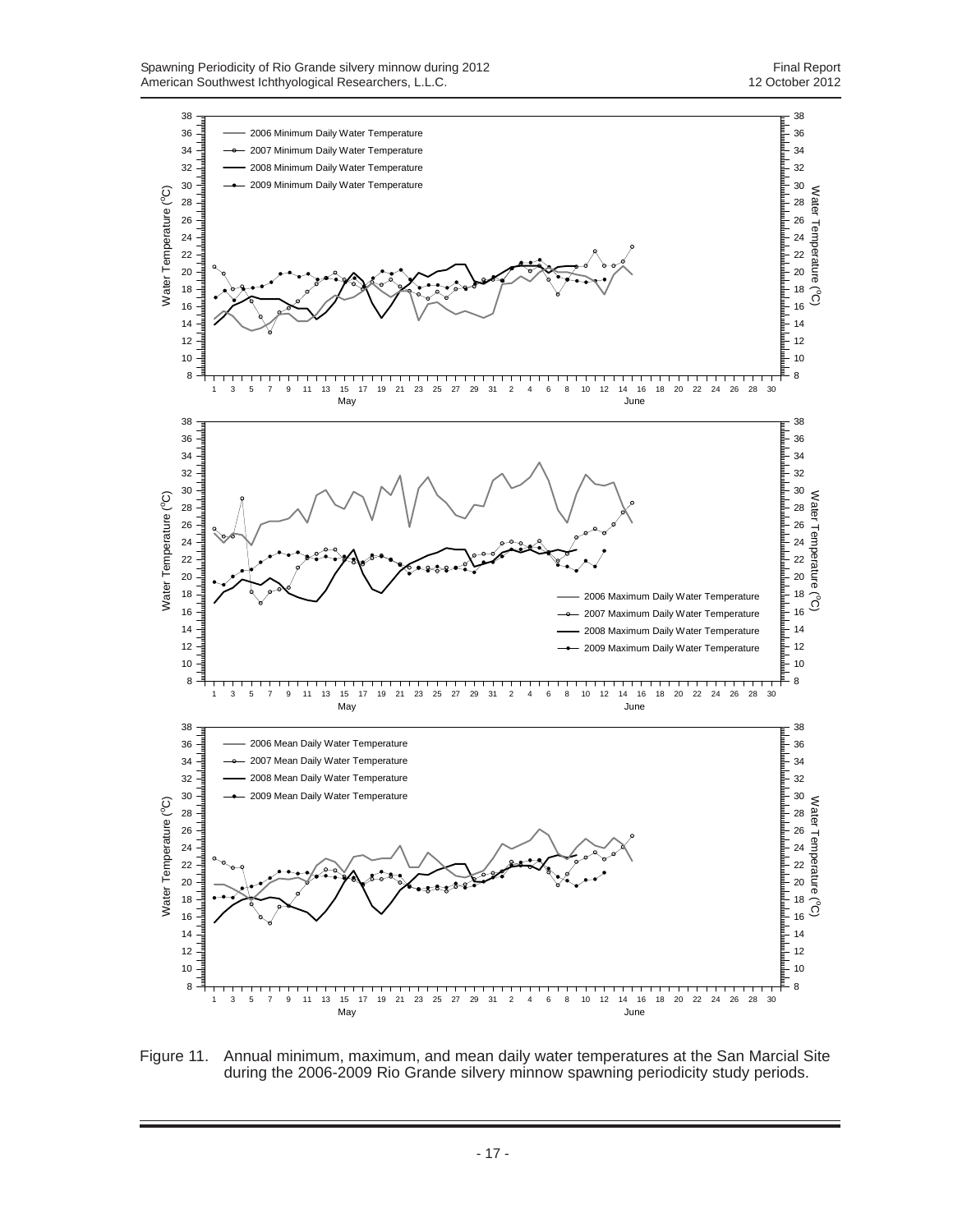

Figure 12. Annual minimum, maximum, and mean daily water temperatures at the San Marcial Site during the 2010-2012 Rio Grande silvery minnow spawning periodicity study periods.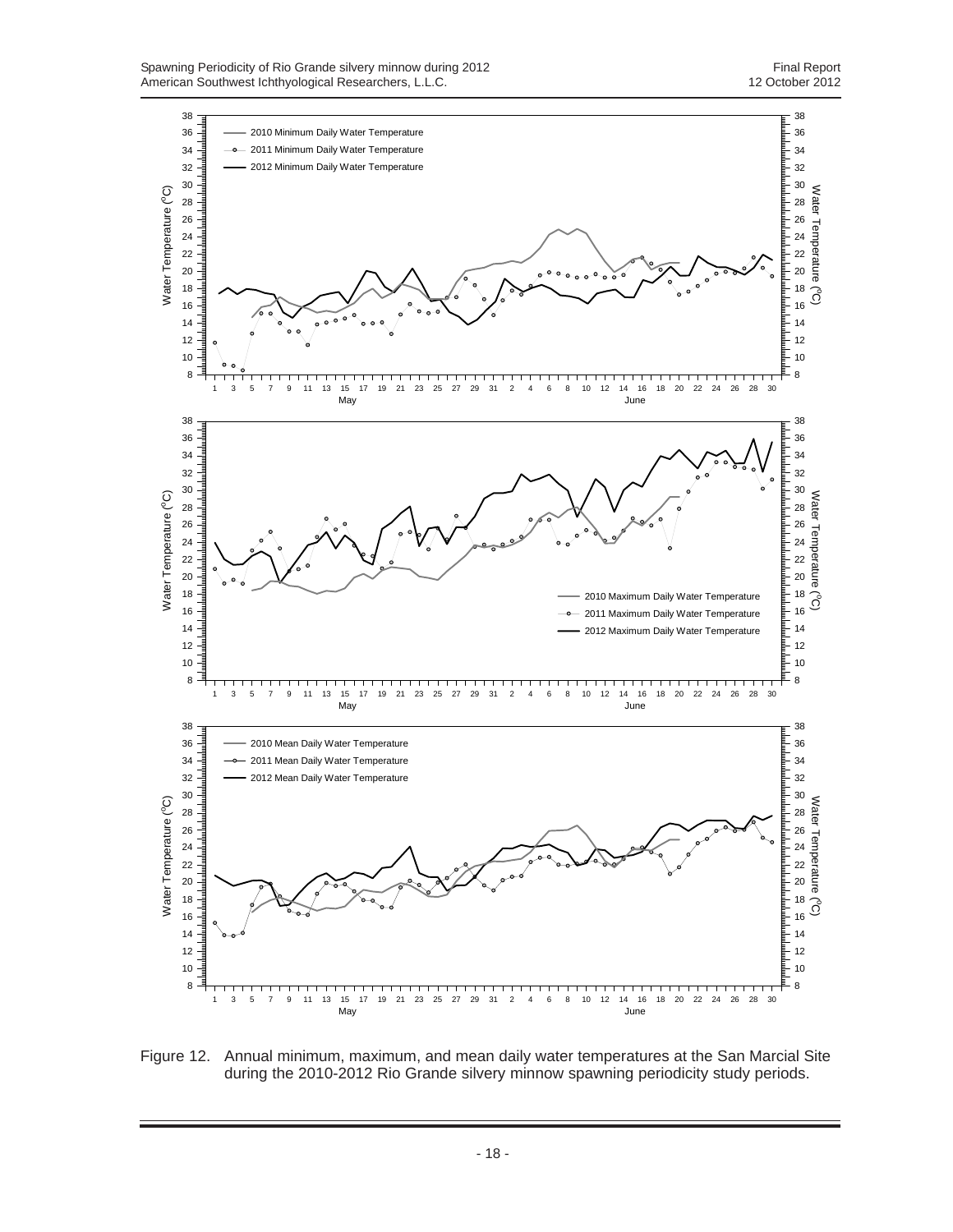## Table 1. Summary of 2012 sampling effort for Rio Grande silvery minnow eggs.

| <b>SAMPLING INFORMATION</b> |                    | <b>NUMBER</b><br>OF<br>Eggs | Egg<br><b>CATCH</b><br>RATE <sup>1</sup> | <b>VOLUME</b><br>OF<br><b>WATER</b><br><b>SAMPLED</b> | <b>NUMBER</b><br>OF<br><b>DAYS</b><br><b>SAMPLED</b> | <b>DATES</b><br><b>SAMPLED</b><br><b>START</b> | <b>DATES</b><br><b>SAMPLED</b><br><b>STOP</b> |
|-----------------------------|--------------------|-----------------------------|------------------------------------------|-------------------------------------------------------|------------------------------------------------------|------------------------------------------------|-----------------------------------------------|
| SYSTEM:                     | <b>SITE</b>        |                             |                                          | $(M^3)$                                               |                                                      |                                                |                                               |
|                             |                    |                             |                                          |                                                       |                                                      |                                                |                                               |
|                             |                    |                             |                                          |                                                       |                                                      |                                                |                                               |
| RIO GRANDE:                 | <b>SAN MARCIAL</b> | 12,398                      | 27.12                                    | 45,718.88                                             | 47                                                   | 30 APR 2012                                    | 15 JUN 2012                                   |
|                             |                    |                             |                                          |                                                       |                                                      |                                                |                                               |

<sup>1</sup> Value based on number of Rio Grande silvery minnow eggs collected per 100 m<sup>3</sup> of water sampled for all sampling days.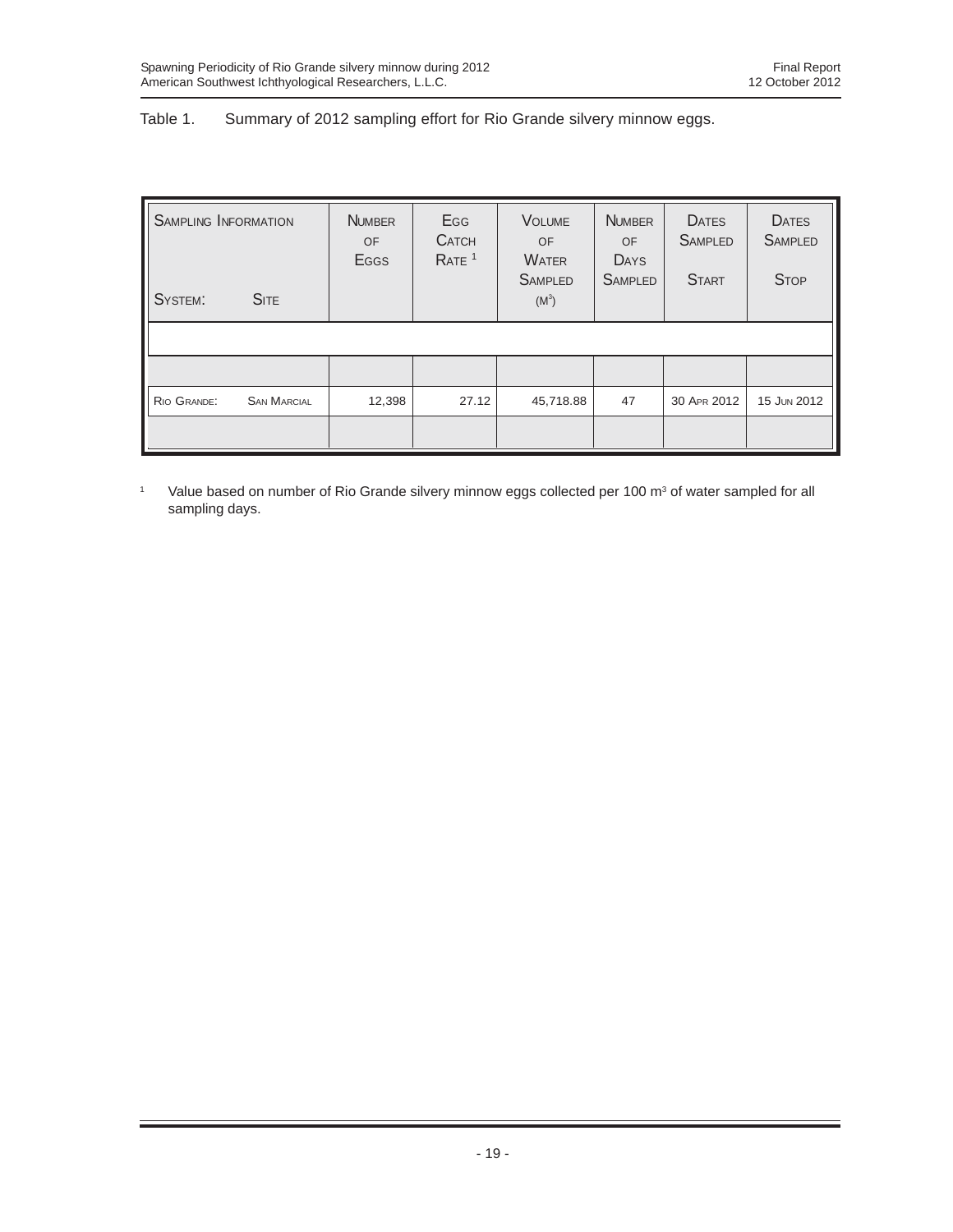Table 2. Number of Rio Grande silvery minnow eggs collected per day. Table does not include dates that eggs *were not* collected.

| LOCATION:<br><b>RIVER MILE:</b> | <b>SAN MARCIAL</b><br><b>RM 55.0</b> |
|---------------------------------|--------------------------------------|
| 1-May-12                        | 10                                   |
| 2-May-12                        | 6,691                                |
| 3-May-12                        | 3,952                                |
| 4-May-12                        | 1,433                                |
| 5-May-12                        | 104                                  |
| 6-May-12                        | 3                                    |
| 7-May-12                        | $\overline{2}$                       |
| 14-May-12                       | 69                                   |
| 15-May-12                       | 9                                    |
| 16-May-12                       | 49                                   |
| 17-May-12                       | 33                                   |
| 19-May-12                       | 3                                    |
| 20-May-12                       | 8                                    |
| 21-May-12                       | $\overline{2}$                       |
| 22-May-12                       | 7                                    |
| 23-May-12                       | 9                                    |
| 24-May-12                       | 13                                   |
| 26-May-12                       | 1                                    |
|                                 |                                      |
| <b>TOTALS</b>                   | 12,398                               |
|                                 |                                      |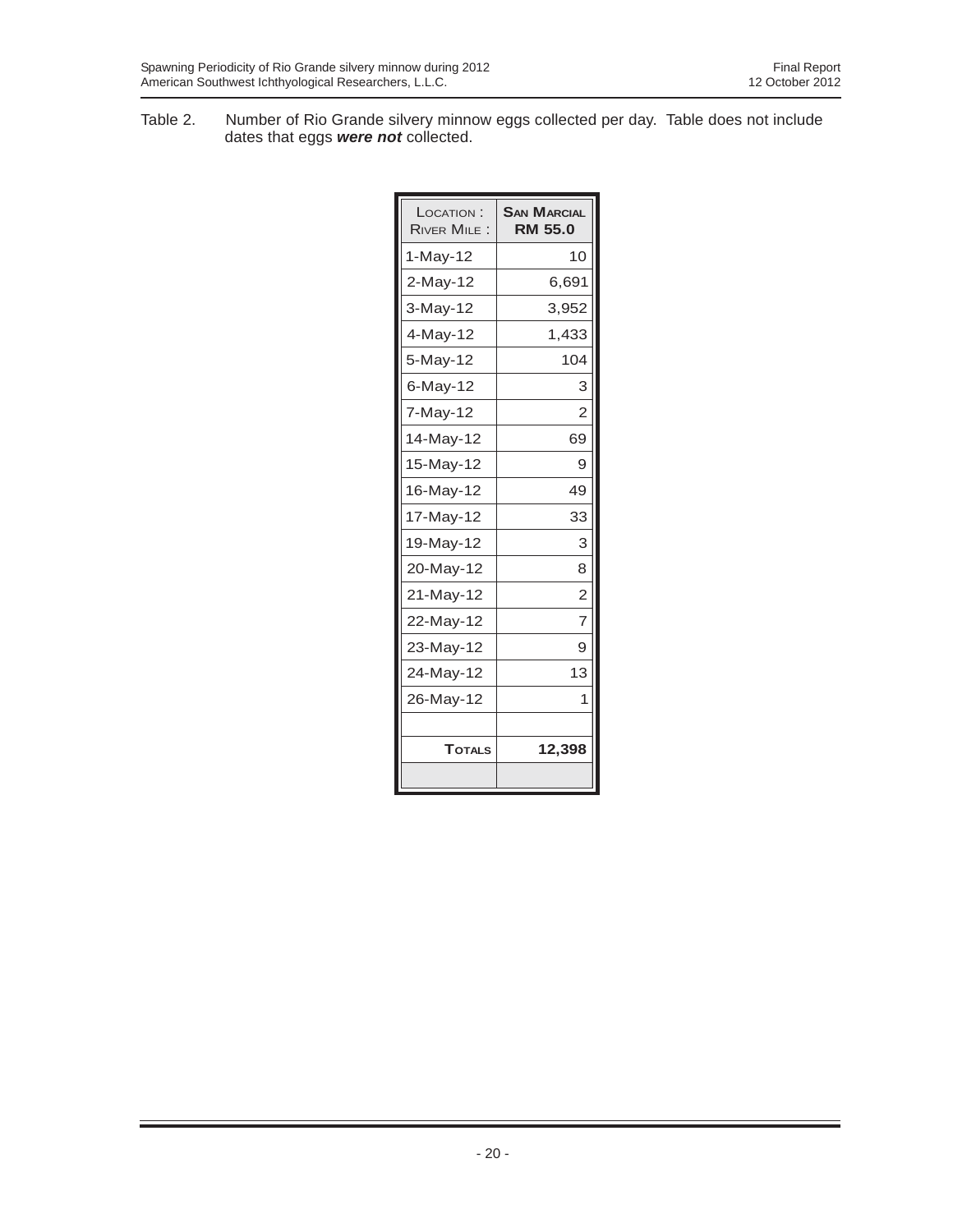

Figure 13. Mean daily discharge, mean daily egg catch rate, and mean daily water temperature during the 2012 Rio Grande silvery minnow spawning periodicity study period (sampling period is highlighted in gray along the abscissa axis).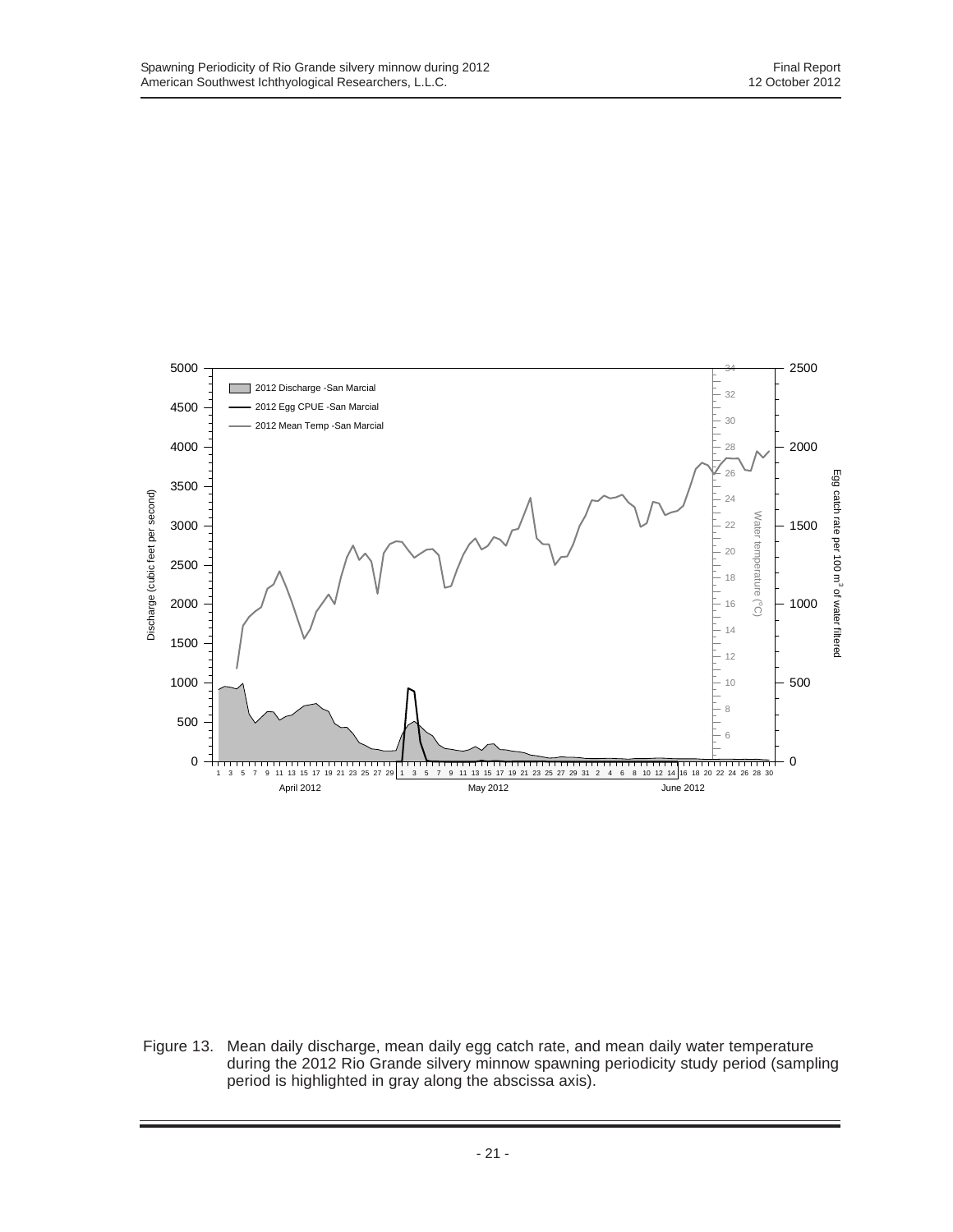6,691 respectively). During the study, the overall egg catch rate at the San Marcial Site was 27.12 eggs per 100  $m<sup>3</sup>$  of water sampled (Figure 13).

The volume of water sampled at the San Marcial Site constituted only a small fraction of the total volume available (i.e., nearly two orders of magnitude lower or about 1%) over each daily fourhour sampling period (Table 3). The number of eggs estimated to be transported downstream over the duration of the study was 12,471,939. The highest number of eggs estimated to be transported downstream in a single day was 5,619,124 (3 May 2012).

#### *Comparison of 2002-2004 and 2006-2012 studies*

Despite substantial interannual differences in Rio Grande silvery minnow egg catch rate metrics (Table 4), there were several similarities apparent regarding the timing of reproduction during 2002-2004 and 2006-2011. Based on the results of data taken from all years of the project, there was an extended duration of spawning (April-July). However, most spawning consistently occurred during the early to middle portion of May over the period of record. One notable exception to this pattern occurred in 2011 when peak spawning coincided with elevated flows in early June. The start of the spawning season varied across years and generally occurred later in upstream reaches.

Mean daily water temperatures during the initial and peak spawning events were relatively similar among years (Figures 14-17). In general, mean daily water temperatures ranged from 17 to 20°C during peak spawning events. However, spawning frequently occurred at elevated water temperatures (> 20°C) during years with relatively lower flows (e.g., 2002, 2003, 2006, 2011, and 2012). Mean daily water temperatures ranged between 19.0°C and 24.1°C during spawning in 2011 at the San Marcial Site.

Statistical analyses among all years were made using data from the San Marcial sampling locality since that site was consistently sampled since 2002. Analysis of reproductive output revealed a significant difference (*F* = 8.70; *p* < 0.0001) among mean values of catch rate (# / 100m3 ) over the period of record (2002 to 2004 and 2006 to 2012). The following pair-wise comparisons were significant (*p* < 0.05) over the period of record (2002 vs. 2006; 2006 vs. 2007; 2007 vs. 2010). The log-transformed mean egg catch rate (standardized for discharge) was highest in 2002 (5.86), followed by 2007 (4.77), 2011 (4.10), 2008 (3.22), 2003 (2.89), 2012 (2.79), 2009 (2.57), 2010 (2.24), 2006 (1.44), and 2004 (0.96) (Figure 18). Linear regression of the mean values of logtransformed July and October CPUE (#/100 m<sup>2</sup>) of Rio Grande silvery minnow in the San Acacia Reach and log-transformed egg catch rates at San Marcial (2002-2004, 2006-2012) yielded a nonsignificant relationships ( $R^2 = 0.00$ ;  $F = 0.00$ ;  $p = 0.96$  and  $R^2 = 0.03$ ;  $F = 0.18$ ;  $p = 0.68$ , respectively; Figure 19).

A comparison between log-transformed egg catch rate (standardized for discharge) and the percentage increase in mean daily discharge from one day prior to egg collection at the San Marcial Site yielded a non-significant ( $F = 0.59$ ;  $p = 0.44$ ) relationship. However, a comparison between logtransformed egg catch rate (standardized for discharge) and the percentage increase in mean daily discharge from two days to one day prior to egg collection yielded a highly significant ( $F = 38.17$ ;  $p <$ 0.0001) relationship (Figure 20). The significant San Marcial Site regression model ( $y = 3.19 + (2.69)$ x 10-2)(*x*)) was derived from 157 observations and yielded a modest value for the coefficient of determination ( $R^2$  = 0.20). Subsequent annual regression analyses of this relationship (Table 5) revealed elevated  $R^2$  values (range = 0.35 to 0.65), with significant *p*-values, in years with lower flows (i.e., 2003, 2006, 2001, and 2012); the relationship in 2002 yielded a low albeit non-significant *p*-value ( $p = 0.06$ ). In contrast, years with adequate observations ( $N > 5$ ) and higher flows (i.e., 2007, 2009, and 2010) yielded very low  $R<sup>2</sup>$  values (range = 0.00 to 0.03) along with non-significant *p*-values.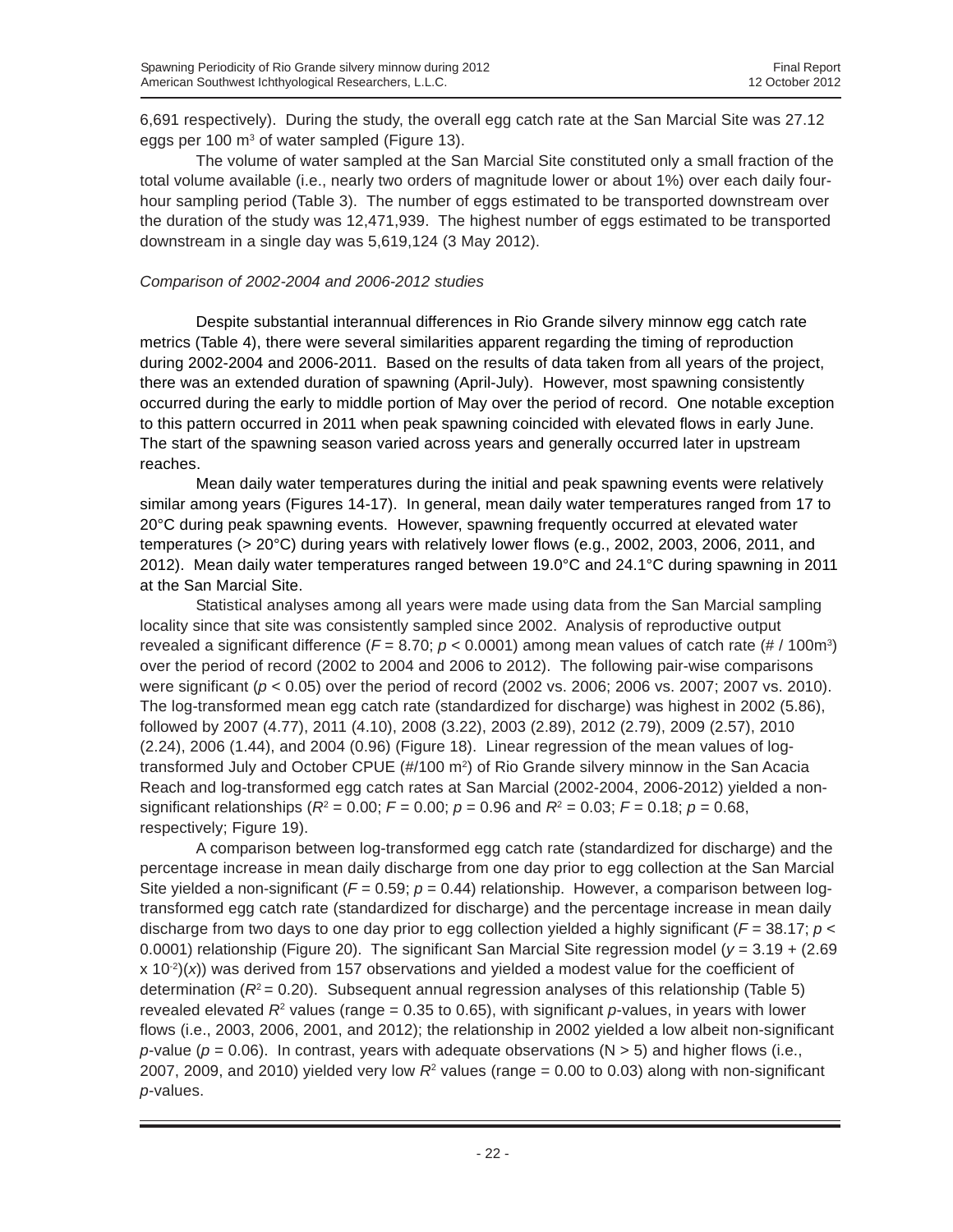Table 3. Volume of water sampled (4 hours), volume of water available (4 hours), and number of Rio Grande silvery minnow eggs estimated to be transported downstream of sampling location (24 hours) by date. Table does not include dates that eggs *were not* collected.

| DATA TYPE:<br>LOCATION: | <b>VOLUME SAMPLED</b><br>(ft <sup>3</sup> )<br><b>SAN MARCIAL</b> | <b>VOLUME</b><br>AVAILABLE (ft <sup>3</sup> )<br><b>SAN MARCIAL</b> | <b>ESTIMATED EGGS</b><br><b>TRANSPORTED</b><br><b>SAN MARCIAL</b> |
|-------------------------|-------------------------------------------------------------------|---------------------------------------------------------------------|-------------------------------------------------------------------|
| 1-May-12                | 63,190                                                            | 5,025,600                                                           | 4,772                                                             |
| 2-May-12                | 50,629                                                            | 6,710,400                                                           | 5,320,951                                                         |
| $3-May-12$              | 31,234                                                            | 7,401,600                                                           | 5,619,124                                                         |
| 4-May-12                | 40,338                                                            | 6,494,400                                                           | 1,384,279                                                         |
| 5-May-12                | 54,904                                                            | 5,371,200                                                           | 61,045                                                            |
| $6$ -May-12             | 51,772                                                            | 4,752,000                                                           | 1,652                                                             |
| 7-May-12                | 41,530                                                            | 3,110,400                                                           | 899                                                               |
| 14-May-12               | 35,178                                                            | 2,073,600                                                           | 24,403                                                            |
| 15-May-12               | 25,409                                                            | 3,153,600                                                           | 6,702                                                             |
| 16-May-12               | 35,685                                                            | 3,268,800                                                           | 26,931                                                            |
| 17-May-12               | 35,112                                                            | 2,203,200                                                           | 12,424                                                            |
| 19-May-12               | 34,613                                                            | 1,929,600                                                           | 1,003                                                             |
| 20-May-12               | 41,175                                                            | 1,828,800                                                           | 2,132                                                             |
| 21-May-12               | 41,713                                                            | 1,627,200                                                           | 468                                                               |
| 22-May-12               | 41,660                                                            | 1,224,000                                                           | 1,234                                                             |
| 23-May-12               | 42,129                                                            | 1,080,000                                                           | 1,384                                                             |
| 24-May-12               | 29,867                                                            | 892,800                                                             | 2,332                                                             |
| 26-May-12               | 20,800                                                            | 705,600                                                             | 204                                                               |
|                         |                                                                   |                                                                     |                                                                   |
| <b>TOTALS</b>           | 716,938                                                           | 58,852,800                                                          | 12,471,939                                                        |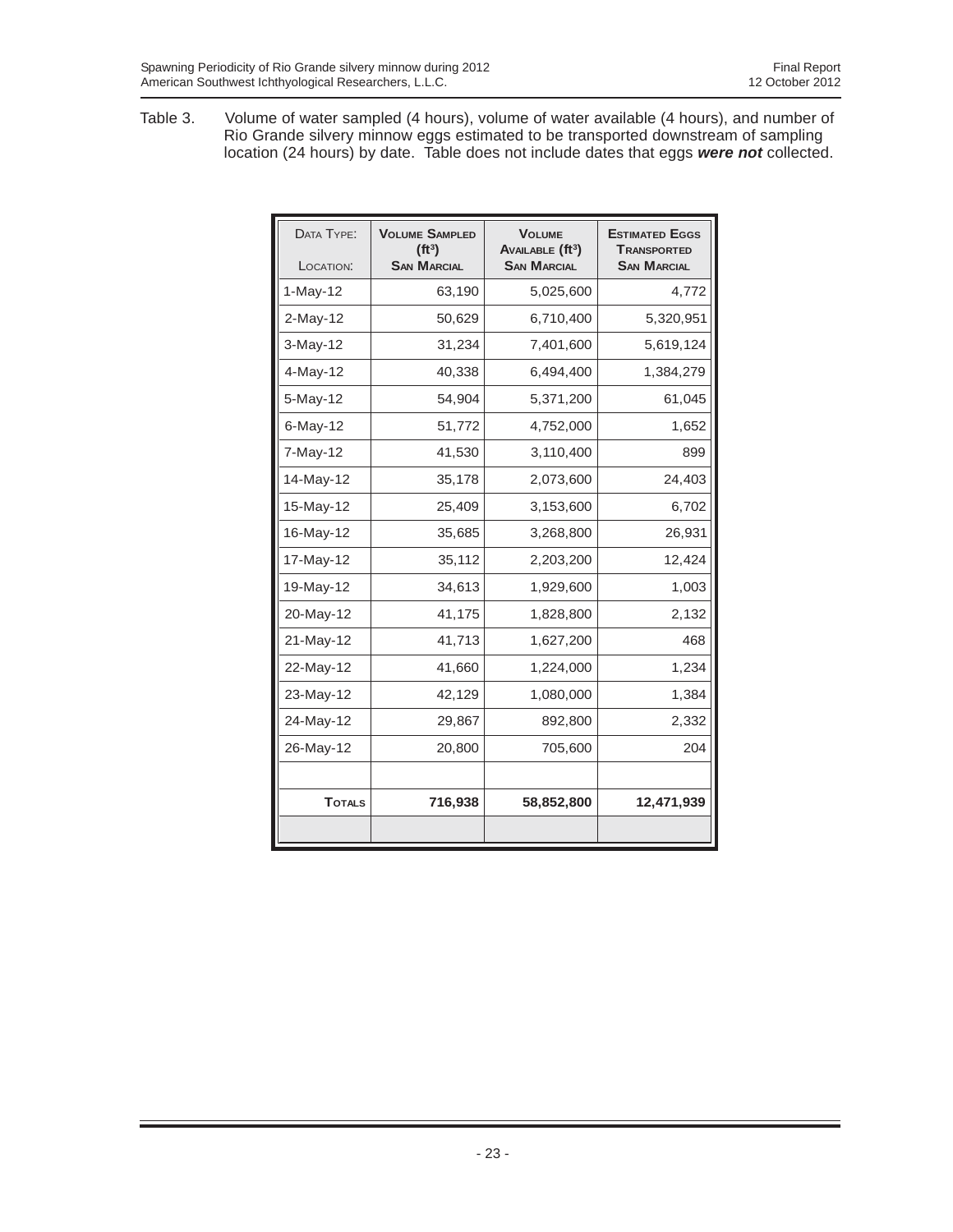Table 4. Catch rates of Rio Grande silvery minnow eggs by year, site, and category (mean daily, maximum daily, and maximum sample).

| <b>SAMPLING INFORMATION</b> |                               |                    | <b>MEAN DAILY</b><br>CATCH RATE <sup>1</sup><br>$(\# / 100 \text{ M}^3)$ | <b>MAXIMUM DAILY</b><br><b>CATCH RATE</b><br>$(\# / 100 \text{ M}^3)$ | <b>MAXIMUM</b><br><b>SAMPLE</b><br><b>CATCH RATE</b> |
|-----------------------------|-------------------------------|--------------------|--------------------------------------------------------------------------|-----------------------------------------------------------------------|------------------------------------------------------|
| YEAR:                       | $\mathsf{S}\text{\text{ITE}}$ |                    |                                                                          |                                                                       | $(\# / 100 \text{ M}^3)$                             |
|                             |                               |                    |                                                                          |                                                                       |                                                      |
|                             |                               |                    |                                                                          |                                                                       |                                                      |
| 2002                        | RIO GRANDE:                   | <b>SAN MARCIAL</b> | 1,622.04                                                                 | 14,222.00                                                             | 96,558.00                                            |
| 2003                        | RIO GRANDE:                   | <b>SAN MARCIAL</b> | 34.85                                                                    | 476.00                                                                | 1,027.00                                             |
| 2004                        | RIO GRANDE:                   | <b>SAN MARCIAL</b> | 0.07                                                                     | 0.09                                                                  | 0.22                                                 |
| 2005                        |                               |                    | Not Sampled                                                              | Not Sampled                                                           | Not Sampled                                          |
| 2006                        | RIO GRANDE:                   | ALBUQUERQUE        | 3.47                                                                     | 19.15                                                                 | 22.64                                                |
| 2006                        | RIO GRANDE:                   | <b>SEVILLETA</b>   | 4.50                                                                     | 44.88                                                                 | 53.82                                                |
| 2006                        | RIO GRANDE:                   | <b>SAN MARCIAL</b> | 30.81                                                                    | 289.33                                                                | 621.97                                               |
| 2007                        | RIO GRANDE:                   | ALBUQUERQUE        | 0.34                                                                     | 0.94                                                                  | 1.43                                                 |
| 2007                        | RIO GRANDE:                   | <b>SEVILLETA</b>   | 13.00                                                                    | 147.13                                                                | 158.56                                               |
| 2007                        | RIO GRANDE:                   | <b>SAN MARCIAL</b> | 11.55                                                                    | 106.12                                                                | 201.55                                               |
| 2008                        | RIO GRANDE:                   | ALBUQUERQUE        | 0.32                                                                     | 1.33                                                                  | 2.65                                                 |
| 2008                        | RIO GRANDE:                   | <b>SEVILLETA</b>   | 5.70                                                                     | 76.87                                                                 | 136.31                                               |
| 2008                        | RIO GRANDE:                   | <b>SAN MARCIAL</b> | 1.76                                                                     | 5.10                                                                  | 7.67                                                 |
| 2009                        | RIO GRANDE:                   | <b>SEVILLETA</b>   | 3.86                                                                     | 24.42                                                                 | 38.72                                                |
| 2009                        | RIO GRANDE:                   | <b>SAN MARCIAL</b> | 1.33                                                                     | 8.05                                                                  | 8.57                                                 |
| 2010                        | RIO GRANDE:                   | <b>SEVILLETA</b>   | 0.49                                                                     | 5.57                                                                  | 10.8                                                 |
| 2010                        | RIO GRANDE:                   | <b>SAN MARCIAL</b> | 1.10                                                                     | 9.47                                                                  | 13.5                                                 |
| 2011                        | RIO GRANDE:                   | <b>SEVILLETA</b>   | 49.23                                                                    | 850.63                                                                | 1,157.38                                             |
| 2011                        | RIO GRANDE:                   | <b>SAN MARCIAL</b> | 173.14                                                                   | 2,334.93                                                              | 2,458.75                                             |
| 2012                        | RIO GRANDE:                   | <b>SAN MARCIAL</b> | 59.29                                                                    | 466.71                                                                | 631.49                                               |
|                             |                               |                    |                                                                          |                                                                       |                                                      |

<sup>1</sup> Catch rate determinations in this table are not corrected for discharge and only incorporate daily sample totals that contained Rio Grande silvery minnow eggs.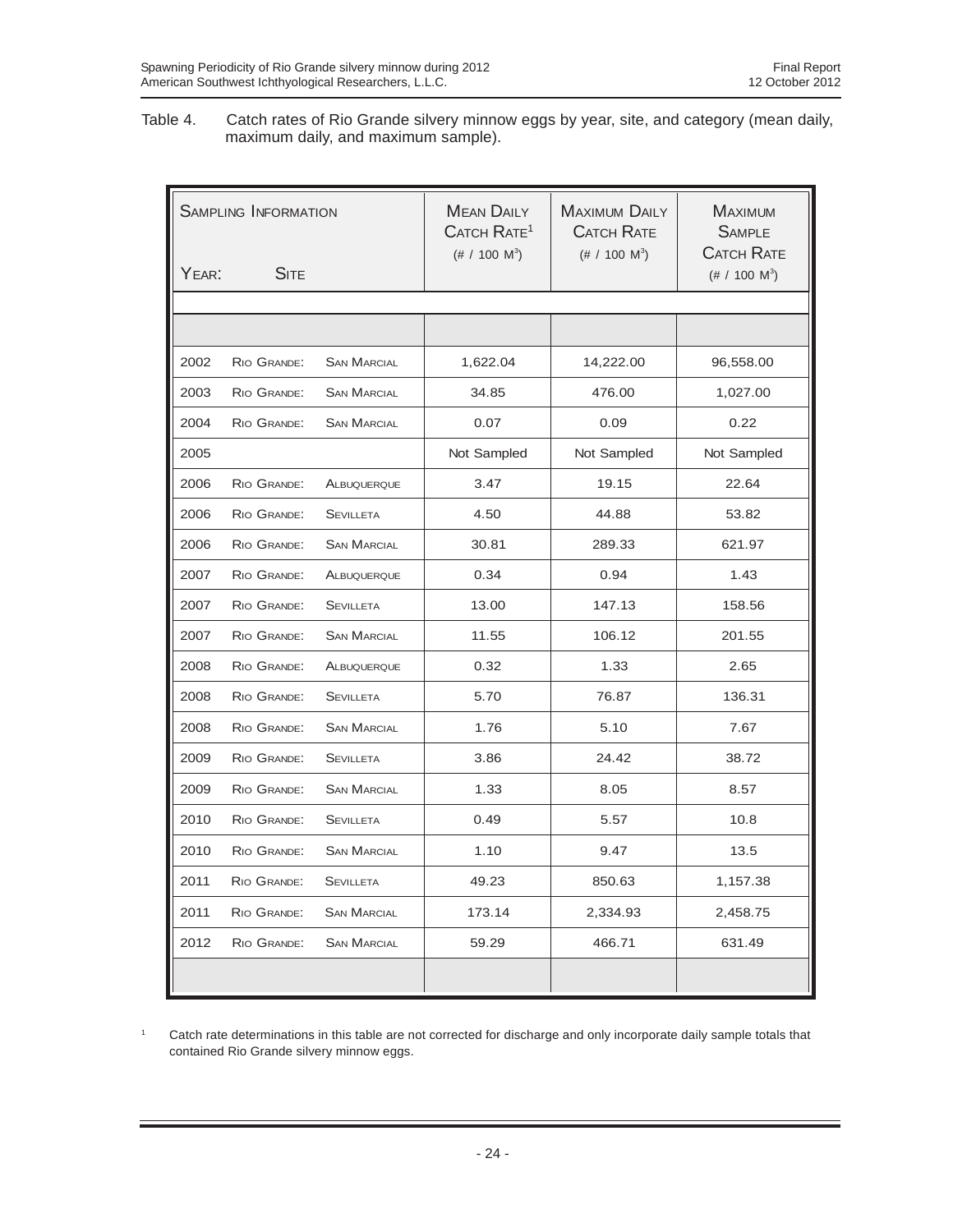

Figure 14. Mean daily discharge, mean daily egg catch rate, and mean daily water temperature during the 2001-2003 Rio Grande silvery minnow spawning periodicity study periods at the San Marcial Site. Note that the Y-axis for egg catch rate is a log-scale.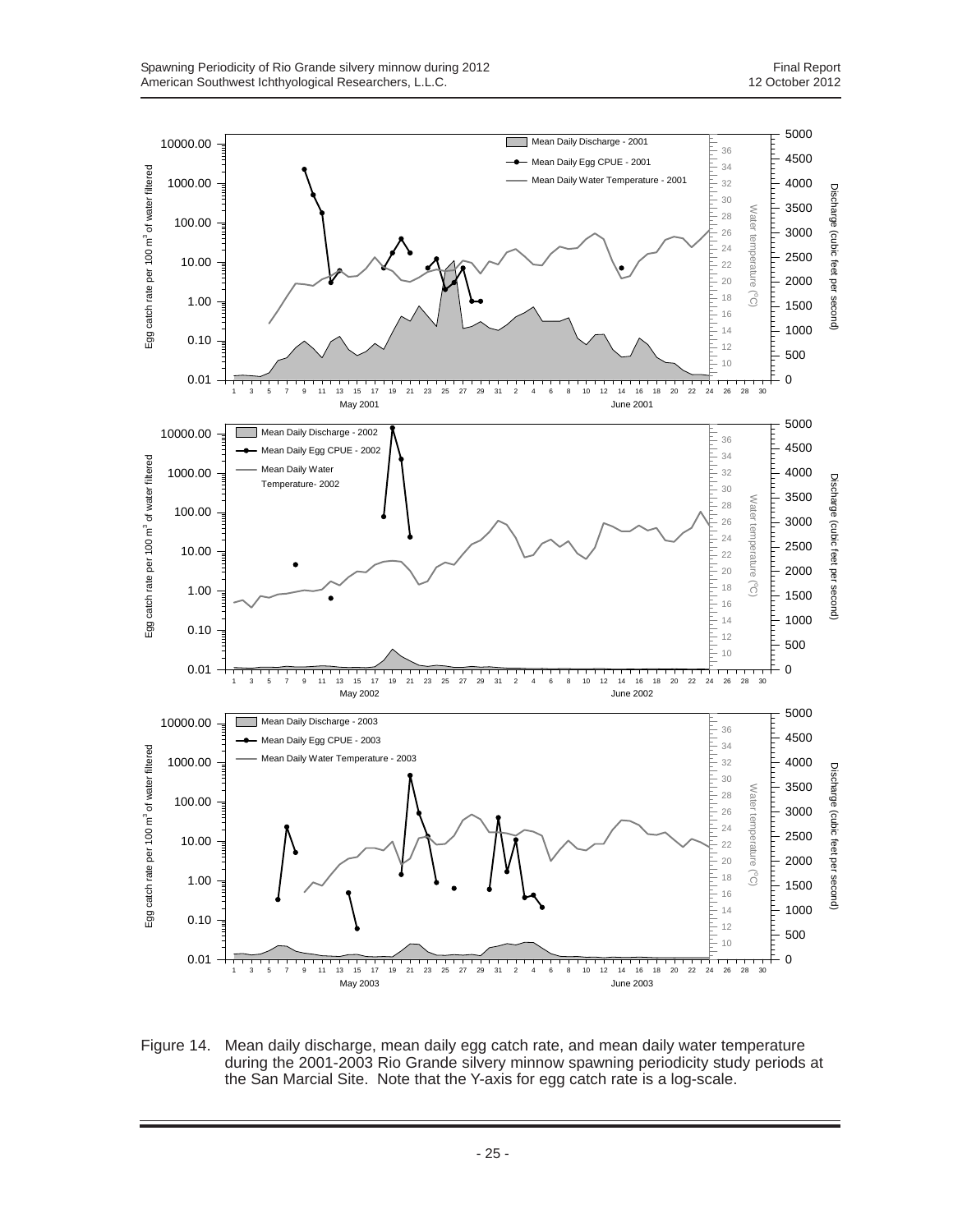

Figure 15. Mean daily discharge, mean daily egg catch rate, and mean daily water temperature during the 2004 and 2006 Rio Grande silvery minnow spawning periodicity study periods at the San Marcial Site. Note that the Y-axis for egg catch rate is a log-scale. Sampling was not conducted in 2005.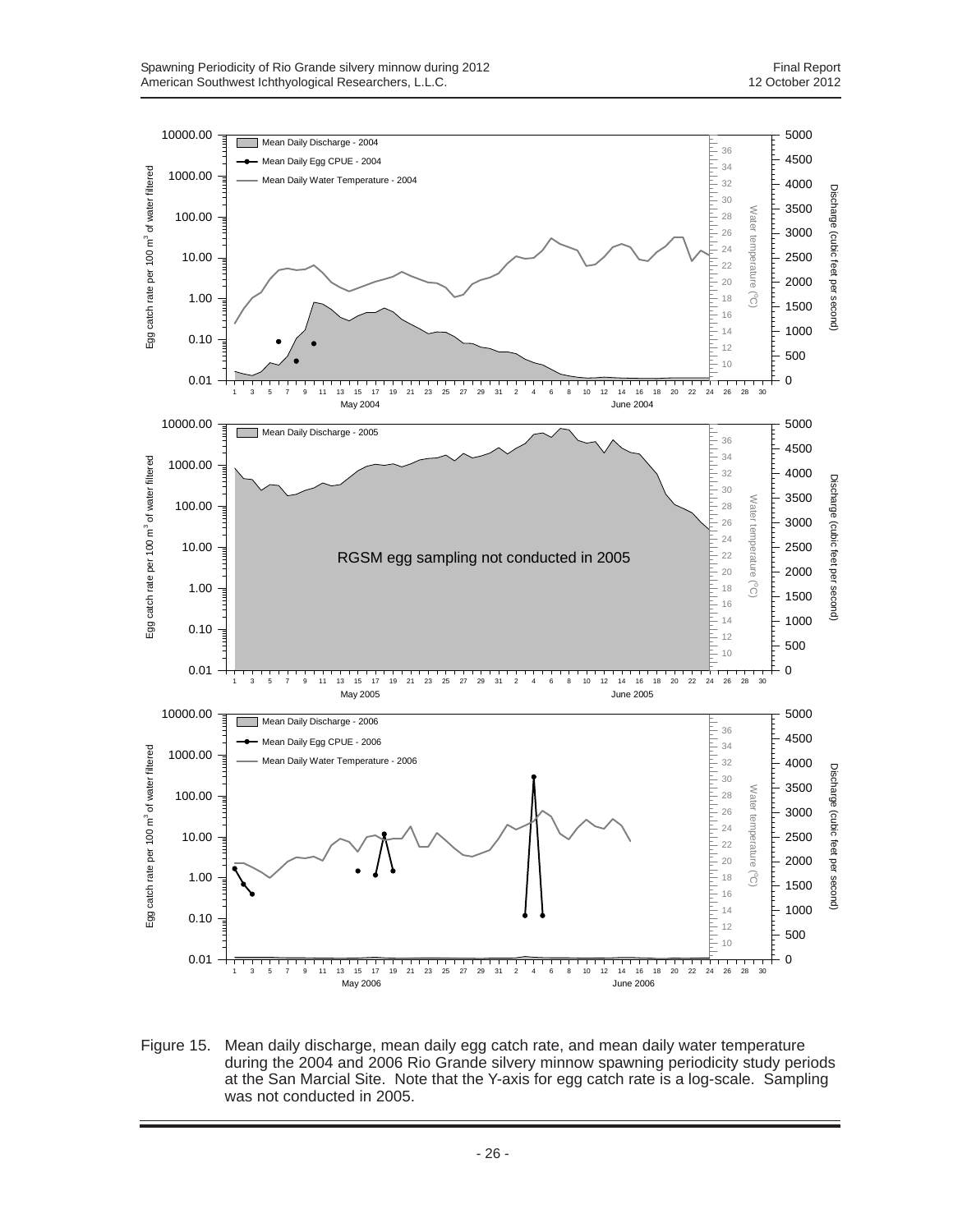

Figure 16. Mean daily discharge, mean daily egg catch rate, and mean daily water temperature during the 2007-2009 Rio Grande silvery minnow spawning periodicity study periods at the San Marcial Site. Note that the Y-axis for egg catch rate is a log-scale.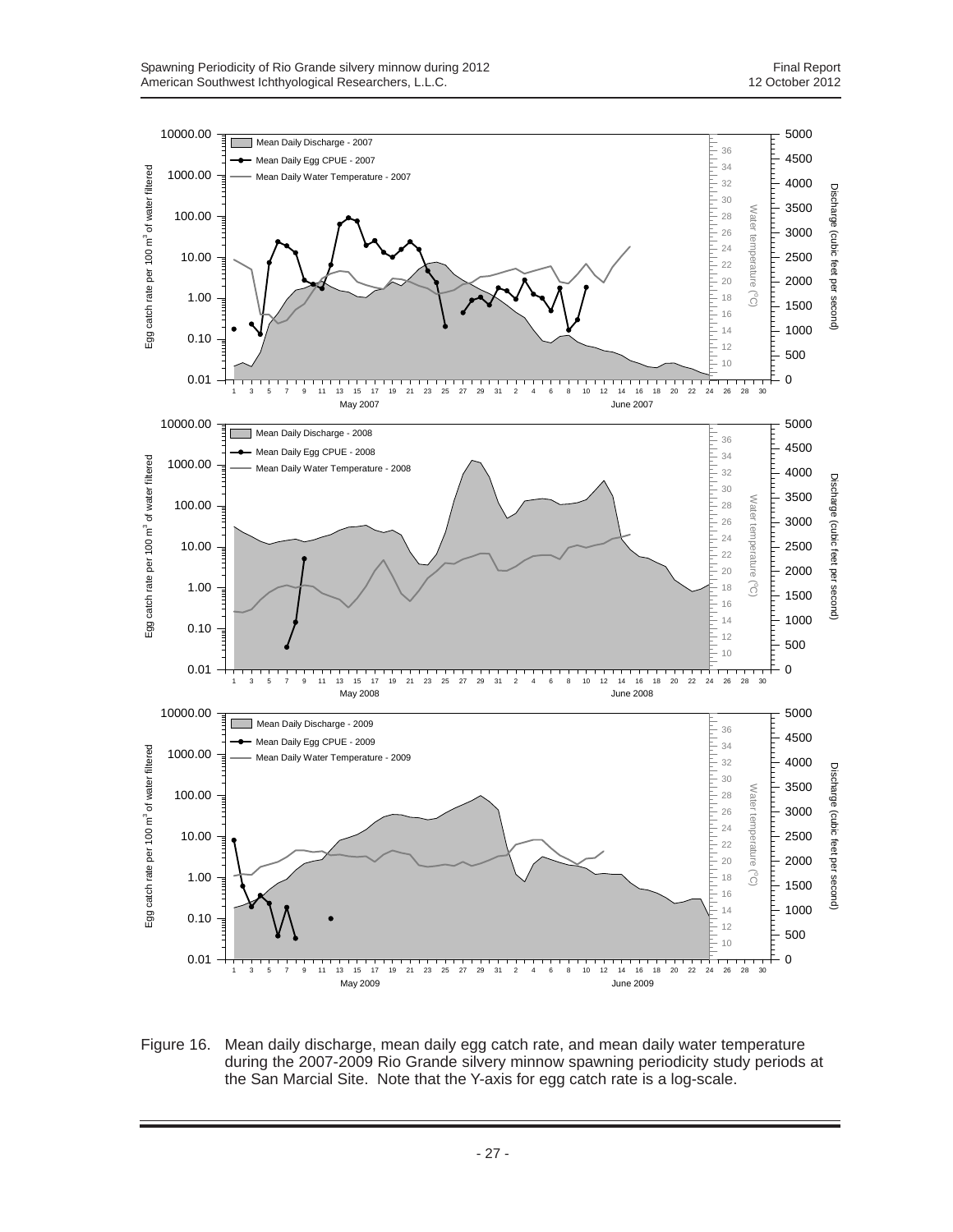

Figure 17. Mean daily discharge, mean daily egg catch rate, and mean daily water temperature during the 2010-2012 Rio Grande silvery minnow spawning periodicity study periods at the San Marcial Site. Note that the Y-axis for egg catch rate is a log-scale.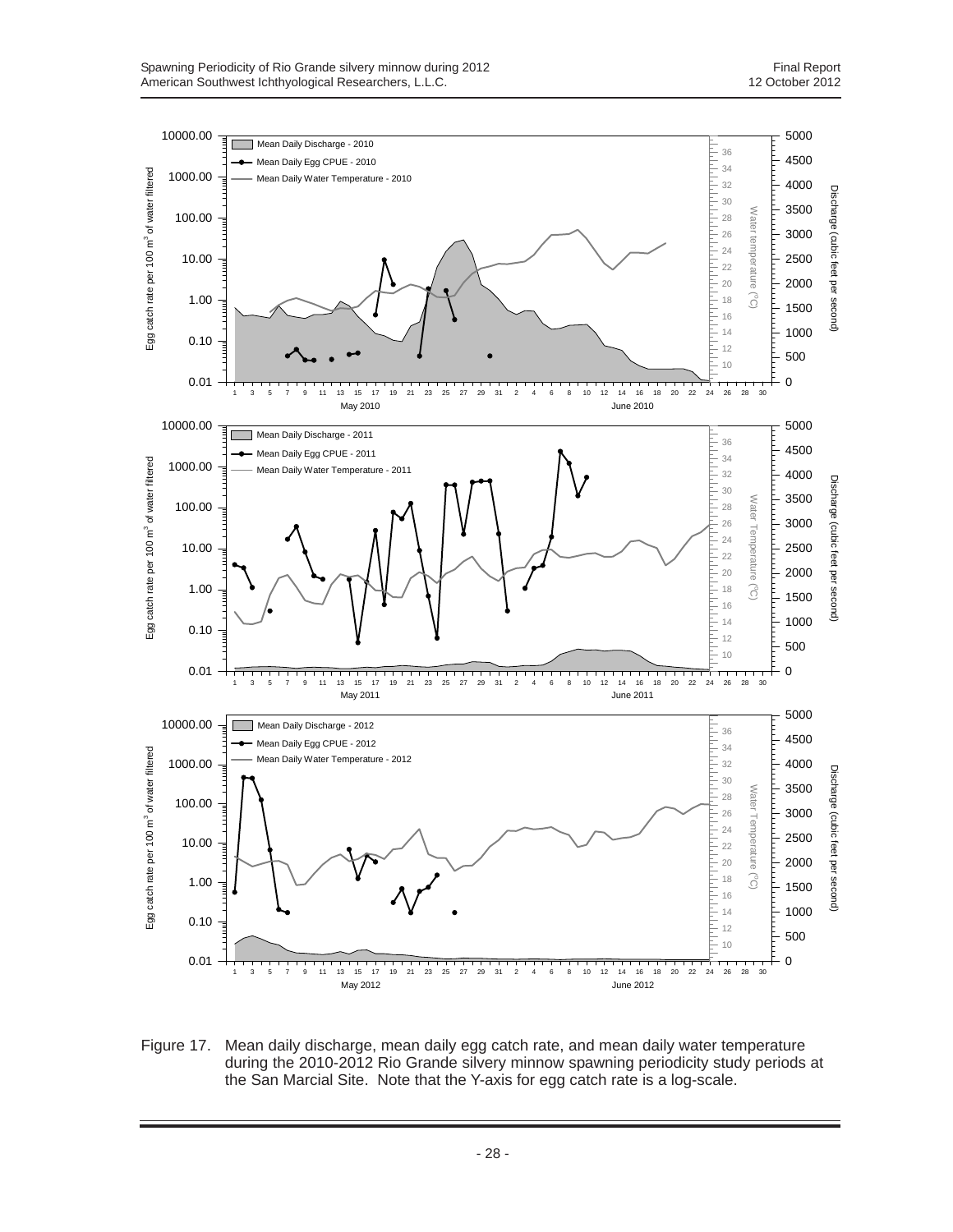

Figure 18. Log-transformed egg densities (standardized for discharge) at the San Marcial Site over the period of record. Solid circles indicate means and capped-bars represent the standard error. Dotted horizontal lines represent different orders of magnitude.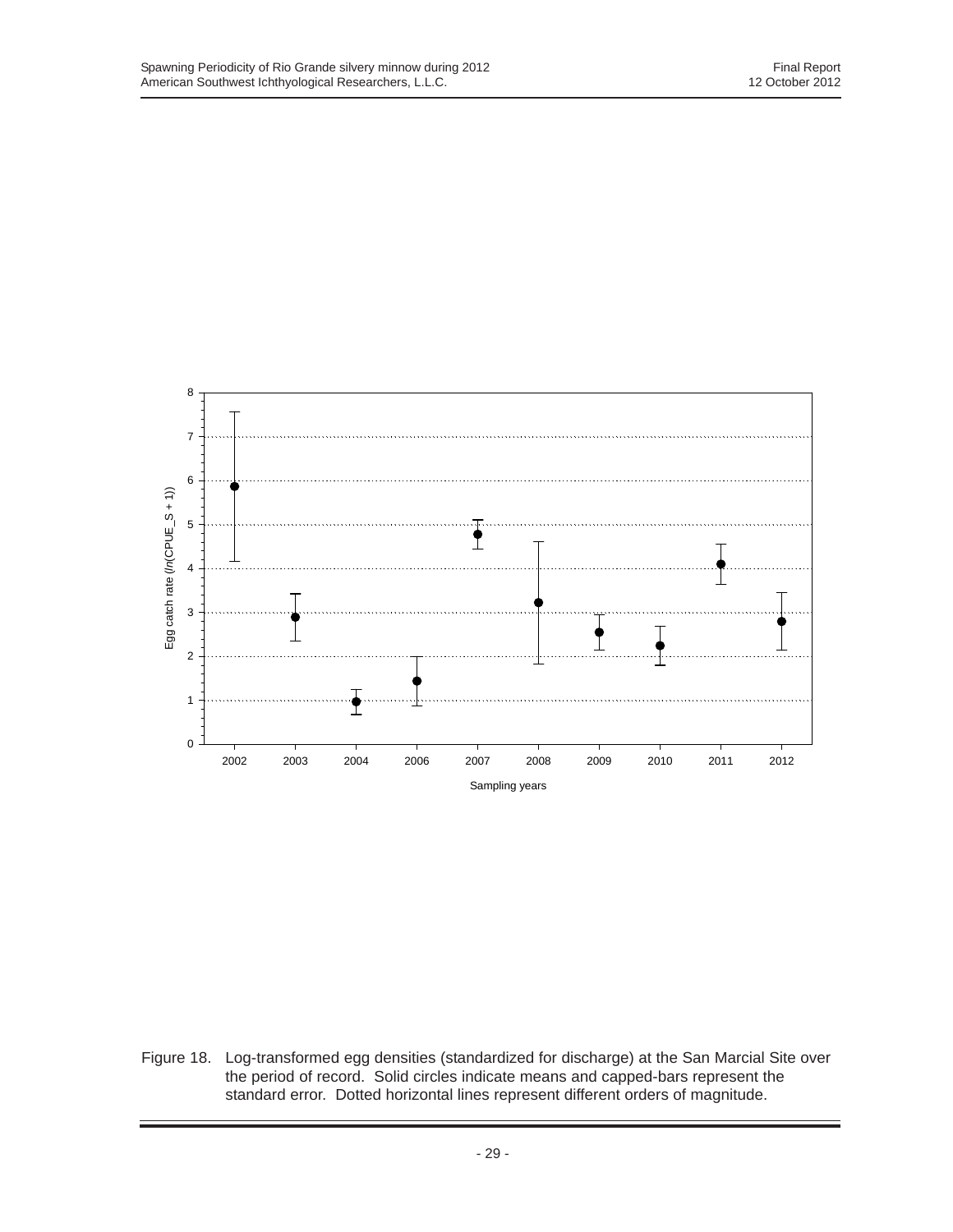

Figure 19. Regression analysis of mean values of log-transformed July and October CPUE (#/100 m2 ) of Rio Grande silvery minnow in the San Acacia Reach and log-transformed egg densities (standardized for discharge) at the San Marcial Site over the period of record. Graph shows regression line (solid) and 95% confidence intervals (dotted).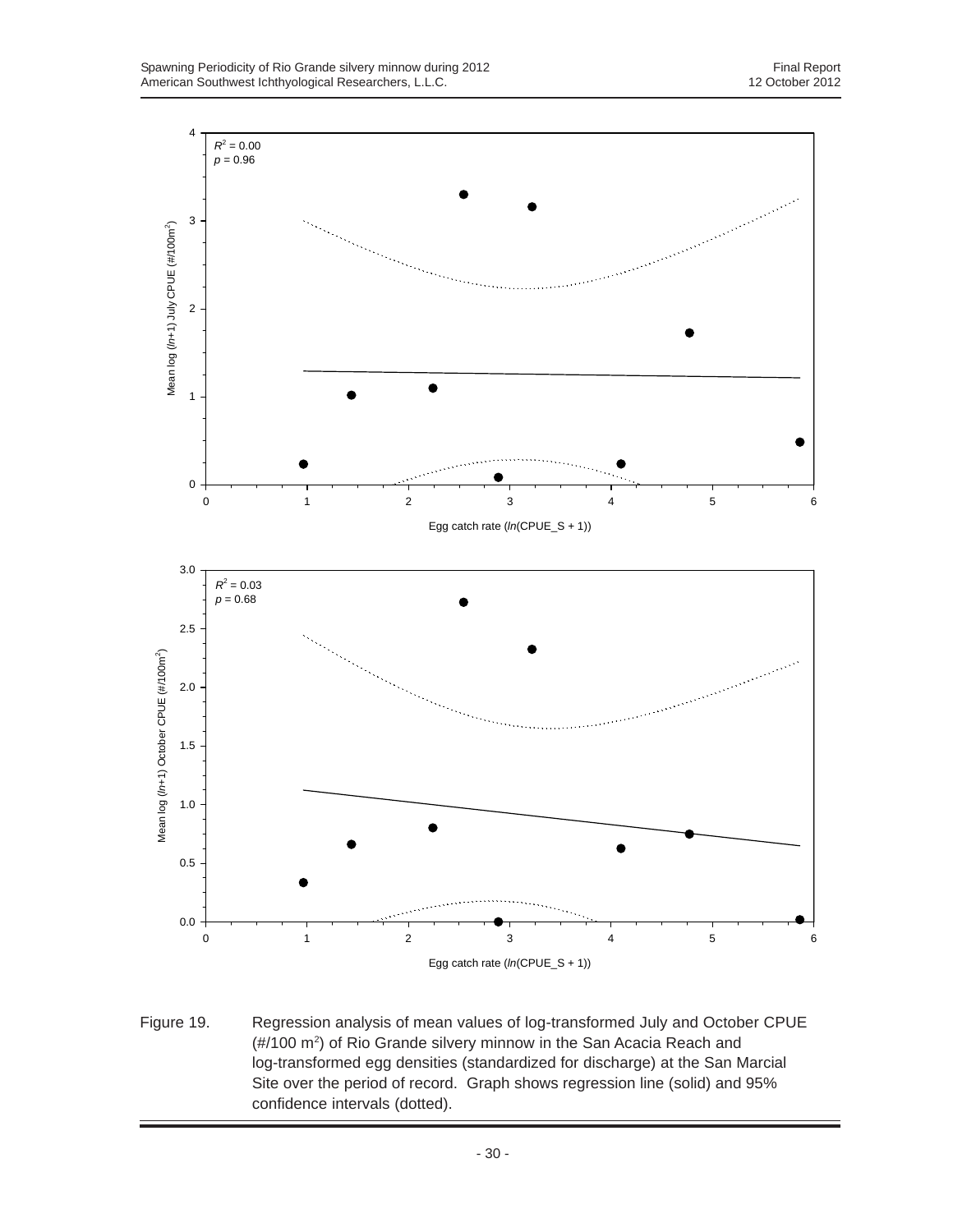

Percentage change in mean daily discharge from one day prior to egg collection



Percentage change in mean daily discharge from two days to one day prior to egg collection

Figure 20. Regression analysis of log-transformed egg densities (standardized for discharge) and percentage change in mean daily discharge one day and two days prior to egg collection at the San Marcial Site during May and June over the period of record. Graph shows regression line (solid) and 95% confidence intervals (dotted).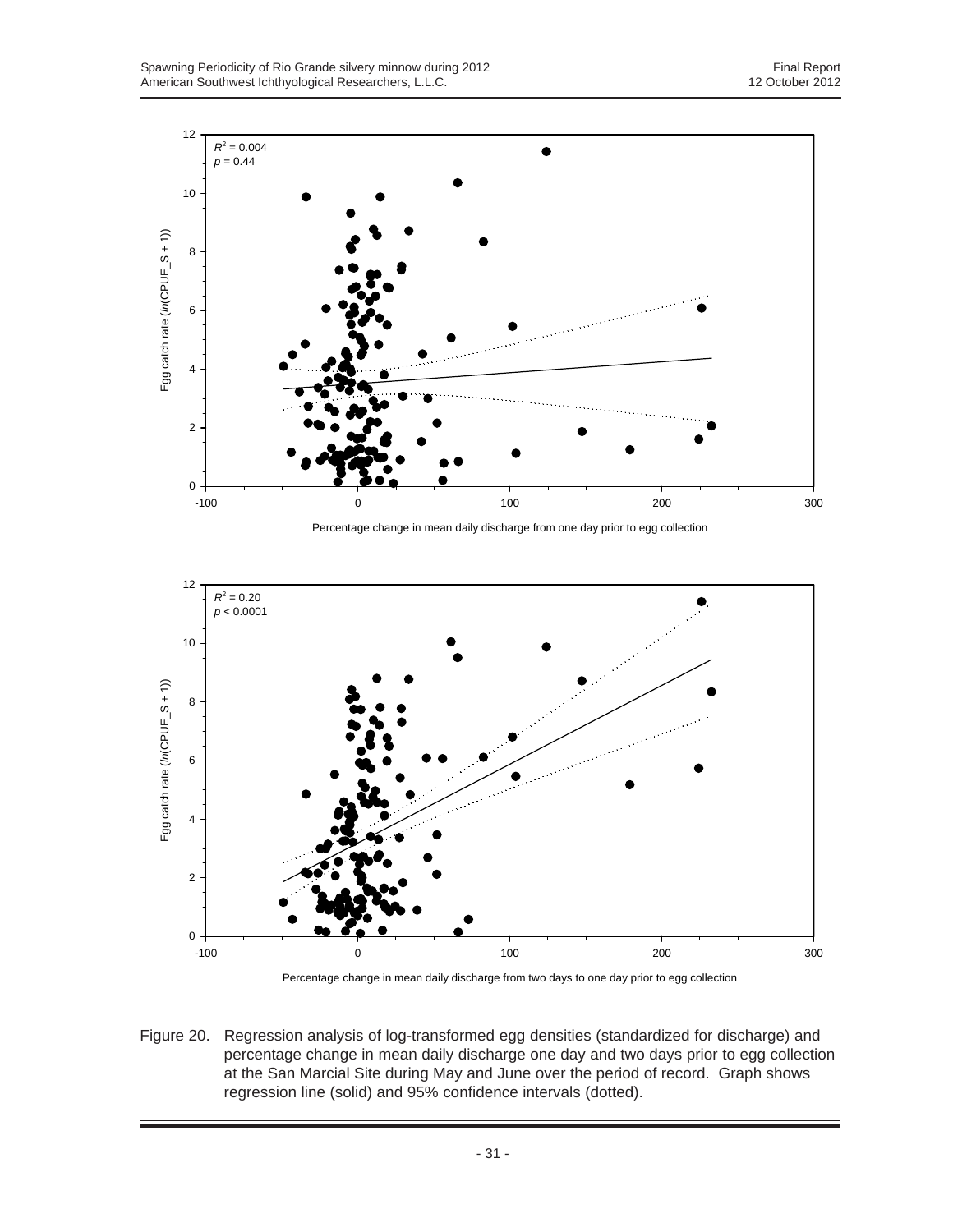Table 5. Summary of annual regression analyses of log-transformed egg densities (standardized for discharge) and percentage change in mean daily discharge from two days to one day prior to egg collection at the San Marcial Site during May and June. Mean discharge for May-June is an average of all mean daily discharge values during those months.

| <b>SAMPLING</b><br>YEAR<br>(MAY-JUNE) | $R^2$     | <b>F-RATIO</b> | $D$ -VALUE | <b>NUMBER OF</b><br><b>OBSERVATIONS</b> | <b>MAXIMUM</b><br><b>DISCHARGE</b><br>(MAY-JUNE) | <b>MEAN</b><br><b>DISCHARGE</b><br>(MAY-JUNE) |
|---------------------------------------|-----------|----------------|------------|-----------------------------------------|--------------------------------------------------|-----------------------------------------------|
|                                       |           |                |            |                                         |                                                  |                                               |
|                                       |           |                |            |                                         |                                                  |                                               |
| 2002                                  | 0.62      | 6.56           | 0.06       | 6                                       | 446                                              | 54.43                                         |
| 2003                                  | 0.61      | 24.64          | < 0.0001   | 18                                      | 347                                              | 110.59                                        |
| 2004                                  | 0.24      | 0.32           | 0.67       | 3                                       | 1,560                                            | 524.28                                        |
| 2005                                  | <b>NA</b> | <b>NA</b>      | <b>NA</b>  | <b>NA</b>                               | 4,920                                            | 3,951.64                                      |
| 2006                                  | 0.65      | 15.13          | < 0.01     | 10                                      | 151                                              | 40.98                                         |
| 2007                                  | 0.03      | 0.98           | 0.33       | 39                                      | 2,400                                            | 1,113.15                                      |
| 2008                                  | 0.50      | 1.00           | 0.50       | 3                                       | 4,260                                            | 2,717.38                                      |
| 2009                                  | 0.00      | 0.01           | 0.91       | 9                                       | 3,560                                            | 2,191.00                                      |
| 2010                                  | 0.00      | 0.01           | 0.92       | 15                                      | 3,230                                            | 1,145.80                                      |
| 2011                                  | 0.35      | 18.46          | < 0.0001   | 36                                      | 456                                              | 148.79                                        |
| 2012                                  | 0.52      | 17.67          | < 0.001    | 18                                      | 514                                              | 108.07                                        |
|                                       |           |                |            |                                         |                                                  |                                               |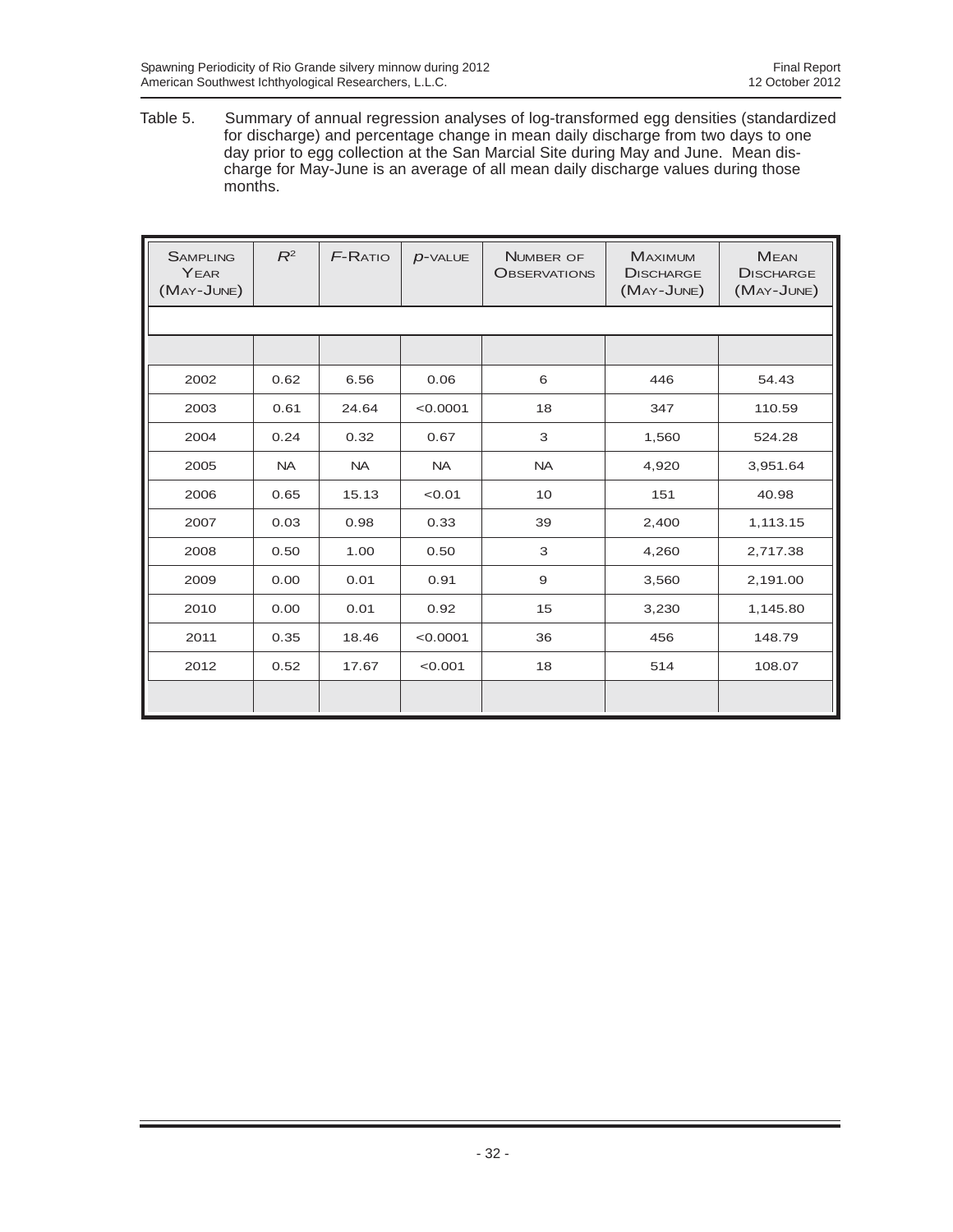The complex relationships among discharge, water temperature, and log-transformed egg densities at the San Marcial Site are presented as a contour plot (Figure 21). The colored space shown on the graph illustrates the boundary of all possible discharge/temperature combinations, resulting in an observed spawning event, over the period of record. While some spawning events occurred at cool water temperatures  $(< 15^{\circ}C)$ , these only occurred during low flows. At warmer water temperatures (ca. 19 to 26°C), there was a gradual decline in the flow at which spawning was observed (i.e., generally coinciding with low June discharge). There was a mottled pattern of spawning intensity across the range of discharge-temperature combinations. The highest densities of eggs were collected at the San Marcial Site between about 19 to 23°C, coinciding with either low flows (ca. 200 to 1,000 cfs) or high flows (ca. 1,700 to 2,300 cfs).

### **DISCUSSION**

As rivers have become increasingly fragmented, one factor limiting the recolonization of upstream reaches and imperiling pelagic spawning cyprinids is the downstream transport of reproductive products below barriers or displacement into highly degraded downstream riverine habitats and reservoirs (Dudley and Platania, 2007). The negative impacts of dam-related modifications of flow and habitat on Great Plains stream cyprinids that employ drifting eggs and larvae as an early life history strategy have been well documented (Stanford and Ward, 1979; Cross et al., 1983; Cross et al. 1985, Cross and Moss, 1987; Winston et al., 1991; Luttrell et al., 1999). In the Middle Rio Grande, large numbers of eggs of the federally endangered Rio Grande silvery minnow have been estimated to be transported past downstream collecting sites (Dudley and Platania, 2011). The downstream transport of this reproductive effort from upstream sources is potentially one factor that led to the apparent loss of Rio Grande silvery minnow from the Cochiti Reach and to its decline in the Angostura Reach in the Middle Rio Grande (Platania and Altenbach, 1998).

In addition to the problems created by river fragmentation, habitat simplification (caused by flow regulation, bank armoring etc.) also appears to contribute to the downstream displacement of the Rio Grande silvery minnow reproductive effort. The closure of Cochiti Dam resulted in a greatly reduced passage of fine sediments through the Middle Rio Grande which has, in turn, contributed to channel degradation, armoring, and narrowing (Lagasse, 1985). Arroyos, backwaters, and other "nursery habitats" may result in increased upstream retention of eggs and larvae because their offchannel location often results in negligible water velocities (Porter and Massong, 2004a; Porter and Massong, 2004b; Pease et al., 2006). The reduction in the number and size of low velocity mesohabitats has likely reduced egg retention in upper reaches of the Middle Rio Grande.

Since Rio Grande silvery minnow is the only extant species of the previously discussed reproductive guild in the Middle Rio Grande, the species-specific identification of any semibuoyant egg collected during this study was unambiguous. The only other fish eggs that we have captured in the Middle Rio Grande during this and previous investigations were those of the common carp, *Cyprinus carpio*. Fortunately, there are numerous differences between eggs of these species that aid in identification. As the eggs of common carp are adhesive, there are usually small pieces of particulate matter attached to the chorion. Additionally, common carp eggs are smaller and more opaque than Rio Grande silvery minnow eggs, and the eyes of carp embryos become pigmented very early in development. Conversely, the eggs of Rio Grande silvery minnow are clear, nonadhesive, smooth, large, and the embryos lack discernible pigment.

Prior to spawning, there appears to be a steady increase in the gonadosomatic index (GSI) values of Rio Grande silvery minnow during early spring (Platania and Altenbach, 1996). As the GSI value is ratio of gonad weight to body weight, higher GSI values indicate an increased readiness to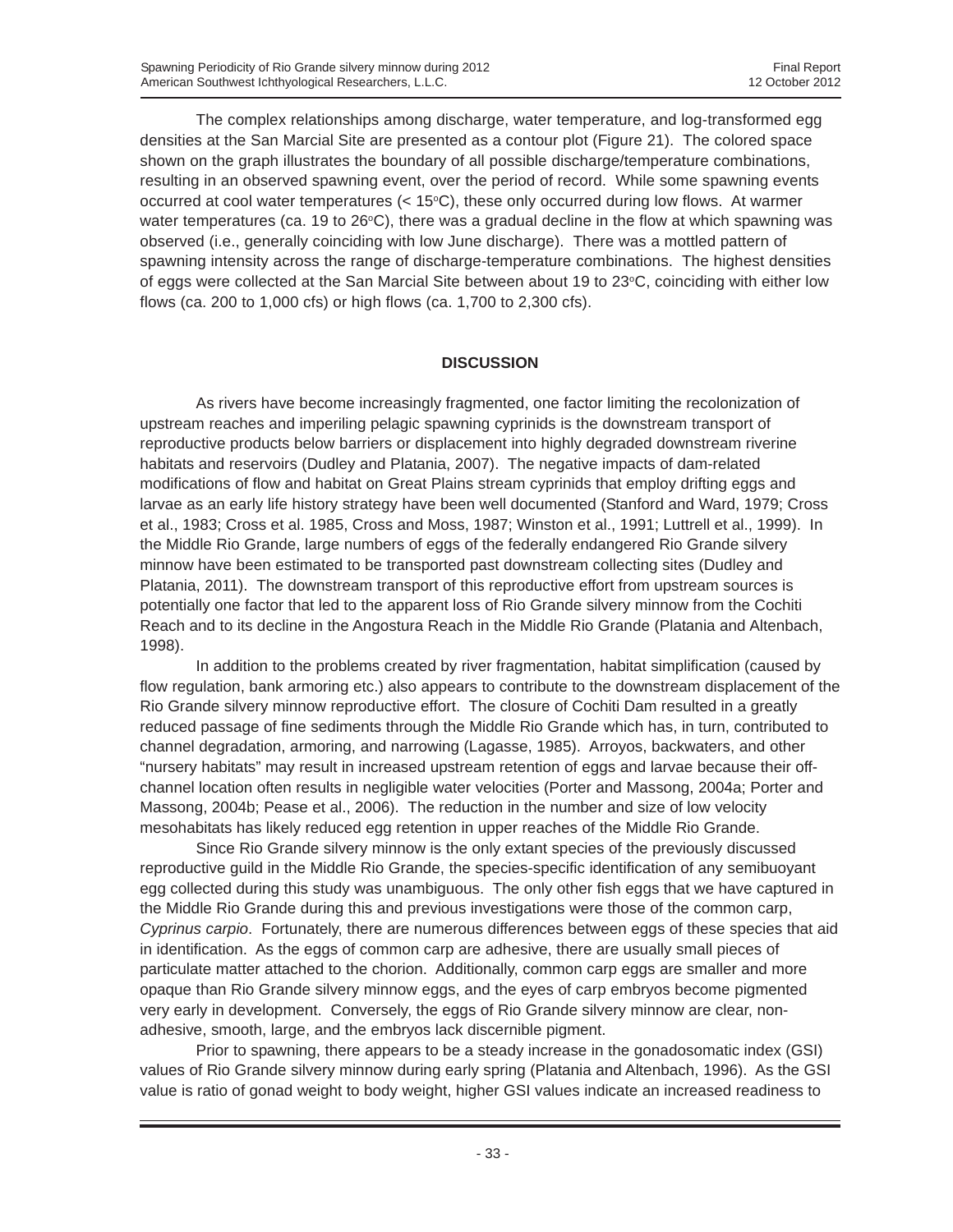

Figure 21. Contour plot of discharge, water temperature, and log-transformed egg densities (standardized for discharge) at the San Marcial Site over the period of record.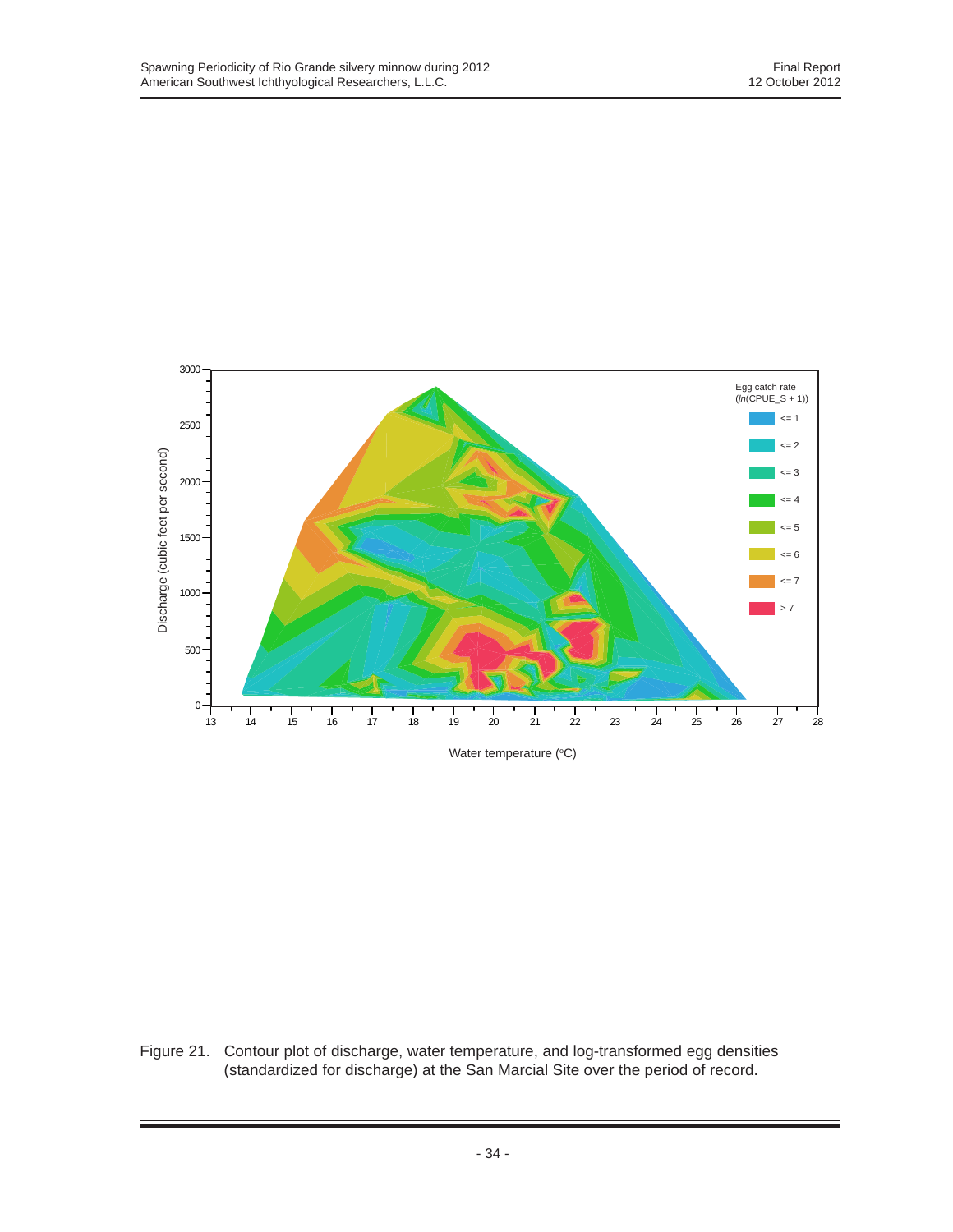spawn. Field collections (1993 to 1995) indicated that the increase in GSI values generally corresponded with the gradually increasing flows of spring runoff along with the gradually increasing water temperatures of the river (Platania and Altenbach, 1996). It is possible that some combination of factors (e.g., extended photoperiod and increasing water temperatures) could be the initial trigger for GSI values to increase in the early spring and that the steadily increasing flows of spring runoff contribute to this effect, especially during higher flow years.

Spawning of Rio Grande silvery minnow and other members in its reproductive guild appears to be triggered by specific environmental cues (Platania and Altenbach, 1998). These fishes often spawned shortly after increases in flow during spring and summer months. Egg catch rates in the Pecos River and Rio Grande appear most closely related to flow increases as opposed to absolute water volume. This relationship has been observed throughout the Middle Pecos River from early-May until late-September. Spawning was closely correlated to sharp increases in flow from local rainstorms and egg catch rates would drop as soon as flows began to drop. This sequential pattern (increased flow, increased spawning, decreased flow, decreased spawning) occurred throughout the summer in the Pecos River, NM. By late-September, the association between spawning and flow was minimal, indicating the end of the reproductive season for the five members of the reproductive guild that occupy the Pecos River.

The results of this study suggest that the number of eggs produced in the Middle Rio Grande appears to be related to some combination of discharge and water temperature conditions. Large increases in flow over a relatively short period (from two days to one day prior to egg collection) seemed particularly related to increased spawning activity of Rio Grande silvery minnow. This relationship was especially robust during years when flows in May and June were relatively low (i.e., 2002, 2003, 2006, 2001, and 2012), which led to more dramatic increases in spawning following relatively brief increases in flow. However, the apparent propensity of Rio Grande silvery minnow to spawn shortly after these flow increases could have negative consequences on recruitment success in low flow years if appropriate nursery habitats do not persist over an extended period. In contrast, there often appeared to be a more protracted spawning period during higher flow years (i.e., 2004 and 2007 to 2010), primarily occurring during periods of elevated flow in May. While peak spawning by Rio Grande silvery minnow generally occurred soon after the initiation of spring runoff (often during the first two weeks of May), extended spawning while appropriate nursery habitats persist could lead to increased recruitment success.

Elevated flows lead to a series of changes to the physical dynamics of the river (e.g., increased water velocities/depths in some areas and augmented or new "flooded" low velocity habitats in other areas) that could be important spawning cues associated with rising flows. Additionally, there are frequently changes in water chemistry that accompany flow increases, particularly when large amounts of sediment are carried into the river from formerly dry shoreline areas, eroding banks, or flowing arroyos. The increased sediment load results in increased turbidity levels (decreased water clarity), slightly decreased water temperatures, and can lead to substantial increases in salinity levels. For example, three-fold increases/decreases in salinity levels (at the same sampling site) are regularly documented as a result of different flow conditions during spring/ summer population monitoring surveys. It is possible the Rio Grande silvery minnow are spawning as a result of some combination of changing habitat and water chemistry conditions that result from these increased flow events.

While increases in discharge appear to be the primary cue for spawning, water temperature seems to be an important factor as well. Spawning appears to occur over a wide range of mean daily water temperatures (ca. 13 to 26°C) but with the majority occurring over a narrower range of temperatures (ca. 17 to 23 $\degree$ C). However, this interaction is quite complex and varies among years and reaches. Also, sampling has focused on May through mid-June as part of this project but spawning has been documented from late March into late June (Platania and Dudley, 2000). The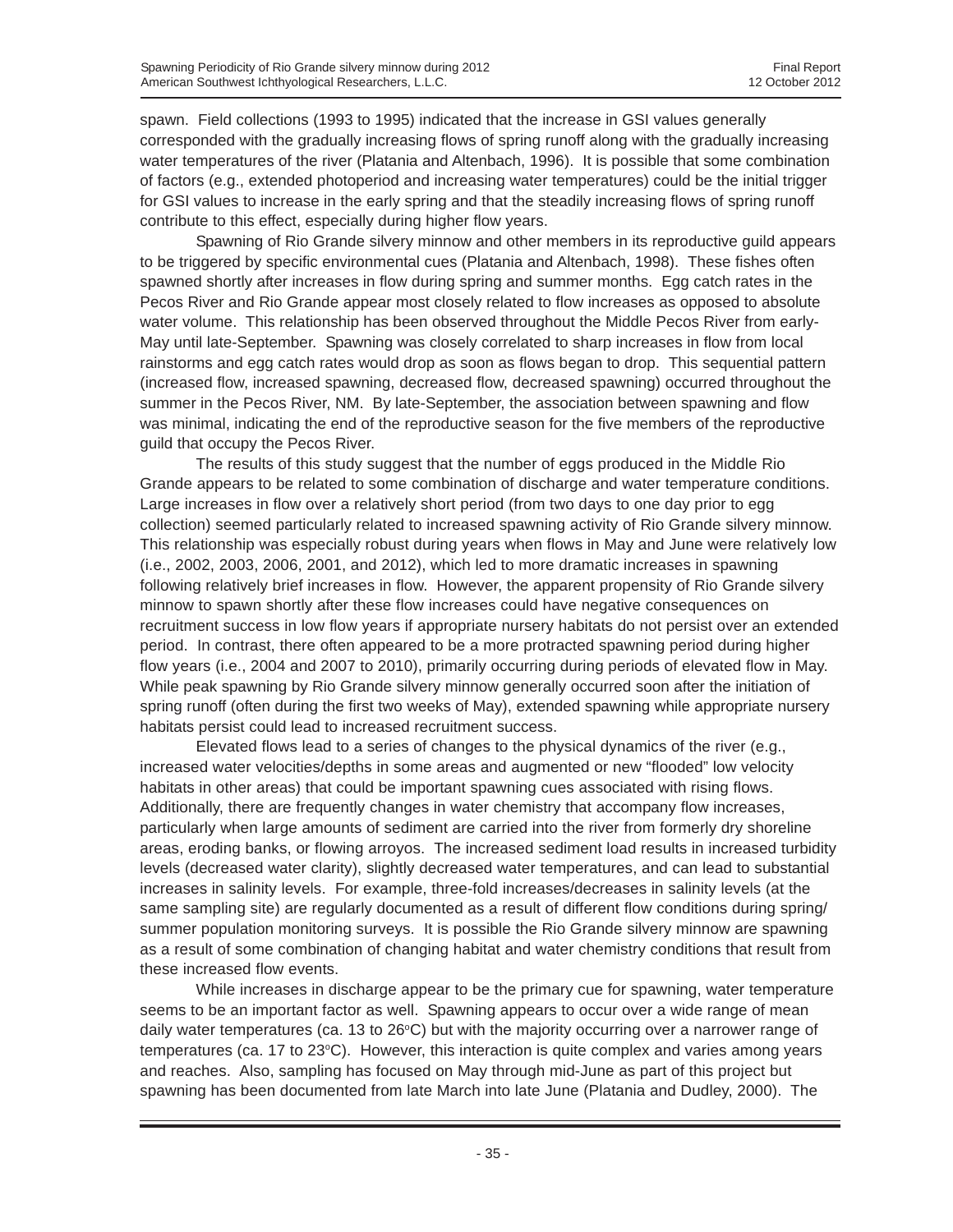mean daily water temperatures during these extended periods were at the limits of the range at which spawning has been documented (i.e., 13 to  $26^{\circ}$ C).

It is possible that this range of spawning temperatures is even broader, particularly at warmer water temperatures, but there have been no longer-duration systematic studies conducted to document this possibility. Despite the lack of field spawning studies earlier or later in the year, experimental water temperature treatments on eggs and larvae of Rio Grande silvery minnow revealed that mortality was notably higher at 15°C or 30°C as compared with 20°C or 25°C (Platania, 2000). It is likely that individuals spawned earlier in the year (e.g., April) or later in the year (e.g., July), when water temperatures are at the presumed limits of their spawning range, have an increased rate of mortality. However, those individuals that are spawned slightly earlier in the year might have an increased chance of early survival as compared to those spawned later in the year since there would presumably be reduced competitive pressure from other early stage larval fishes, which are generally less abundant in May as compared with June or July (Pease et al., 2006).

There are, however, multiple factors that affect survival of Rio Grande silvery minnow throughout the spring and summer, including numerous abiotic (e.g., flow, temperature, water quality) and biotic (e.g., temporal/spatial resource availability, competitive interactions, predation pressure) factors. Genetic analyses of wild Rio Grande silvery minnow eggs and adults suggested that survival was highly variable, leading to large differences in reproductive success among individuals (Osborne et al., 2005). In fact, the broad range of conditions that result in Rio Grande silvery minnow reproduction could indicate that there is no "perfect" spawning cue (i.e., combination of abiotic/biotic conditions) that would result in a consistently higher chance of early survival and recruitment into the population. The closest combination of favorable conditions, based on the last decade of spawning studies, appears to be increased flows that occur with appropriately warm water temperatures. While increased flows can, and often do, lead to the creation of new or the expansion of existing larval fish nursery habitats and presumably higher recruitment success, there is no guarantee that flows will continue to rise or remain stable after spawning. Sometimes flow in the river will briefly increase and then return to low levels either as a result of changes in ambient temperature (affecting the rate of snowmelt) or as a result of short-term precipitation events. The young that are produced as a result of these flow events are often subjected to biotic and physical conditions that may preclude their successful growth and survivorship, particularly during summer months. Excessively elevated water temperatures (>30°C) in the Rio Grande, caused by warm ambient conditions and low flows, may reduce the hatching success of newly spawned eggs and survival of larvae. In addition to high water temperatures and possibly poor water quality, the likelihood of intra- and inter-specific interactions (e.g., predator-prey or competition) would be expected to increase during low flows as available aquatic habitat decreases. The complex interactions among abiotic and biotic variables in the early survival, growth, and recruitment of Rio Grande silvery minnow continue to give new insight to the patterns of their spatial spawning periodicity over time.

Linear regression analyses of October densities of Rio Grande silvery minnow from 1993- 1997, 1999-2011 revealed significant associations with hydraulic variables (Dudley and Platania, 2012). The relationships that explained the most variation in mean density were number of days with discharge >2,000 cfs or >3,000 cfs (as measured at the Albuquerque gauge) and increased mean daily discharge (as measured at the San Marcial gauge). The physical conditions produced by prolonged and elevated flows result in overbank flooding of vegetated areas, formation of inundated habitats within the river channel, and creation of shoreline and island backwaters. Shallow lowvelocity habitats (e.g., shoreline pools, backwaters, overbank floodplains etc.) are well known to be essential for the successful recruitment of early life history stages of many freshwater fish species throughout the world (for review see Welcomme, 1979). It is quite likely that similar processes are important for the successful survival and recruitment of the Middle Rio Grande ichthyofaunal community, including early life stages of Rio Grande silvery minnow (Pease et al., 2006; Turner et al.,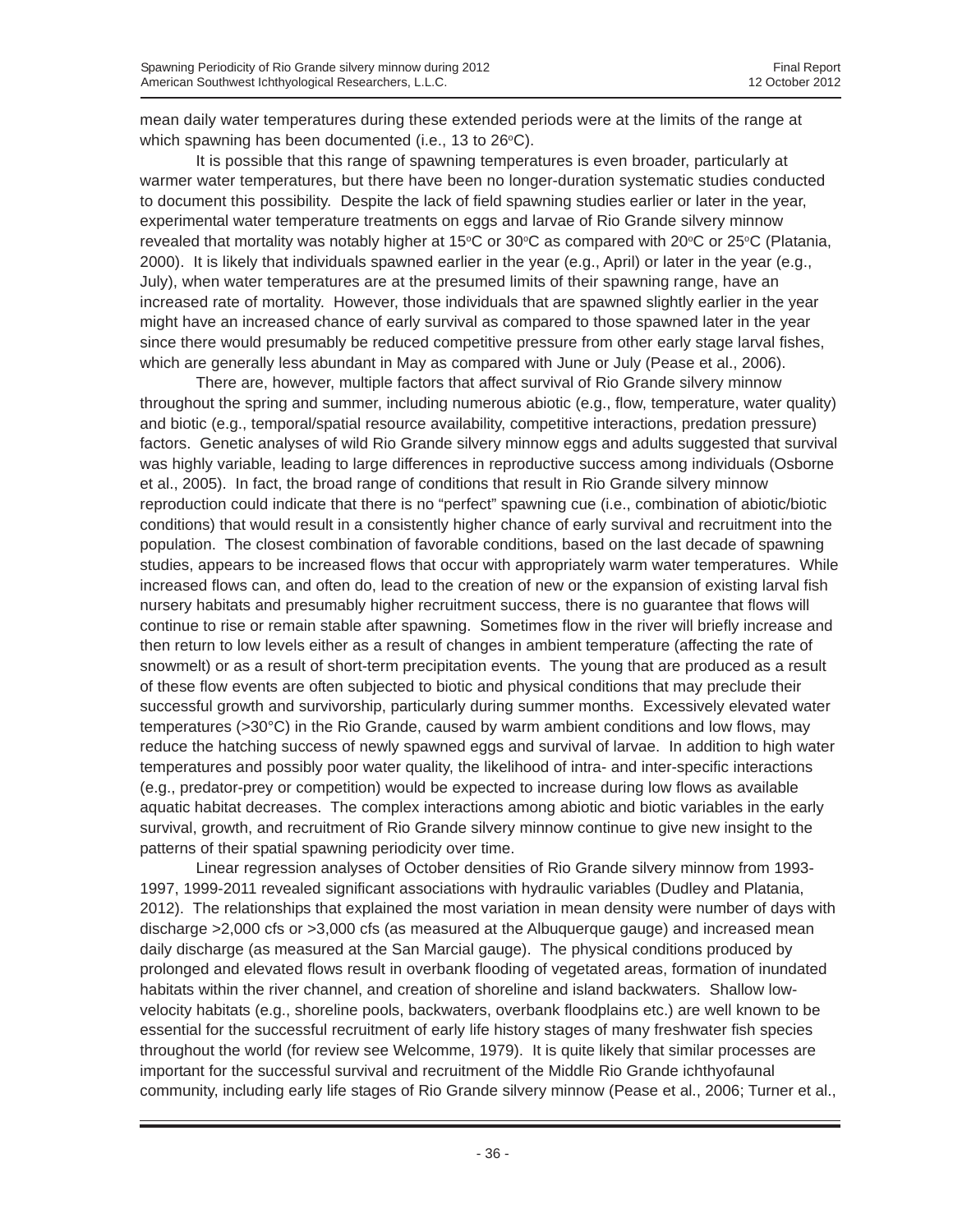#### 2010).

Efforts were made to estimate the number of eggs transported downstream of each sampling site based on the total number of eggs collected, volume of water sampled, volume of water available to be sampled, and duration of sampling. This approach required several simplifying assumptions including: 1) eggs were approximately evenly distributed within the volume of water passing the sampling site, 2) eggs collected during a four hour period of sampling in a given day approximately represented the rate at which eggs were transported downstream of the site during that day, and 3) the volume of water at the nearest upstream USGS station approximately represented the volume of water passing the sampling site. While these assumptions seem reasonable, it is likely that some unquantified error is introduced into the calculations through these extrapolations. Even with modest violations of these assumptions, the number of eggs estimated to be transported downstream would likely still be quite high. These results indicate a substantial downstream transport of drifting eggs at San Marcial Site in the Middle Rio Grande despite the seemingly modest numbers collected in individual MECs. However, it is unknown what proportion of these eggs was viable since determining egg viability was not an objective of this study.

The total number of Rio Grande silvery minnow eggs collected was generally obtained through direct counting of individual propagules in the field. This direct counting method worked for nearly all sampling days during the spawning season. However, there was an occasional need to preserve egg samples when the total number of eggs collected exceeded our ability to accurately count them while also effectively operating the MECs. This threshold was exceeded when more than about 1,000 eggs were collected every hour. While these elevated spawning events occurred only a few times, the need to accurately quantify the number of eggs was particularly crucial since these events compose the vast majority of the total spawning effort within a given year.

While we did not use estimates of the number of eggs collected during this study (i.e., only actual counts), we had employed a volumetric estimation of the number of eggs in 2001. Since 2002, we have only used actual counts because we found that volumetric determination of the number of Rio Grande silvery minnow eggs collected lacked the rigor necessary for effective evaluation of the relative level of spawning by this species. Based on several trials conducted in 2011, we also determined that time-based estimates of the number of eggs collected were even more problematic than volumetric estimates and consistently resulted in overestimated total egg counts. Time-based estimates of egg catch rate on 5 June 2011 were derived by enumerating the eggs collected during a given period (five-minutes) and extrapolated for the desired collecting period (i.e., two and six hours). All eggs collected during that sample date were retained and individually enumerated in the laboratory. Comparison of the time-based estimates of the eggs with the actual number of eggs retained revealed that the time-based estimates were nearly an order of magnitude higher than actual counts. These problems were most exacerbated when the number of eggs was higher than could be counted accurately and perhaps led to an excited tendency to overestimate (or round up) the number of eggs collected. While these issues could be partially addressed through training or replication to essentially "calibrate" the time-based (or volumetric) estimates to actual numbers, it is clear that for this study there is a need to count individual eggs to accurately evaluate the level of spawning by Rio Grande silvery minnow.

The total number of eggs collected at a site, from multiple MECs and over an extended daily sampling period, has been combined for the purposes of this report. The variation in egg catch rates among MECs and different sequential periods in a single day was minimal compared to the variation among sampling days. The primary purpose in sampling with two MECs over an extended time period was to filter an adequate volume of water to both detect the presence of eggs and to obtain an accurate estimate of the level of spawning over time. The volume of water currently sampled daily at each of the sampling sites is very high, primarily because of the use of the modified and more efficient sampling screens.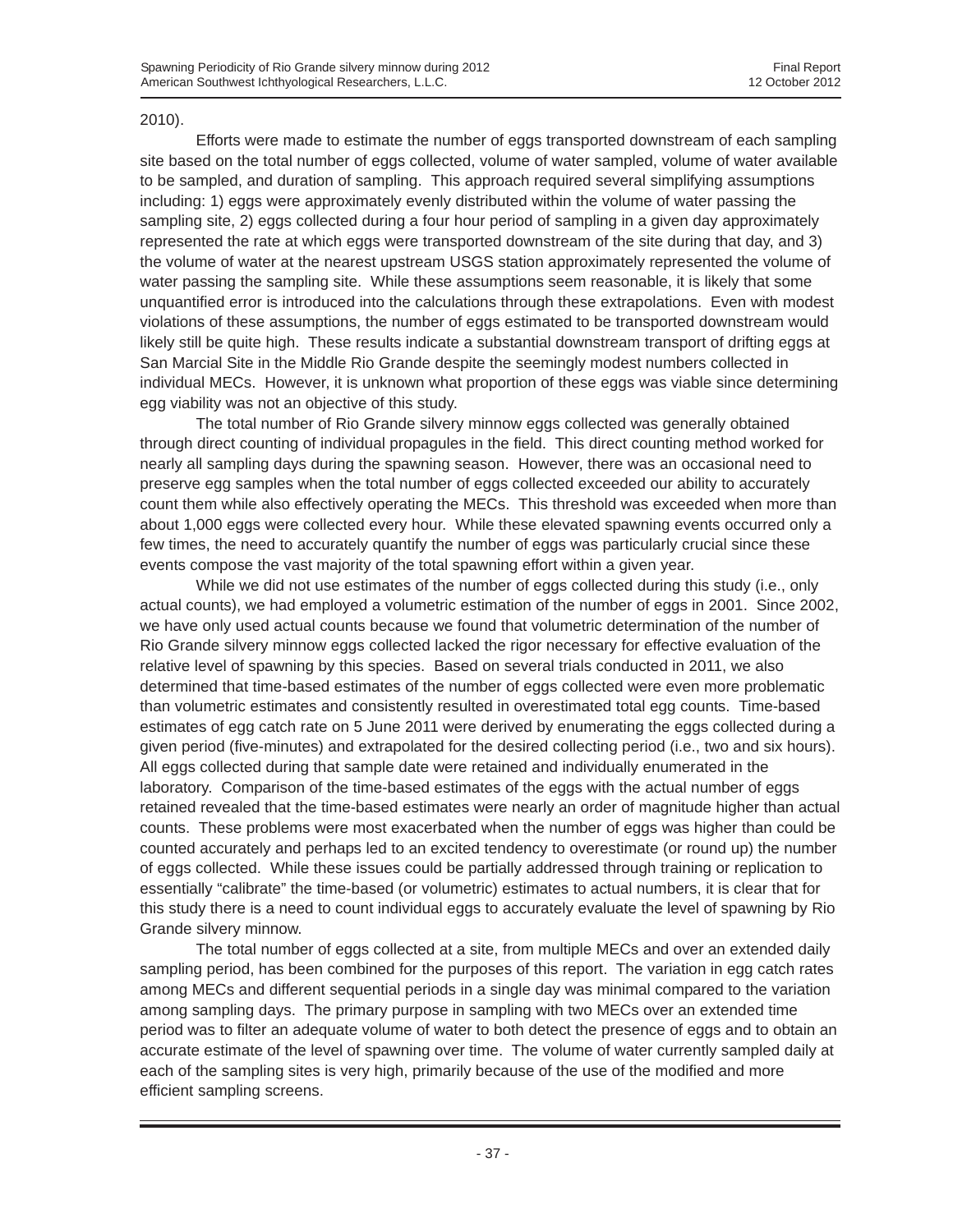Population trends lend support to the observation that substantial numbers of eggs (and presumably larvae) are being transported downstream every year. In support of these observations, the highest densities of juvenile Rio Grande silvery minnow are most frequently found in the southern reaches of the Middle Rio Grande (Dudley and Platania, 2012). This trend was first noted over two decades ago (Bestgen and Platania, 1991), before Rio Grande silvery minnow was listed as a federally endangered species, and it persists to the present time. The few exceptions to this trend (i.e., higher densities of juveniles found in upstream reaches) have almost always occurred following years when flows were very low in the San Acacia Reach, resulting in moderate to substantial river drying and loss of fish in that area.

Despite the seemingly large number of Rio Grande silvery minnow propagules transported downstream every year, some portion do remain upstream (Dudley and Platania, 2007; Widmer et al., 2012). It is likely that the proportion of individuals retained and successfully recruited upstream is related to the complexity of instream habitat conditions and the long-term availability of nursery habitat. Since successful growth and survival of Rio Grande silvery minnow from the egg to the juvenile stage requires about six weeks (Platania, 1995), the persistence of these nursery habitats throughout this critical phase of development could lead to improved recruitment success.

Increased flows in May apparently resulted in an elevated spawning effort during the 2012 study period. However, summer monsoonal rainstorms (during late June and early July) that sometimes help maintain flow throughout the study area were largely absent in 2012, resulting in critically low flows during the post-spawning period. Rio Grande silvery minnow appear to have had a modest year for spawning but it is possible that poor recruitment in 2012 (apparently as a result of a truncated spring runoff followed by persistently low summer flows) could translate into decreased numbers of reproductively capable females available to spawn in the spring of 2013.

The potential association between Rio Grande silvery minnow CPUE, from the Population Monitoring Program (see Dudley and Platania, 2012), and the spring spawning magnitude was examined over the appropriate period of record (2002-2004 and 2006-2012). However, both the July and October CPUE values for Rio Grande silvery minnow in the San Acacia Reach yielded nonsignificant relationships ( $p > 0.6$ ) with the spring spawning magnitude as measured at the San Marcial Site. These preliminary findings suggest that the number of eggs produced in the river during spring does not appear to be strongly related to the abundance of Rio Grande silvery minnow that survive to either July or October. It is likely that the physical conditions of the river immediately following spawning (e.g., extended periods with elevated flows vs. low flows accompanied by river drying) are more important than the quantity of eggs in determining the success of annual recruitment. Additionally, eggs collected at the San Marcial Site represented individuals that were going to be transported farther downstream, possibly into Elephant Butte Reservoir, and therefore might not contribute substantially to the San Acacia Reach population. Further, the number of Rio Grande silvery minnow eggs collected at a particular sampling site is likely a result of the complex interrelationships among the spatial distribution of upstream population concentrations, egg development time (i.e., faster at higher water temperatures), and local egg transport efficiencies (e.g., decreased habitat complexity will likely result in increased egg transport (Dudley and Platania, 2007; Widmer et al., 2012)). As it is unlikely that eggs collected near the downstream terminus of the range of Rio Grande silvery minnow would correlate to population trends in upstream areas, additional upstream sampling sites that minimally include coverage in all three reaches would provide the needed resolution to adequately investigate these potential relationships. Additional years of data will hopefully further elucidate these subtle relationships and lend insight to the causal mechanisms resulting in the successful recruitment of Rio Grande silvery minnow.

Populations of Rio Grande silvery minnow appear to have declined since 2009 and the lack of an adequately high spring runoff (high magnitude over an extended duration) combined with summer drying in 2012 could result in further population declines. The loss of individuals from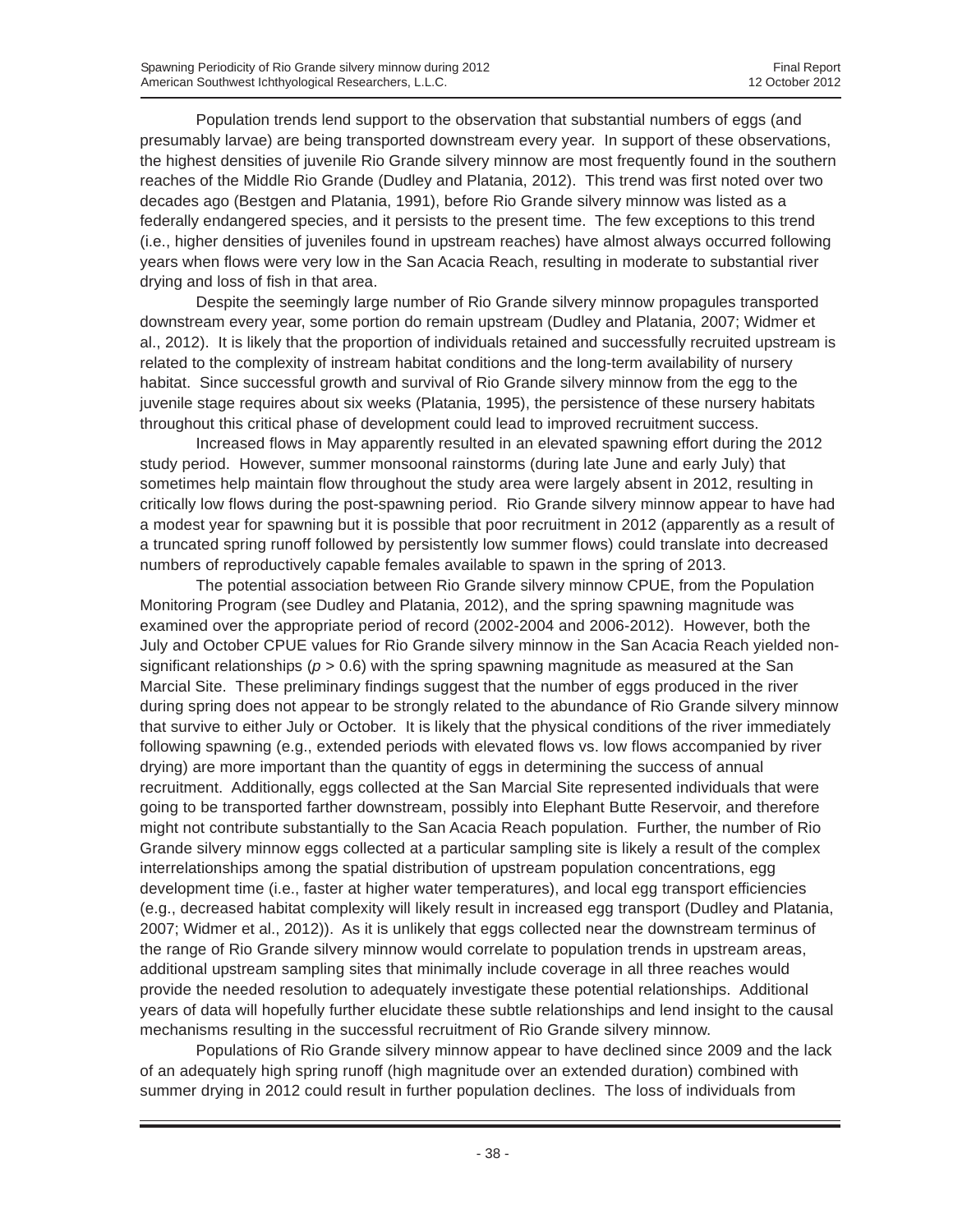downstream reaches during river drying events is particularly problematic as these are the areas that most frequently and consistently support the highest densities of Rio Grande silvery minnow. The future conservation status of Rio Grande silvery minnow appears dependent on ensuring appropriate flow and habitat conditions during the spawning and early recruitment phases of this species, while also allowing upstream recolonization by individuals transported downstream.

## **ACKNOWLEDGMENTS**

Numerous people from a variety of state and federal agencies collaborated to make this project possible. We thank Felipe P. Cook (ASIR), Seth A. Hall (ASIR), Eric A. Mitchusson (ASIR), and Timothy E. Mitchusson (ASIR) for assistance with undertaking the field work (egg collecting phase) portion of this project. Any handling or collection of Rio Grande silvery minnow as part of this study was authorized by the U.S. Fish and Wildlife Service (Permit TE001623-0). Yvette M. Paroz (USBR) assisted in the successful completion of this project, including assuming contract administration for the USBR. This study was funded by the Middle Rio Grande Endangered Species Collaborative Program through a contract administered by the U. S. Bureau of Reclamation, Projects Office, Albuquerque, New Mexico.

## **LITERATURE CITED**

- Altenbach, C. S., R. K. Dudley, and S. P. Platania. 2000. A new device for collecting drifting semibuoyant fish eggs. Transactions of the American Fisheries Society 129:296-300.
- Bestgen, K. R., and S. P. Platania. 1990. Extirpation and notes on the life history of *Notropis simus* simus and *Notropis orca* (Cypriniformes: Cyprinidae) from the Rio Grande, New Mexico. Occasional Papers of the Museum of Southwestern Biology 6:1-8.
- Bestgen, K. R., and S. P. Platania. 1991. Status and conservation of the Rio Grande silvery minnow, *Hybognathus amarus.* Southwestern Naturalist 36:225-232.
- Cross, F. B., and R. E. Moss. 1987. Historic changes in fish communities and aquatic habitats in plains streams of Kansas, p. 155-165. *In*: Community and evolutionary ecology of North American stream fishes. W. J. Matthews and D. C. Heins (eds.). University of Oklahoma Press, Norman, Oklahoma.
- Cross, F. B., O. T. Gorman, and S. G. Haslouer. 1983. The Red River shiner, *Notropis bairdi*, in Kansas with notes on depletion of its Arkansas River cognate, *Notropis girardi*. Transactions of the Kansas Academy of Science 86:93-98.
- Cross, F. B., R. E. Moss, and J. T. Collins. 1985. Assessment of dewatering impacts on stream fisheries in the Arkansas and Cimarron rivers. University of Kansas Natural History Museum, Lawrence, Kansas.
- Dudley, R. K., and S. P. Platania. 2007. Flow regulation and fragmentation imperil pelagicspawning riverine fishes. Ecological Applications 17: 2074-2086.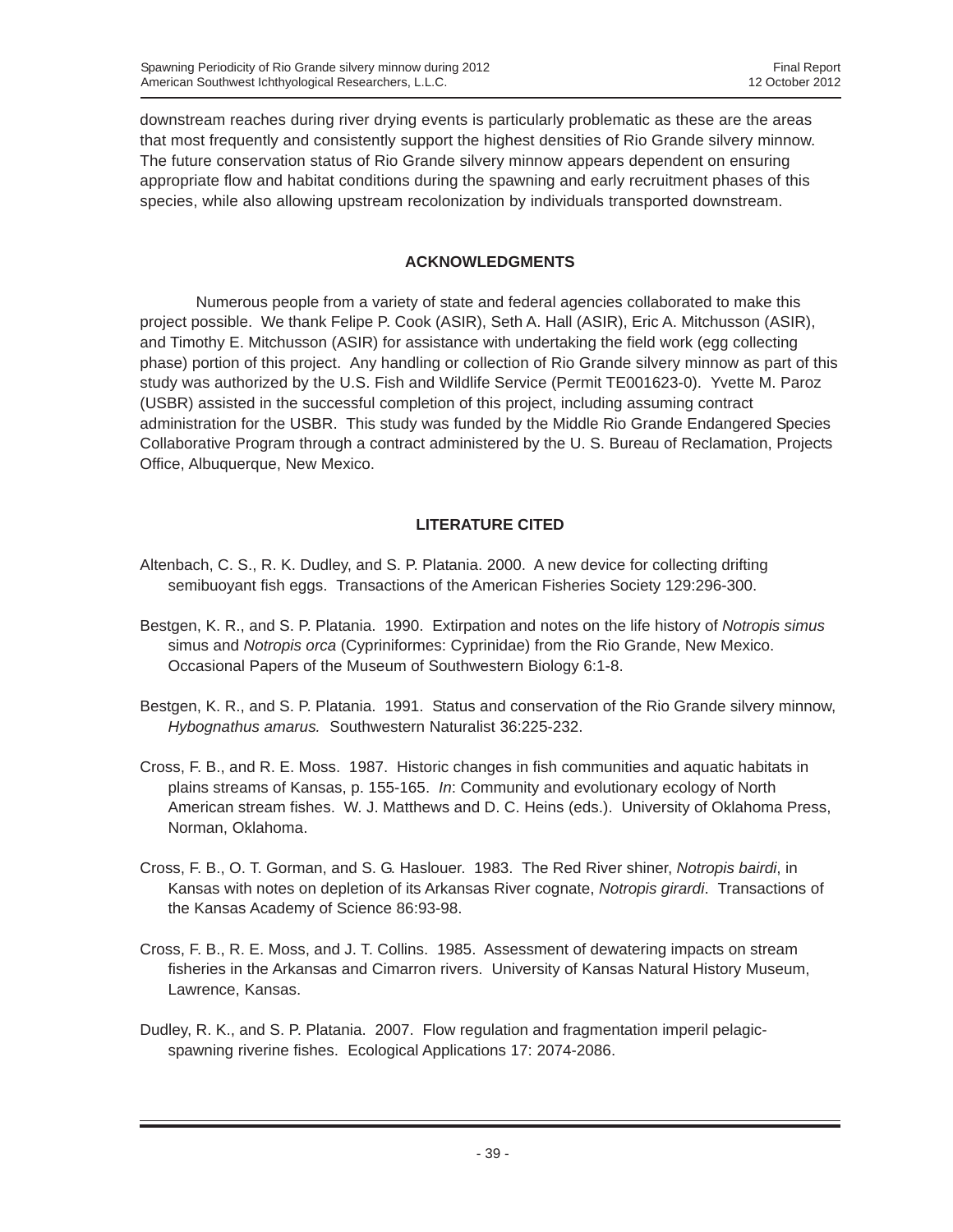- Dudley, R. K. and S. P. Platania. 2011. Spatial spawning periodicity of Rio Grande silvery minnow during 2011. Report to the Middle Rio Grande Endangered Species Collaborative Program and the U.S. Bureau of Reclamation, Albuquerque, New Mexico.
- Dudley, R. K. and S. P. Platania. 2012. Rio Grande silvery minnow population monitoring program results from September 2010 to October 2011. Report to the Middle Rio Grande Endangered Species Collaborative Program and the U.S. Bureau of Reclamation, Albuquerque, New Mexico.
- Gold, R. L., and L. P. Denis. 1985. National water summary: New Mexico surface-water resources. U.S. Geological Survey Water-Supply Paper 2300:341-346.
- Lagasse, P. F. 1985. An assessment of the response of the Rio Grande to dam construction-- Cochiti to Isleta reach. A technical report for the U.S. Army Engineer District, Albuquerque, Corps of Engineers, Albuquerque, New Mexico.
- Luttrell, G. A., A. A. Echelle, W. L. Fisher, and D. J. Eisenhour. 1999. Declining status of two species of the *Macrhybopsis aestivalis* complex (Teleostei: Cyprinidae) in the Arkansas River Basin and related effects of reservoirs as barriers to dispersal. Copeia 1999:981-989.
- Osborne, M. J., M. A. Benavides, and T. F. Turner. 2005. Genetic heterogeneity among pelagic egg samples and variance in reproductive success in an endangered freshwater fish, *Hybognathus amarus* (Cyprinidae). Environmental Biology of Fishes 73:463-472.
- Pease, A. A. 2006. Habitat and resource use by larval and juvenile fishes in an arid-land river (Rio Grande, New Mexico). Freshwater Biology 51:475-486.
- Platania, S. P. 1991. Fishes of the Rio Chama and Upper Rio Grande, New Mexico, with preliminary comments on their longitudinal distribution. Southwestern Naturalist 36:186-193.
- Platania, S. P. 1995. Reproductive biology and early life-history of Rio Grande silvery minnow, *Hybognathus amarus*. Submitted to the U.S. Army Corps of Engineers, Albuquerque, New Mexico.
- Platania, S. P. 2000. Effects of four water temperature treatments on survival, growth, and developmental rates of Rio Grande silvery minnow, *Hybognathus amarus*, eggs and larvae. Submitted to the U.S. Fish and Wildlife Service, Albuquerque, New Mexico.
- Platania, S. P., and C. S. Altenbach. 1996. Reproductive ecology of Rio Grande silvery minnow *Hybognathus amarus*: Clutch and batch production and fecundity estimates. Submitted to the U.S. Army Corps of Engineers, Albuquerque, New Mexico.
- Platania, S. P., and C. S. Altenbach. 1998. Reproductive strategies and egg types of seven Rio Grande Basin cyprinids. Copeia 1998:559-569.
- Platania, S. P., and R. K. Dudley. 2000. Spatial spawning periodicity of Rio Grande silvery minnow, during 1999. Submitted to the U.S. Bureau of Reclamation, Albuquerque, New Mexico.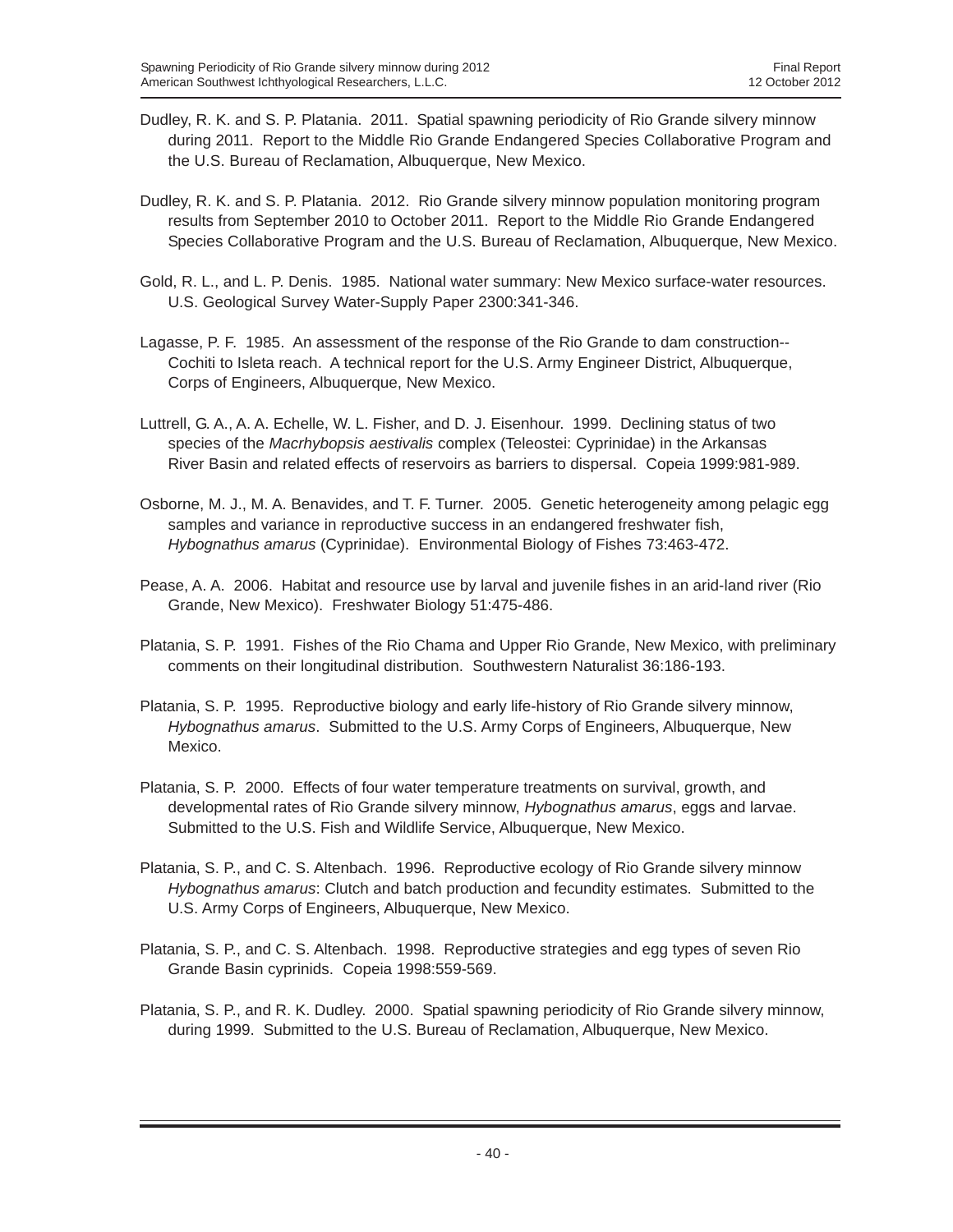- Platania, S. P., and R. K. Dudley. 2002. Spawning periodicity of Rio Grande silvery minnow, *Hybognathus amarus*, during 2001. Submitted to the U.S. Bureau of Reclamation, Albuquerque, New Mexico.
- Platania, S. P., and R. K. Dudley. 2003. Spawning periodicity of Rio Grande silvery minnow, *Hybognathus amarus*, during 2002. Submitted to the U.S. Bureau of Reclamation, Albuquerque, New Mexico.
- Platania, S. P., and R. K. Dudley. 2004. Spawning periodicity of Rio Grande silvery minnow, *Hybognathus amarus*, during 2003. Submitted to the U.S. Bureau of Reclamation, Albuquerque, New Mexico.
- Platania, S. P., and R. K. Dudley. 2005. Spawning periodicity of Rio Grande silvery minnow, *Hybognathus amarus*, during 2004. Submitted to the U.S. Bureau of Reclamation, Albuquerque, New Mexico.
- Platania, S. P., and R. K. Dudley. 2006. Spawning periodicity of Rio Grande silvery minnow, *Hybognathus amarus*, during 2006. Submitted to the U.S. Bureau of Reclamation, Albuquerque, New Mexico.
- Platania, S. P., and R. K. Dudley. 2007. Spawning periodicity of Rio Grande silvery minnow, *Hybognathus amarus*, during 2007. Submitted to the U.S. Bureau of Reclamation, Albuquerque, New Mexico.
- Platania, S. P., and R. K. Dudley. 2008. Spawning periodicity of Rio Grande silvery minnow, *Hybognathus amarus*, during 2008. Submitted to the U.S. Bureau of Reclamation, Albuquerque, New Mexico.
- Platania, S. P., and R. K. Dudley. 2009. Spawning periodicity of Rio Grande silvery minnow, *Hybognathus amarus*, during 2009. Submitted to the U.S. Bureau of Reclamation, Albuquerque, New Mexico.
- Platania, S. P. and Hoagstrom, C. W. 1996. Response of Rio Grande fish community to an artificial flow spike. Museum of Southwestern Biology, University of New Mexico, Albuquerque, New Mexico.
- Porter, M. D., and T. M. Massong. 2004a. Contributions to delisting Rio Grande silvery minnow: egg habitat identification. Submitted to the U.S. Bureau of Reclamation, Albuquerque, New Mexico.
- Porter, M. D., and T. M. Massong. 2004b. Analyzing changes in river channel morphology using GIS for Rio Grande silvery minnow habitat assessment. GIS/Spatial Analyses in Fishery and Aquatic Sciences: 433-446.
- Scurlock, D. 1998. From the rio to the sierra: An environmental history of the Middle Rio Grande Basin. General Technical Report RMRS-GTR-5. Fort Collins, CO: U.S. Department of Agriculture, Forest Service, Rocky Mountain Research Station.
- Smith, J. R. 1998. Summary of Low Flow Conveyance Channel fish investigations for fiscal year 1997. Report to the U.S. Bureau of Reclamation, Albuquerque, New Mexico.